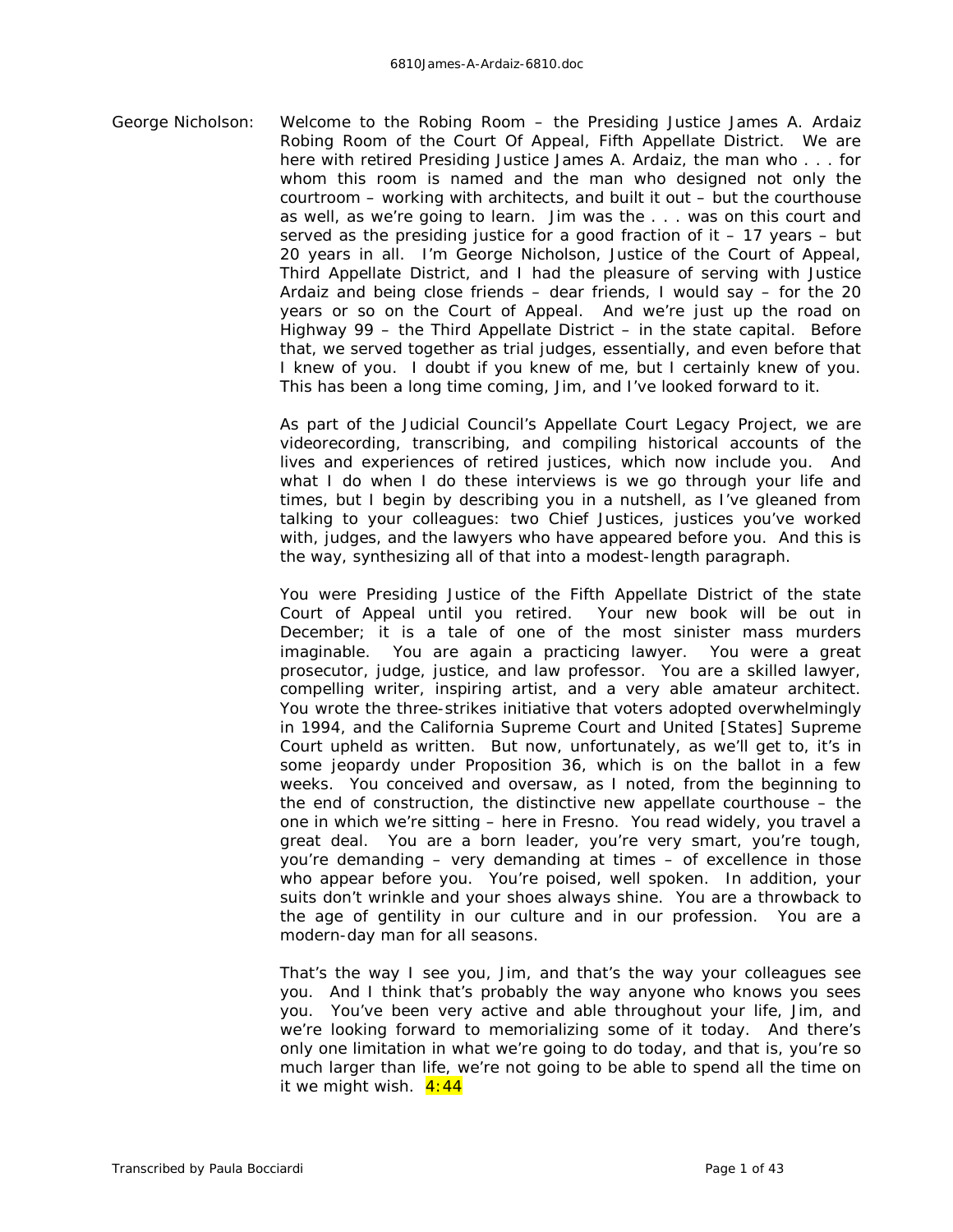But before we begin, I want to set the tone for you and your view of the law, your view of the court, and your view of the context within which you were practicing. So let's begin with the Bernard E. . . . the James A. Ardaiz Reading Room, with Bernard Witkin staring over your shoulder. And before we move on to the rest, explain why Bernard Witkin is here and how that particular bust got here.

- James Ardaiz: Well, I think any lawyer in California probably has volumes with Bernie Witkin's name on them on the library shelf, and every judge in California has that. We were very fortunate – and I certainly was as a young lawyer – to have the opportunity to become friends with Bernie Witkin. And he became an informal mentor to me and actually was very encouraging in my early career. He's important to this legal community; our highest award is named for Bernie Witkin. And so we wanted to put something in the courthouse that reminded us of one of the towering legal figures in this country, and that was Bernie. And so we had this bust made – there is an original; this is a casting from that – and put in here to remind us of a man who not only was an incredible intellect but a modest and incredibly congenial man. And that's what we want to represent.
- George Nicholson: Going beyond Bernie and your architectural design, over my right shoulder – your left – are the photographs of all the justices who served on this court from the beginning until the present. Why are those photographs in this room?
- James Ardaiz: You know, this room is very important to me, and when I retired, the judges did something that was overwhelming to me in naming this room for me. But this room is the place that we come before we go on the bench and, as you know, the place where we make decisions. And there's a great deal that happens in the informal discussion before you go on the bench and when you come off, and sometimes there is significant disagreement. I wanted it to be a contemplative atmosphere. I wanted it to be a gathering place for judges. I wanted it to be a place where they could talk. But I also wanted it to be a place where they were reminded of what they stand for and what it means to be a justice of the Court of Appeal. And having the photographs of the incredibly distinguished judges that have preceded each of us, seeing them as we walk into . . . onto the bench, their eyes following us, I thought was very important, symbolic. To remind us that these people had a tradition – a tradition of excellence, a tradition of distinction – and they are looking at us and they expect us to do the same. And that was very important to me. So that's why we had the pictures here, and I think each of us is reminded of that. When judges first come on to the Court of Appeal, that's the thing that impresses them when they walk in and they realize who's looking at them.
- George Nicholson: When you were designing the building, and this robing room and the courtroom itself – we'll get into that in more detail later – would you describe the entrance and its relation to the courtroom itself, and what it was you had in mind as you conceived of it and worked with the architects to design it to portray whatever it was you wanted to portray to the public and to reduce to a permanent edifice dedicated to law.  $8:56$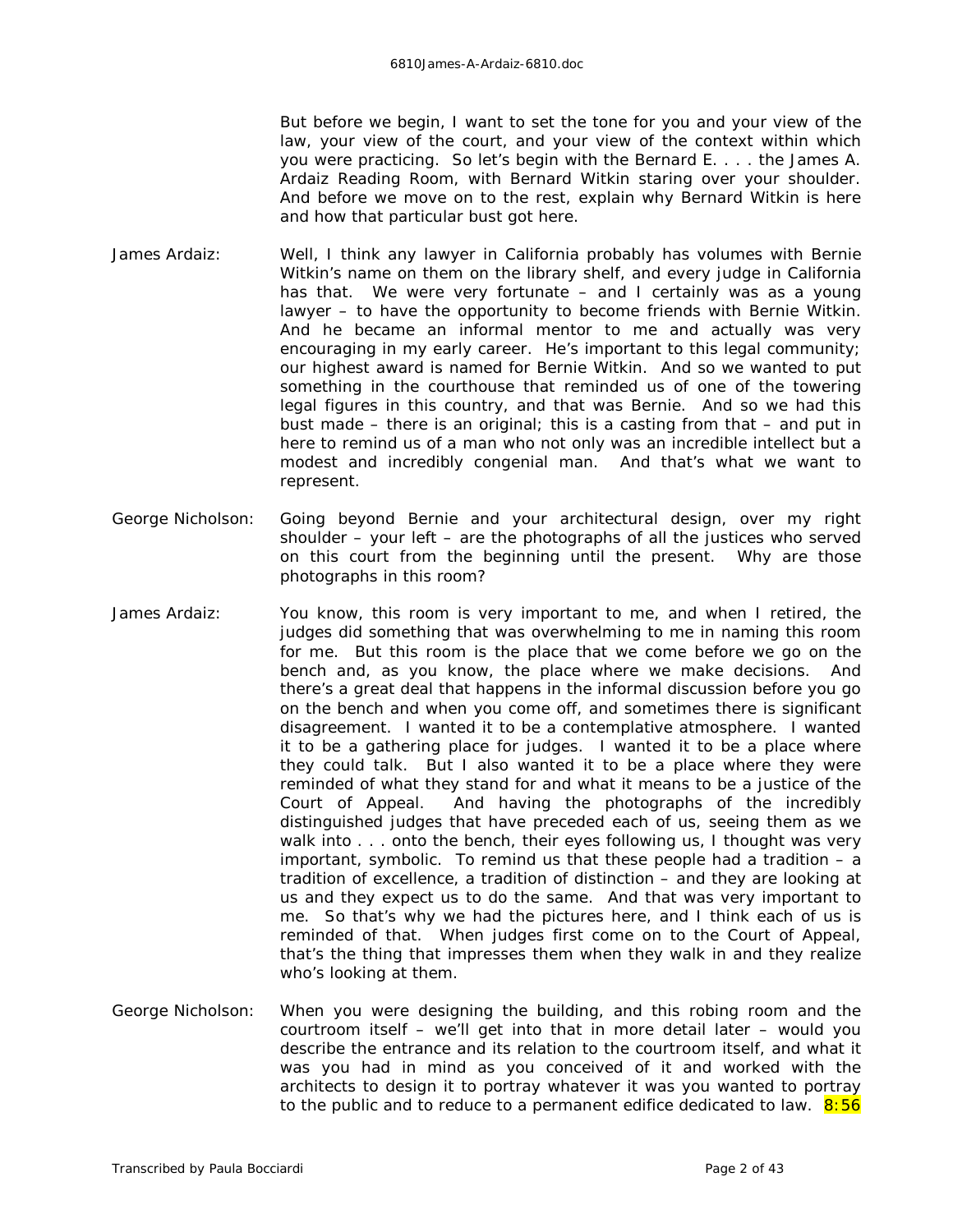- James Ardaiz: It's very important to me that the process of justice be open to the public and that they have confidence in it. I don't believe that a system of justice can be successful unless it has trust and credibility. And I wanted the court to be perceived by the public as a place where justice was done, where their disputes were resolved, but nothing was in secret – it was accessible. So in thinking about that, I wanted to design a courthouse so that somebody standing out looking into the courthouse would be able to look through the glass of the front, through the glass doors of the courtroom, and see the center seat of the Court of Appeal – the highest court in central California – and know that those doors were open to the public and this building was open to the public. We don't hide anything. And to have, over the transom, "Equal Justice Under Law." So that when you looked in, you saw the highest court in central California, you saw the center seat, and you saw "Equal Justice Under Law" framing that. That's what I wanted to accomplish.
- George Nicholson: The California Court of Appeal is a statewide organization. It has six districts. Some districts have divisions; you don't. Your court is the court into which nine counties and their superior courts effectively are feeder courts. They are the place that those courts and the litigants in those courts look for their appeals. It's important for that openness you're describing to be . . . to the institutional participants as well. What did you do at the entrance to create the welcoming or receptive or open and transparent feeling for your institutional partners – your superior courts in your nine counties?
- James Ardaiz: Well, inset into the floor in the foyer outside the courtroom are the nine steel-engraved seals of the counties. And they're set in kind of an oval pattern, with the Great Seal of the State of California in the center. So in doing that we were trying to say, "These are the courts that we serve" and, in a larger sense, "This is the district that we serve." So natural elements were used, and when you walked into the courtroom, I wanted the courtroom to reflect our community. And so when you . . . . We encompass, I think . . . . Some of the greatest natural wonders in the world are in the Fifth District. I mean, I would always hear judges say, you know, "Well, we've got Disneyland," and I would say, "And I've got Yosemite. And I've got Sequoia. And I've got Kings Canyon." The .... I wanted a person to sit in the courtroom and have a sense of what it would be like to look out the windows of Yosemite, to look out the windows and see Kings Canyon. And I couldn't put a Giant Sequoia there. At least, there may be a Sequoia growing in there but I'll never see it get to be the size that they are. And so you look out the windows, you see a meadow like you would see in Kings Canyon, you see a granite waterfall on a much smaller scale than you would see in Yosemite, and you see the granite walls along the back of the courtroom. And I think a lot of lawyers come in and they say, "You know, it's so overpowering in terms of its presence that I forget I'm in a courtroom." And frankly, that was what I wanted to do. I didn't think about it being an overpowering presence, but I wanted it to be a place where when people walked in they knew they were in a courtroom but they knew that they were in a special place. **13:21**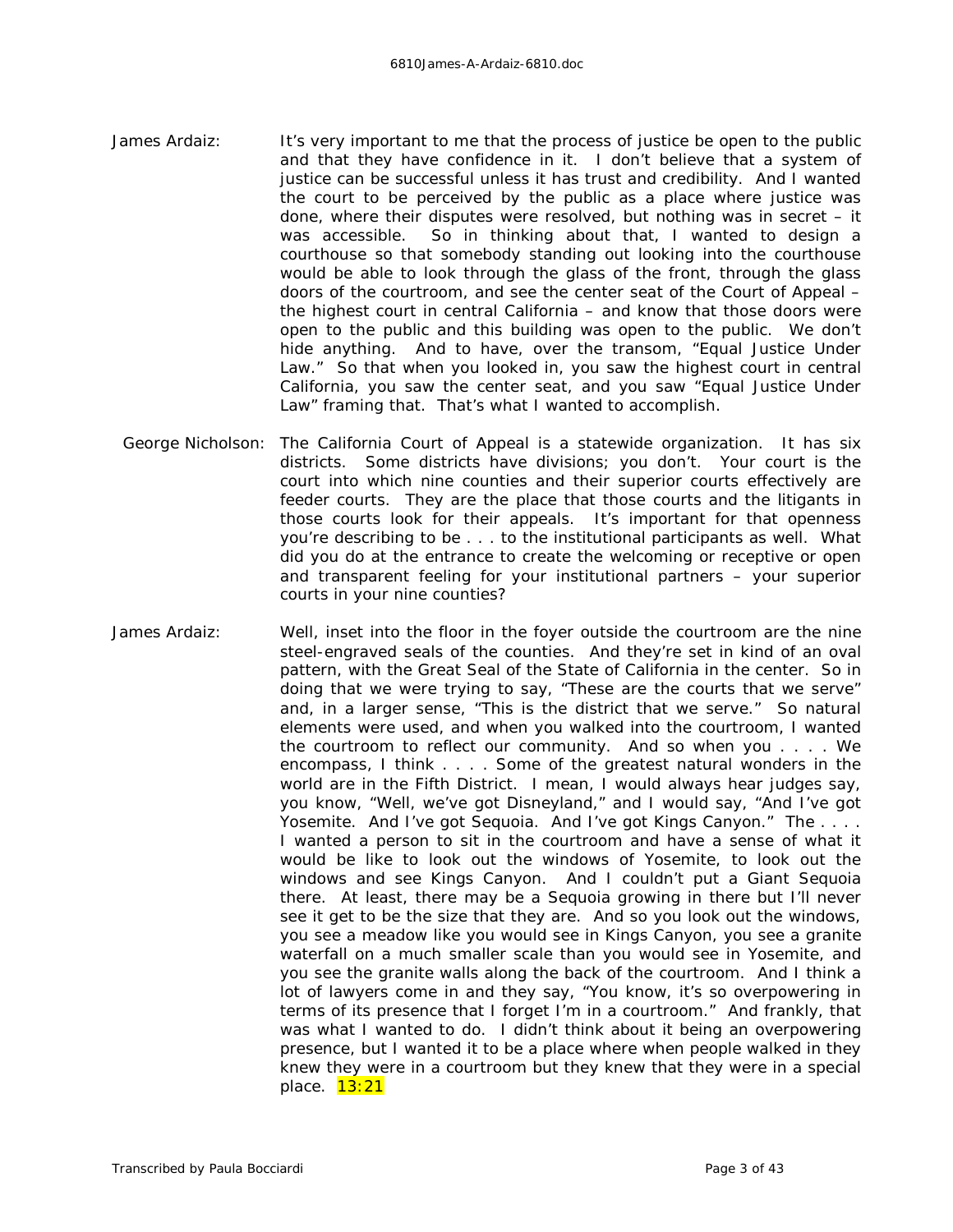- George Nicholson: Well, we'll come back to this courtroom and this courthouse in a few minutes. But I have one last opening thought to frame what we talk about hereafter. How many members are there on this court now?
- James Ardaiz: There are 10 judges on this court.
- George Nicholson: And while you were Presiding Justice, you participated in a process we'll talk about more later whereby the justices that come to the Court of Appeal are nominated by governors, they're investigated by the bar, and they're confirmed by the Commission on Judicial Appointments. As Presiding Justice of this nine-county district, you would occasionally sit on such proceedings with the Chief Justice and the Attorney General. How many justices are sitting on this court now?
- James Ardaiz: Well, we just had one that retired, but there are 10.
- George Nicholson: Okay. But as to all of them that are sitting, did you participate in the Commission proceedings on them?
- James Ardaiz: I participated in the Commission vote on every single justice sitting on this court.
- George Nicholson: So as you retired, you retired from a building you built, and you left a court that you played a direct role in cobbling.
- James Ardaiz: Yeah.
- George Nicholson: Let's get to the chronology now. And this part, to a lot of people, is of lesser significance than the cases and whatnot. But the way I like to do these interviews is to deal with you as a man and a jurist in a more global, a more spiritual perspective. I say that because, Jim, all of your cases that we're going to outline in a way that might surprise you a little later, all of your cases of the most notable consequence are in the law books, so that scholars – and that's what these films, these videos, are designed for – can take the videotape and mesh it with your cases and do their own work and get the job done in identifying and cobbling and crafting a literary picture of you, perhaps, in the way that you literarily cobble and craft your novels and your nonfiction.

So when and where were you born, Jim?

- James Ardaiz: I was born Christmas Day 1947 in Fort Wayne, Indiana.
- George Nicholson: I should have known. *[both laugh]* What did your father do?
- James Ardaiz: Well, both my father and my mother were military officers. They married at the end of World War II. My father was an infantry officer in the Aleutians. My mother was a front-line field nurse in the South Pacific. And the . . . . You know, like most military people at the end of the war, they rebuild their lives. And so my father, who was from California, came back to California, got a job here in California. My mother, who was pregnant with me, was home with her family, and so I was basically born in Indiana because that's where her family was. And then they  $16:46$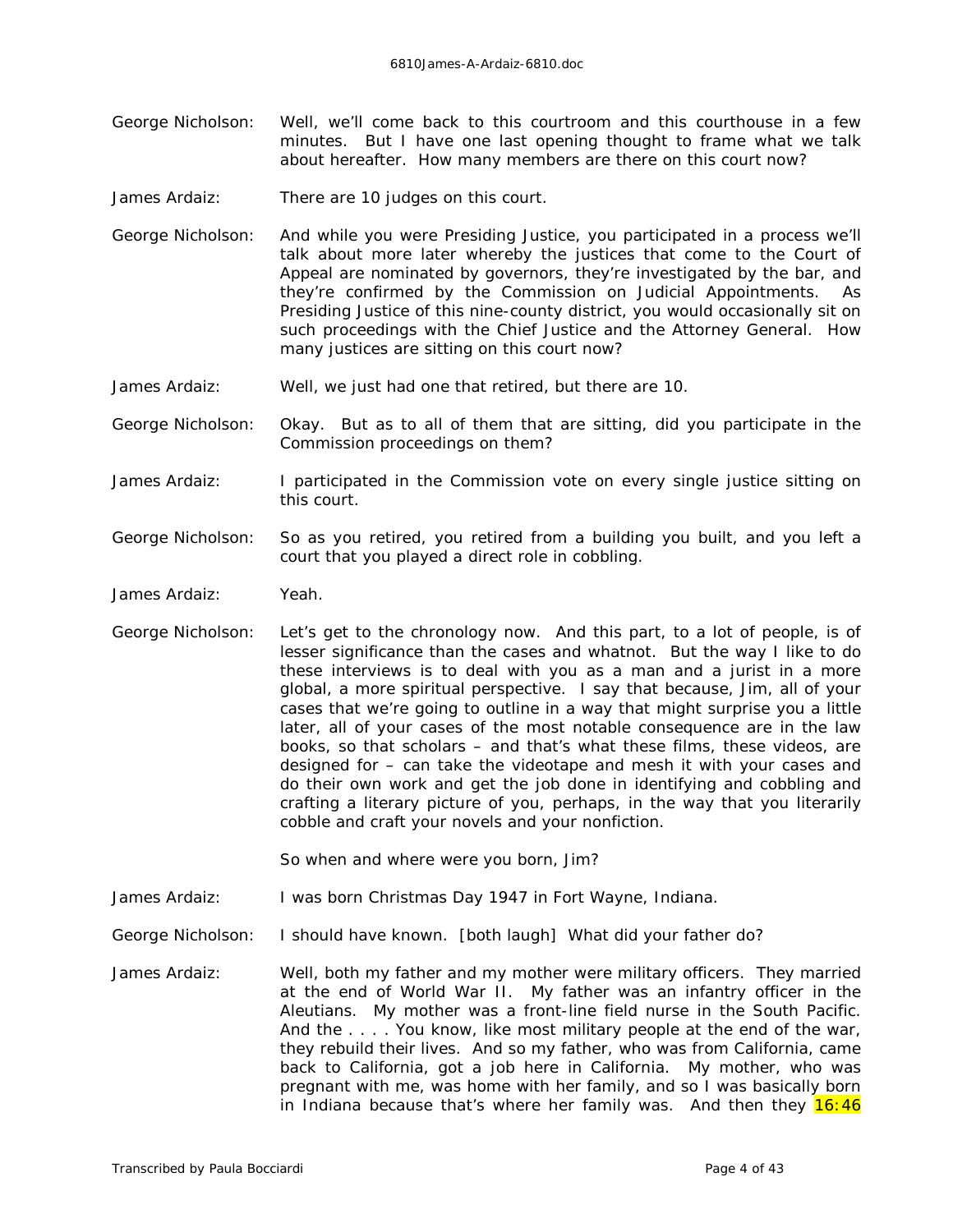took me out here to California, and I've been in California since I was six months old.

- George Nicholson: Did you have any brothers and sisters?
- James Ardaiz: I have one sister, Cathy.
- George Nicholson: Is she anywhere near you? Do you see her . . . .
- James Ardaiz: No, she lives back East. You know, we talk and get a chance to see each other once in a while, but it's, you know, like anything else, . . .
- George Nicholson: Yeah.
- James Ardaiz: . . . . . . . a lot of space separates us.
- George Nicholson: Where'd you go to school? Not college, but where'd you go to school? Here in Fresno?
- James Ardaiz: I went to school here in Fresno. I went to local grammar schools, then I went to Fresno High School and graduated in 1966.
- George Nicholson: Were you involved in any extracurricular activities?
- James Ardaiz: *[laughs]*
- George Nicholson: I shouldn't have asked that.
- James Ardaiz: No, I was going to say, other than monkey business. No, I was primarily fairly academic, and you know, things were a little different then. I mean, I was not big enough . . . . I didn't start to grow until I was a senior in high school. It always surprises people when they see me now. Of course, I've expanded a little bit, you know, width-wise, but heightwise I didn't really start to grow until my junior . . . between my junior and senior years. So I was too small to play football, and I was *definitely* too small to play basketball. And that assumes that I had the skills to bring anything to those teams anyway. So, no, I pretty much didn't get into things until I was in college.
- George Nicholson: You scared me for a moment when you used the phrase "monkey business." One of your colleagues, Art Scotland, definitely engaged in monkey business in high school. Did you like school?
- James Ardaiz: I enjoyed school. You know, I guess the easiest thing to say is I had to work most of the time. I was working when I was in high school and then worked full time when I was in college because I was raised by a single mom. My parents' marriage collapsed very early; I was a small boy. And so there were just a lot of commitments, you know. It was kind of . . . . My mother was very structured, and her approach to things were that you were expected to do what you were expected to do. And if you had time left over, well, then, that was fine. So I was taught not to waste time, and to use my time well. And so I worked and I went to school. **19:31**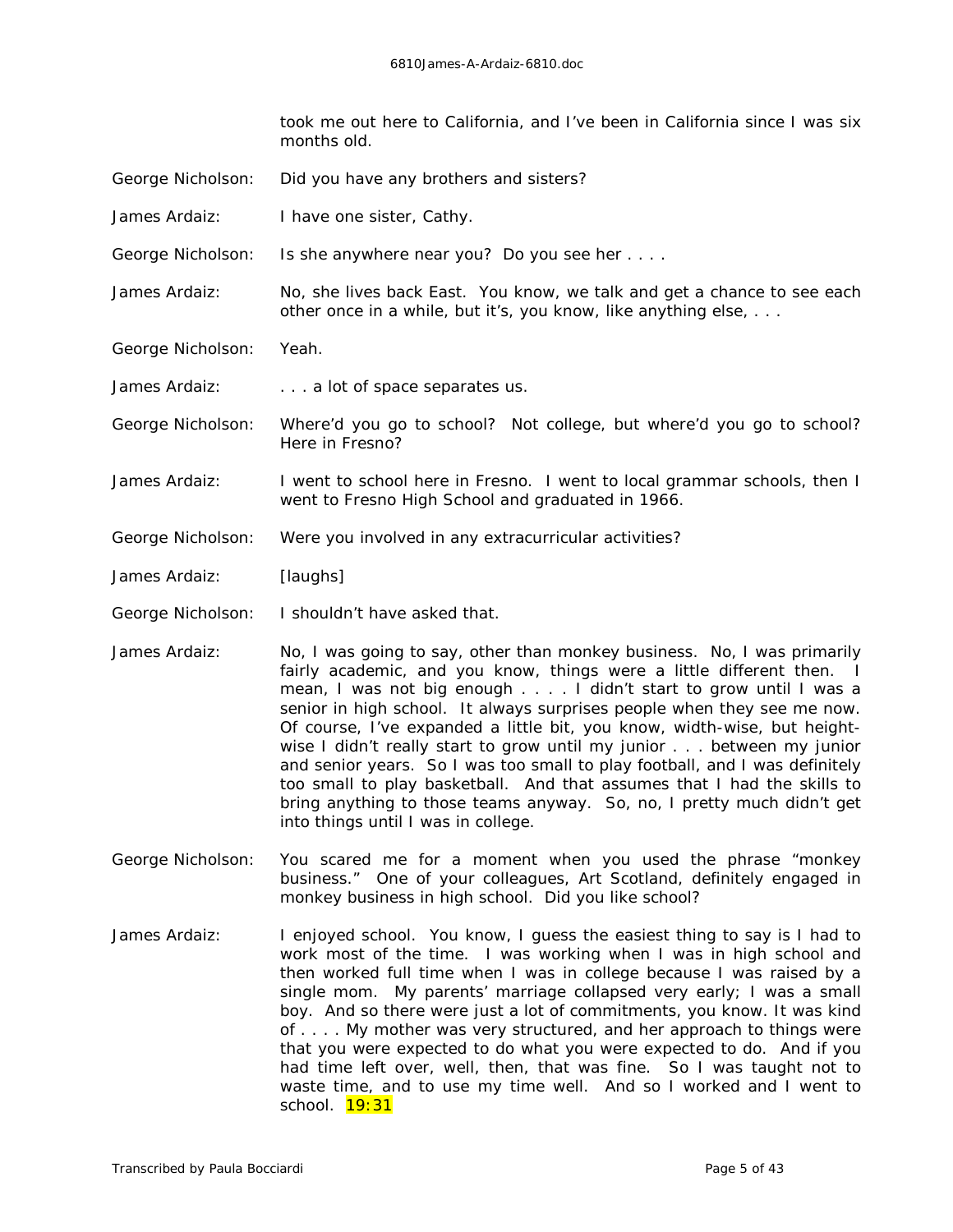- George Nicholson: It seems to have been a worthwhile formula your mother imposed on the family.
- James Ardaiz: Well, I probably appreciate it more now than I did then. *[laughs]*
- George Nicholson: Were there any teachers in high school you particularly liked?
- James Ardaiz: Yeah, I had teachers that stood out teachers that took an interest in me. I had an English teacher . . . two English teachers that actually took a great deal of interest in me. And I still have the book that one gave to me inscribed. It was *Madame* Bovary by Flaubert. And so, you know, teachers . . . . I think teachers saw something in me. They encouraged me. I had wonderful government teachers: Mr. Hampton and my English teacher Mr. Carey and Mrs. Williams. They were tremendous. They were supportive of me.
- George Nicholson: It's interesting that you focused on them and English, given, as we will find out, the nature of your undergraduate degree. What did you want to do when you got out of high school?
- James Ardaiz: Well, that's an interesting question. I think the answer is that I wanted to go to college. You know, it was a little bit different time. It was a long time ago. 1966, we were just entering heavily into Vietnam. Young men were getting out of high school and either getting drafted or getting deferments going to college. It didn't occur to me *not* to go to college. I wanted to go to UCLA. I got into UCLA and it was going to cost \$3,200 a year to go to UCLA. Well, I didn't have \$3,200. So I decided . . . I turned down my admission to UCLA and I went to Fresno State, which cost \$50 a semester, and I was able to work and handle that. And, you know, I was going to go my *second* year to UCLA, and then I met the woman that I ultimately married and, you know, that changed everything. But my plan was to go to medical school. And, you know, I got a little burned out on school. I was working literally 40 hours a week and going to school and taking science classes. And, you know, I just didn't have the commitment, to be honest with you. So I decided, "You know, I like to talk, I like to think, I don't want to be a teacher, I'll be a lawyer." I didn't really know any lawyers. So that's what set me on that course.
- George Nicholson: Well, you ended up gong to Cal State. Did you go right out of high school, or was there . . . ?
- James Ardaiz: I went out . . . straight out of high school to Fresno State and worked as a janitor.
- George Nicholson: That's interesting. One of my best friends was a janitor in the very courthouse in which he was ultimately sworn in as a judge. I hadn't met another janitor other than Joe Carson, who I served with for a very long time.
- James Ardaiz: I learned a lot of very useful skills as a janitor probably to many people more useful than the skills I learned as a lawyer! *[laughs]* 22:57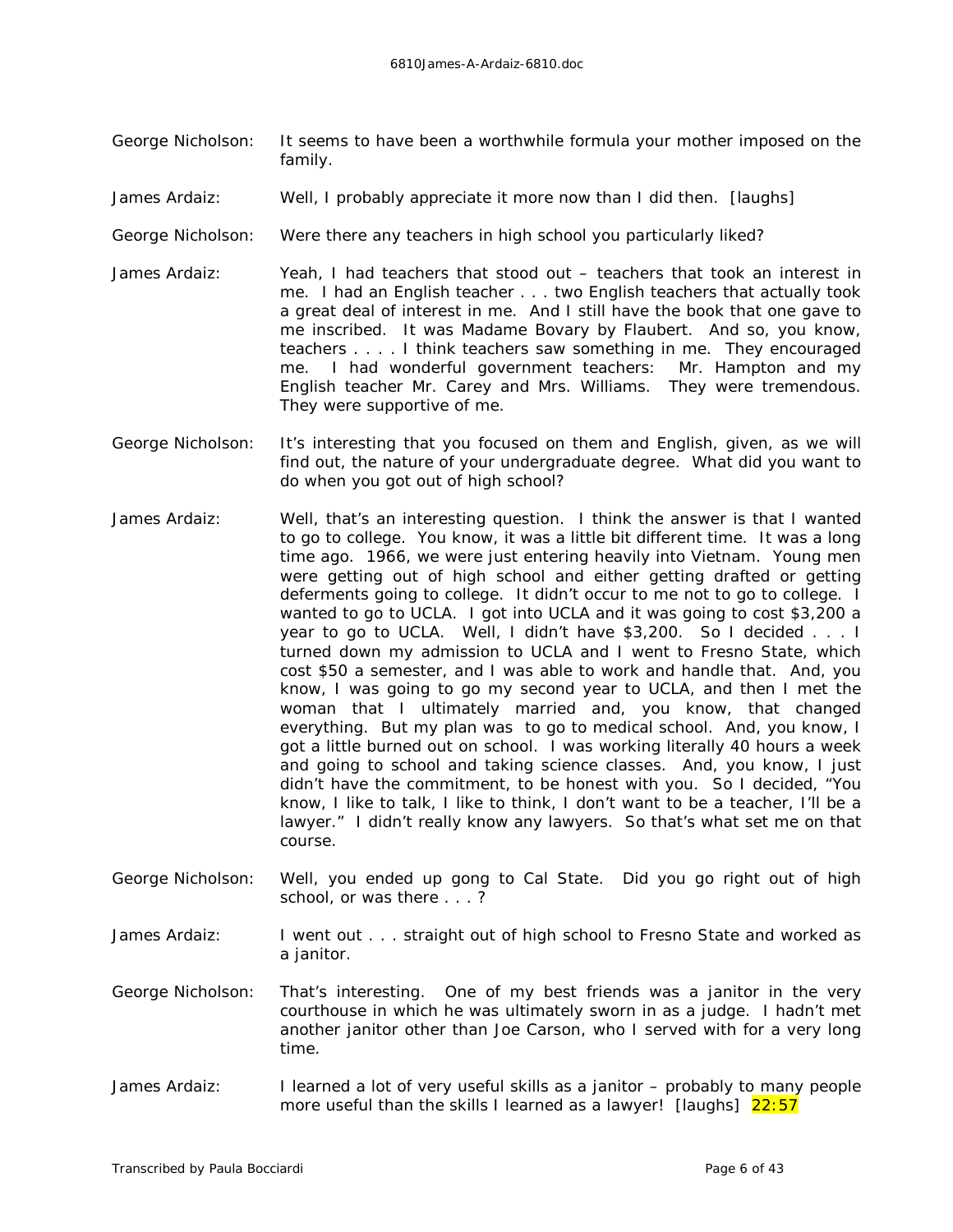- George Nicholson: Some people would say that about us. While you were at Cal State Fresno State, as I guess it was called at the time – it was, as you indicated, \$50 a semester. I went . . . . Before you, I went about the same time but earlier, and I went in Hayward and we were blessed with those kinds of costs. But the kids today getting out of law school and coming into the practice, how do you view that contrast?
- James Ardaiz: You know, I think it's a terrible thing that kids are saddled with the kind of debt that they have now. I'm blessed that I never had to confront that. I mean, when I graduated from law school, my wife and I didn't have any money but we didn't owe anything. I made enough money . . . . I could actually make enough money working during the summer to pay my tuition, and we got enough money for birthdays and Christmas to pay for the books. So we didn't *have* a lot, but we didn't owe anything. And you just can't do that now. And I think it's really a sad commentary that kids go to school and graduate with so much debt that it impacts and affects the decisions that they have to make. I mean, I'm not suggesting they shouldn't have to work; I'm just saying that it's unfortunate that they have to confront such huge debt. I have no concept of what I would do.
- George Nicholson: Well, taking into account the working, both you and I worked. Both of us lived pretty much the existence you described. But both survived it and had the opportunity to become prosecutors, really. And the kids that carry these kinds of debts in many instances can't even choose their own career path in the law; they've got to take one that gives them the money.
- James Ardaiz: Right.
- George Nicholson: And coming from where we did you and I and others of our generation – we couldn't have gone to college and law school in all likelihood in many instances but for the fact of those low costs . . .
- James Ardaiz: I had to . . . .
- George Nicholson: . . . and working at the same time.
- James Ardaiz: Yeah, there's no question. I mean, public school education was a salvation to me.
- George Nicholson: Yeah.
- James Ardaiz: Went on to Hastings, University of California, and I would never have been able to afford or confront the costs of private schools. I mean, you could get scholarships, but still . . . .
- George Nicholson: Maybe you couldn't . . .
- James Ardaiz: Yeah.
- George Nicholson: . . . . in a given case. 25:32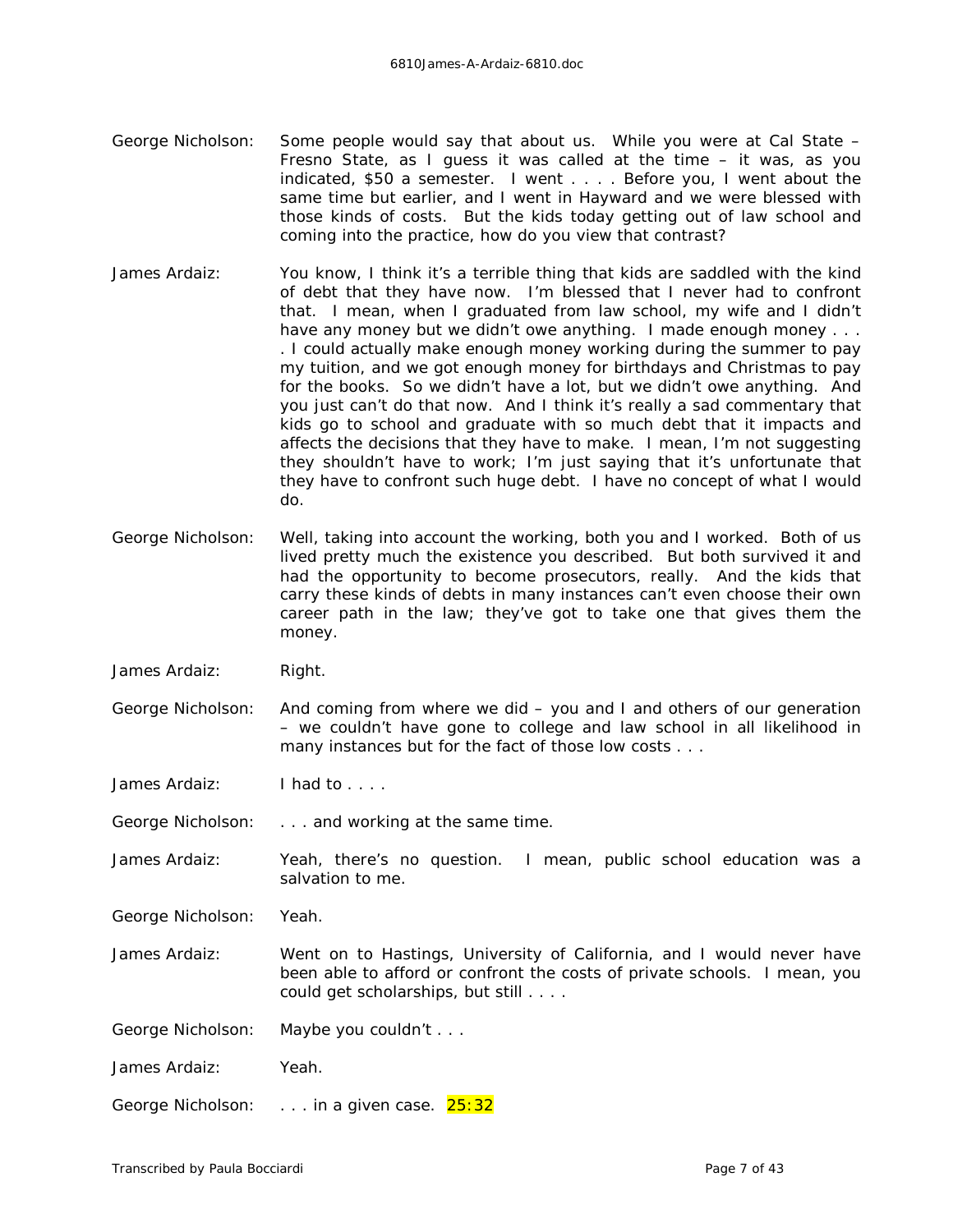James Ardaiz: So I'm very grateful for my public education.

George Nicholson: Real quickly, as to CSU Fresno, was there one or two particularly influential professors like the two English professors in high school?

James Ardaiz: You know, no particular professor stands out. I had professors that would comment on my writing skills and encourage me to pursue those skills. I didn't give it a lot of thought at the time. Looking back on it now, I realize that they saw something that was maybe a little different than how I perceived myself. I mean, for me, school was a process. I worked. I went to school in the morning until twelve, then I went to work at twelve-thirty and I got off at nine, I went and visited my girlfriend, I studied a little bit, and I got up in the morning and I did it all over again. So, you know, it wasn't . . . . I'm not saying I didn't have fun on the weekends, but, you know, it was not . . . it was a job.

George Nicholson: Yeah. The whole process.

- James Ardaiz: The whole process was a job.
- George Nicholson: Yeah. Well, you indicated that during the course of that process the college process – you decided against medical school and instead on law school. How did you either . . . how did you focus on, settle on, whatever the process, to get into Hastings, and how did you handle that particular three years?
- James Ardaiz: You know, I've described my life to people, they always ask me if I planned everything out. And my answer is, "I wish I could say that I planned everything out." But I've been like one of those people that, you know, that walks from pothole to pothole, falling in and striking oil. I picked Hastings, it was real simple. I don't think I've ever said this to anybody. My wife had a brother; he was the first real lawyer that I knew. I was planning to go to law school. Where did *he* go to law school? Well, he went to Hastings. It seemed like a good idea to me, looked into it, great school, so I went to Hastings. I didn't give a lot of thought to what would happen if I *wasn't* going to Hastings because honestly it never occurred to me. I got into Hastings.

I did have a . . . . The place where I worked was a hospital, and one of the administrators at the hospital was a nun: Sister Beverly Ann. And Sister Beverly Ann would come and talk to me every night and take me under her wing when I was working, sweeping. And she was convinced that I needed to have a Jesuit law school education, and I wasn't applying to any Jesuit schools. Well, for one thing, I couldn't afford 'em. And so Sister Beverly Ann took it upon herself to call the Dean of USF, and she got me admitted to University of San Francisco Law School on her own hook *[chuckling]*, convinced that I would eventually see the light and go to the Jesuit school. I disappointed her greatly. But that's what happened.

George Nicholson: What was . . . . What employment . . . . Did you have employment while you were in law school? 29:09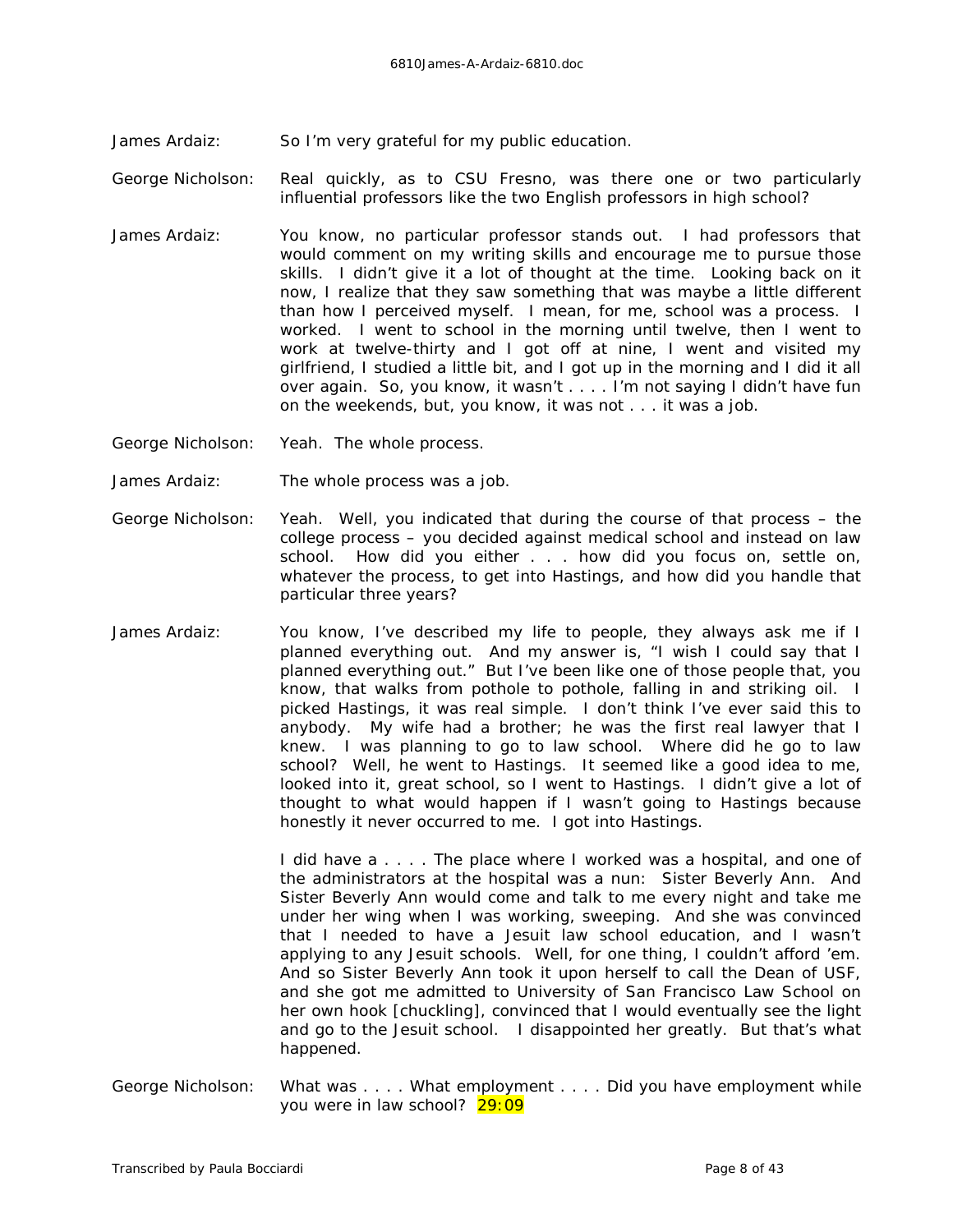James Ardaiz: No. When I was in law school, until my third year I worked during the summers.

George Nicholson: Oh.

- James Ardaiz: And I . . . You know, when I went to school, I was fortunate. My wife was a teacher, and she basically supported us. Well, she didn't *basically* support us, she supported me while I went to law school.
- George Nicholson: Yeah. At Hastings, you were kind of in a bind, as I recall, in that they discouraged substantially . . . . At least, when I was there, they discouraged working, although they claimed they facilitated it by compressing the schedule if you needed to. But I never met anyone at Hastings that encouraged *me* to work. And I . . . .
- James Ardaiz: No, technically we weren't permitted to work.
- George Nicholson: Yeah!

James Ardaiz: Until you were a senior, and then you could clerk.

- George Nicholson: Well, there was something that we talked about that is . . . that differentiates the age of then and now. When you went to Hastings, do you remember roughly what the proportion of male/female existed?
- James Ardaiz: Mm hmm. Yeah. It was the first class that emerged with a . . . what I would call a significant number of women. It was about 20 percent; my class was about 20 percent women. And that was a sea change; it was substantial at that time. It wasn't so much for those of us that were in college, but for the professors it was a *major* change.
- George Nicholson: Hastings is notable or at least it was in that era for having a so-called "Sixty-Five Club." What was the Sixty-Five Club, and were any of them particularly helpful to you?
- James Ardaiz: Well, the Sixty-Five Club was composed of individuals who had reached, at that time, mandatory retirement age and didn't want to quit. So we had these great legal minds – Prosser, Powell, Perkins, Kripke, Lattin – just, at that time, probably major legal figures in terms of a law school education in the country. So Hastings started hiring these people, and we had the advantage of people who were not only incredibly accomplished and distinguished, but who literally wrote the books that were used in most major law schools in the country. So, you know, people would say, "Well, Prosser says in his book . . . ." and the answer you'd give would be, "Well, in his *class,* this is what Prosser says," or "This is what Perkins says," or "This is what Jerome Hall says."

I think probably, in terms of law school, I was like most kids. I was scared to death going to law school. And my first day in law school, I looked around and, you know, I had so many kids there from Ivy League schools – young men and women from Ivy League schools – and it  $32:15$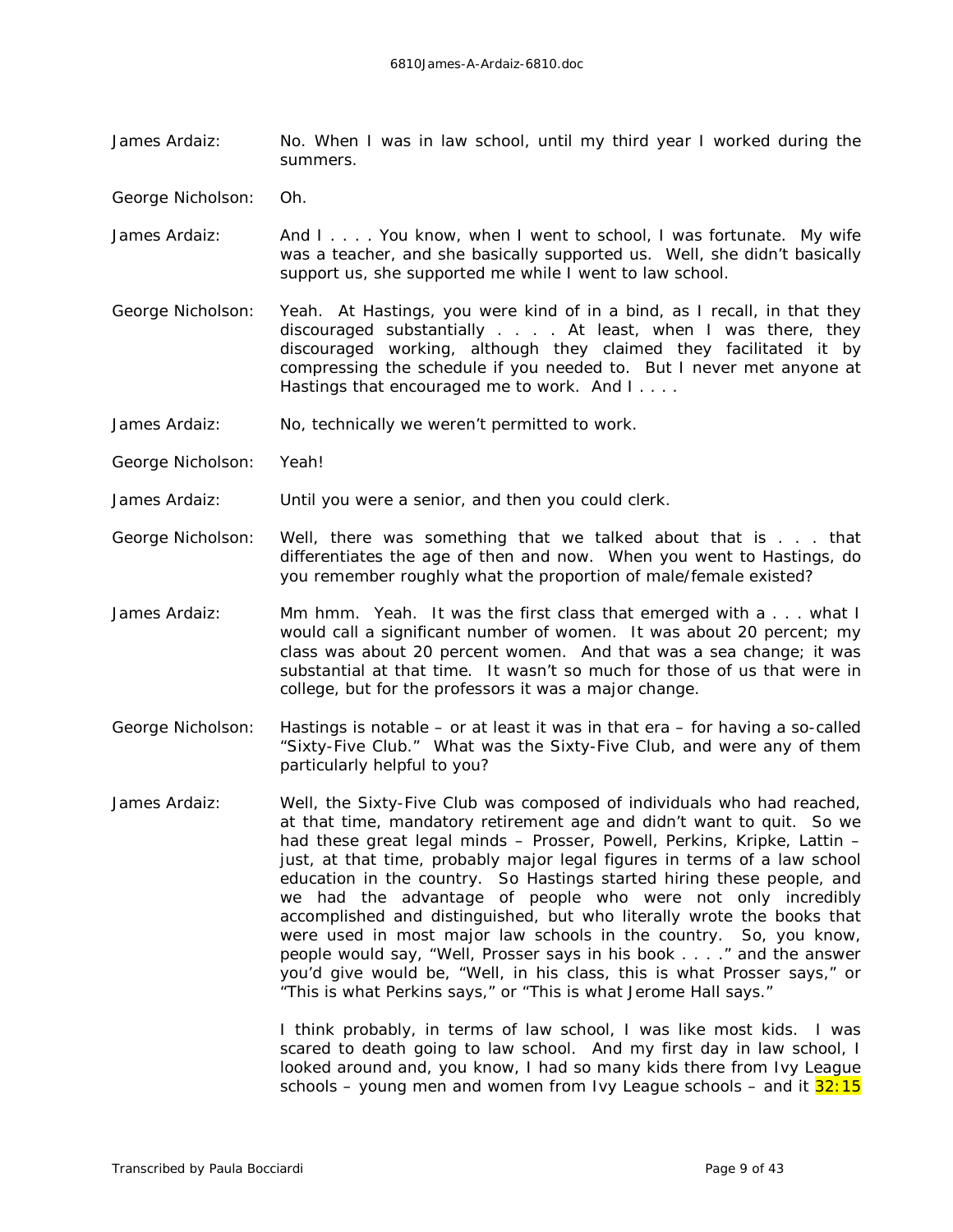was Yale and Harvard and Stanford, and I went to Fresno State, and that's kind of an overwhelming thing. So . . . .

- George Nicholson: And you were a janitor.
- James Ardaiz: And I was a janitor. And, you know, people would ask where I went to school, and I would say "Fresno State," and they'd . . . you know, usually they'd say, "Well, do they have a school there?" And so it can be a little bit intimidating. I did well after my first semester, which kind of reassured me that I could stay in the hunt. And I'd say probably the most influential professor I had in my first year was Jerome Hall, who taught criminal law and was regarded as probably *the* leading authority in the world on comparative criminal law. And he taught me lessons that to this day I've used in my legal thinking. I didn't *appreciate* them as much there; I mean, he beat 'em into my head. But looking back on him, he left an indelible impression on my legal philosophy. And, you know, I had a number of professors that I would say I appreciated them. I didn't appreciate them as much as they deserved to be appreciated, but in later years I've realized what they meant to me.
- George Nicholson: Let's go back to your "the janitor falling into the pothole" metaphor. *[coughs]* Hopefully you can erase that. You fell into a pothole in law school with Prosser, Hall, Perkins, Lattin, all the rest you named – people that even at that time virtually no one in America except lawyers and judges and law professors knew of them. But all of the judges, lawyers, and law professors in the nation knew them as key figures in the law – unparalleled figures, in many ways, in the law. And here's Jim Ardaiz from Fresno State – "is there really a school in Fresno?" – who was a janitor, who fell into a pothole with all of those luminaries in varying degrees. And then later, after law school – speaking . . . skipping a great deal – you fell into a pothole with Bernard Witkin, who died at 90, probably 20 years or so ago, and who . . . for whom once a Lexis search was conducted comparing him to Cardozo, Holmes, Warren, and everybody else, and Witkin has been cited more than any judge in America. And so the oddity about your opening metaphor of falling into potholes and speaking of striking gold, the most important gold you have, and you've stricken, is the genius of those that you've been blessed to associate with and learn from.
- James Ardaiz: I've been very fortunate. And, you know, one of the things I'm very proud of is the fact that . . . . I was a young lawyer. And back then, in this community, when you're a young lawyer you're always looking for some place that you're gonna . . . . You're looking at the firms, you're looking at all those things. And every year Bernie would come to town and there would be a dinner. And not everybody was invited; it was only the senior partners and the judges, and only some of the judges. I mean, it was a very select group. And Bernie would come to that. And then each of the judges would take some young lawyer that they felt was somebody that needed to be introduced to the major players in the legal community. And Jim Paige, who was a municipal court judge, picked me, and I went and was introduced to all the major partners, the senior judges. And later on I found out that – after several years I went to this function – that Bernie Witkin told a lawyer who called me and told  $36:53$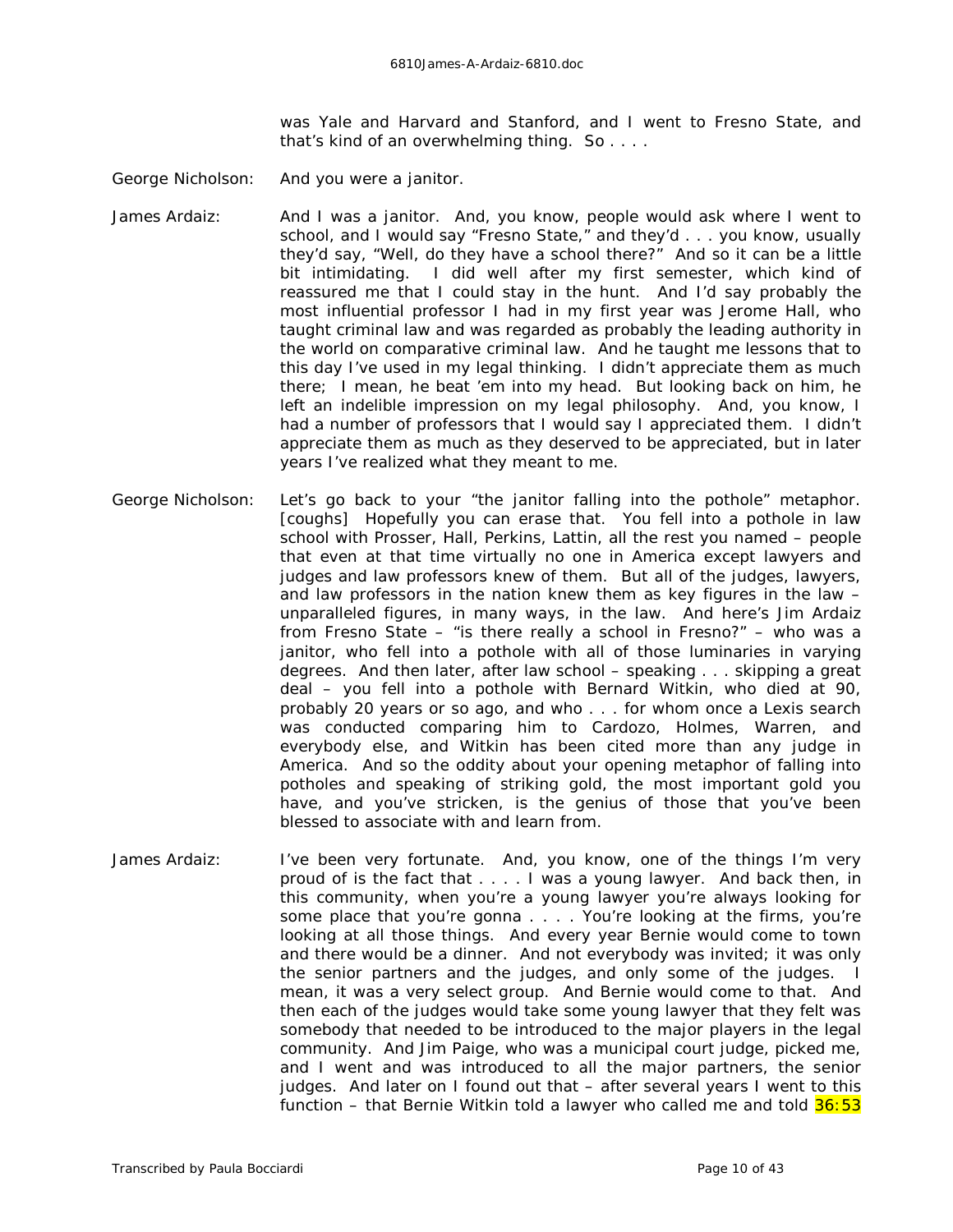me . . . . He said that he drove Bernie Witkin home to his hotel and Bernie was talking about it, and he said, "I want to tell you that he said of you that someday you're going to be on the Court of Appeal. Someday you're going to be a judge." And so I appreciated that, coming from Bernie, because Bernie had . . . knew more judges, made more judges, broken more judges than any man in the State of California. So coming from him, it meant something.

- George Nicholson: Can we stop, just for a minute?
- David Knight: Sure. *[pause]* Anytime.
- George Nicholson: Let's wrap up where we are with the janitorial service man, the school that may or may not exist in Fresno, and potholes. I think you are . . . have been quoted as describing the contrast between janitors and lawyers. Do you recall what I'm talking about?
- James Ardaiz: I think you're saying that . . . . You're asking me about my comment that there's something to be said for a man that can clean a spot off a carpet that makes him more valuable than a man that can write a will. But . . . . And that many people would say that the skills of a janitor are far more valuable than the skills of a lawyer. I learned a lot being a janitor. I learned a lot about how people view individuals that are in what some people think of as a very humble profession, a humble job. I learned a lot about how people treat other people, and I learned a lot about taking pride in what I did, even though what I did was pretty much just menial or manual labor. I think it certainly colored how I view the world and how I view people, far more than individuals recognize. That and my, you know, early experiences as a child.
- George Nicholson: I had thought we'd have your quip and move on, but I really have to remain here for just a moment. Given what you've just described, would it be fair to say that taking into account what Cardozo wrote going on a hundred years ago, "Justice, though due the accused, is due the accuser also. Fairness must not be strained until it's narrowed to a filament. We are to keep the balance true," in terms of reflecting on the people who came before you in the career that's going to unfold momentarily, and in terms of your perception of this courthouse, is it fair to say that your perceptions, your humility, and your wisdom gleaned from being a janitor spilled over into your relationship with crime victims and witnesses, as well as the lawyers and judges you dealt with, the public you dealt with in general, and the design of the courthouse?
- James Ardaiz: I think it's fair to say that like most people, my experiences in life affect my philosophy and my reaction to people. I'm not sure that anybody would necessarily describe me as a humble person; I probably would say that I'm . . . . I probably have more humility than people recognize, but not as much as I need. The . . . . I would say that what's affected my perception of the law and my role as a judge and the expectations of the community comes from the sense of responsibility that my mother gave me, number one. I was always taught that to those to whom much is given, much is expected. I was always taught that the talents that you have are gifts from God and that the extent that you use them is  $41:30$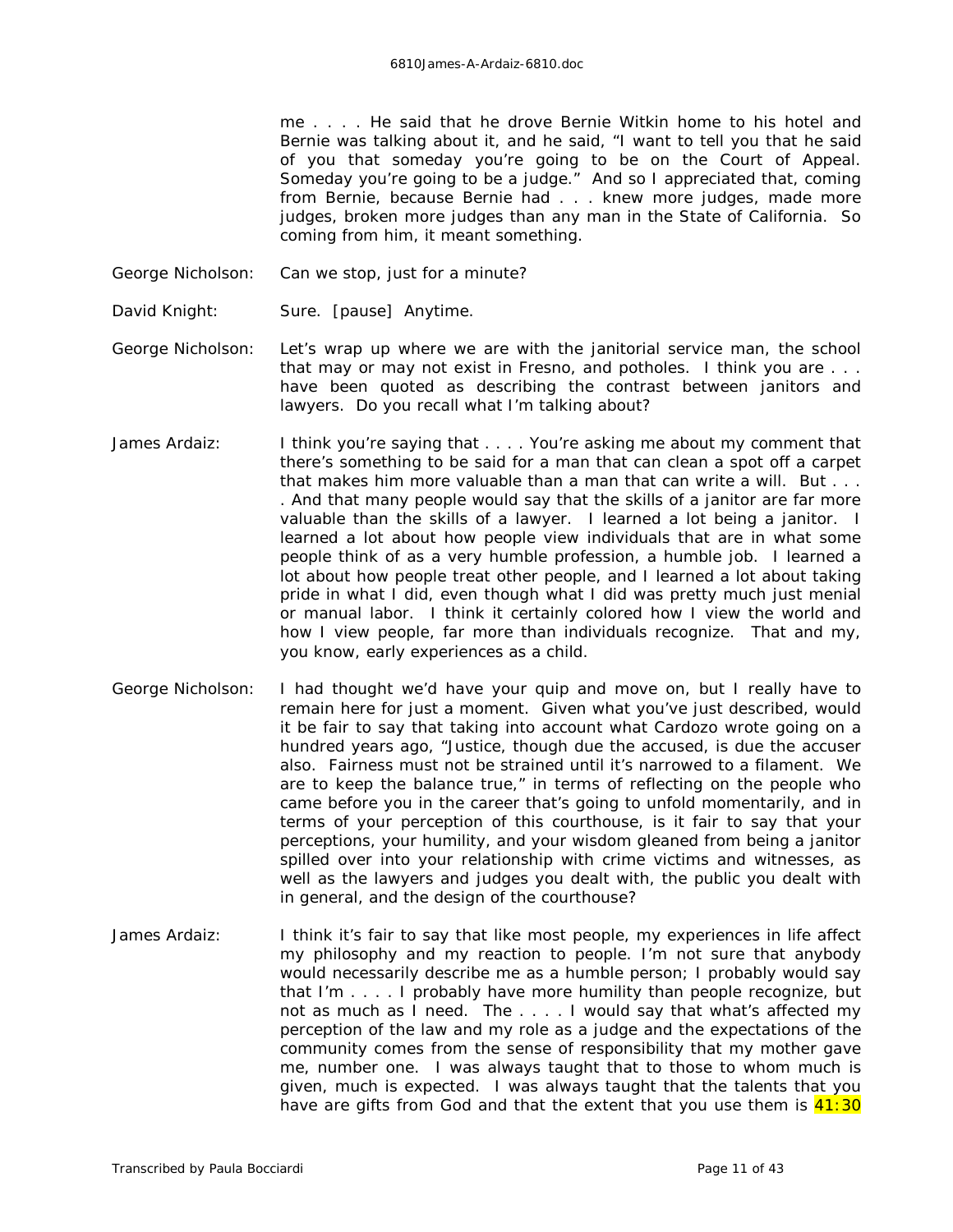what you give back in return, and that you were expected to do your best. I was always taught that the responsibilities that you have to your fellow human beings supersede the responsibilities that you have to yourself.

And I was . . . . As a small boy, I appeared in court as a witness, and that experience dramatically colored my perceptions of judges, my perceptions of process. I swore that I would never be a judge that would do what happened in that courtroom. It affected my attitude about children's cases. And in terms of my attitude about the law, I just looked at it as . . . . And I look at this courthouse and I look at my, you know, whatever the value is of my contributions as a judge. I look at that as I tried to be consistent to what I believed in. I tried to do my best. I tried to be right. I recognized that I wasn't always going to be right. I tried to accept it when others disagreed with me, and that didn't mean that I didn't try and persuade them of my point of view. I tried not to allow defeat to deter me. And I tried to – when I became a judge – to pick role models that were people that I wanted to emulate. One of them is on this wall up here: Hollis Best, who became a mentor to me.

- George Nicholson: And what was Hollis when you got here?
- James Ardaiz: Well, when I got here he was a brand-new superior court judge and . . . when I came to Fresno. Ultimately I . . . when his seat was vacated when he was appointed to the Court of Appeal, I took his seat and he swore me in. And I think you heard me earlier refer to Jim Paige. When Jim Paige retired, I took his seat on the court . . . on the municipal court. Hollis Best, I took his seat and he swore me in; Paige swore me in to the municipal court; and when I was appointed to the Court of Appeal, it was with the encouragement of Hollis Best. And then when I became Presiding Justice, it was because Hollis Best retired – called me into his office one day and said, "I'm retiring. And I've sent my notice to the Governor and I've recommended that you be appointed to replace me." That's exactly what he said. And then he said, "So where are we going to go have lunch?" There was no conversation *[chuckles]*. I was stunned by that, 'cause I was pretty young.

And so that . . . . You know, people like that played a huge role in my life. Pauline Hanson, who was on the Court of Appeal and whose seat I took when she retired for health reasons. They were tremendous influences on my life. They helped shape me as a judge. And . . . .

George Nicholson: Was she the first woman on this court?

James Ardaiz: She was the first woman on this court; she was the first woman superior court . . . on the superior court in the County of Fresno and in the valley. She was an incredibly intelligent, if not brilliant, legal figure. I mean, she just . . . she had a huge legal presence, but she also had a tremendous personality in terms of her humility and her sense of human beings. She had great compassion. And I was very fortunate that when this court was built I was able to encourage the naming of rooms in the court for judges that had been such distinguished figures on the court. And so the courtroom was named after George Brown, who almost became 46:23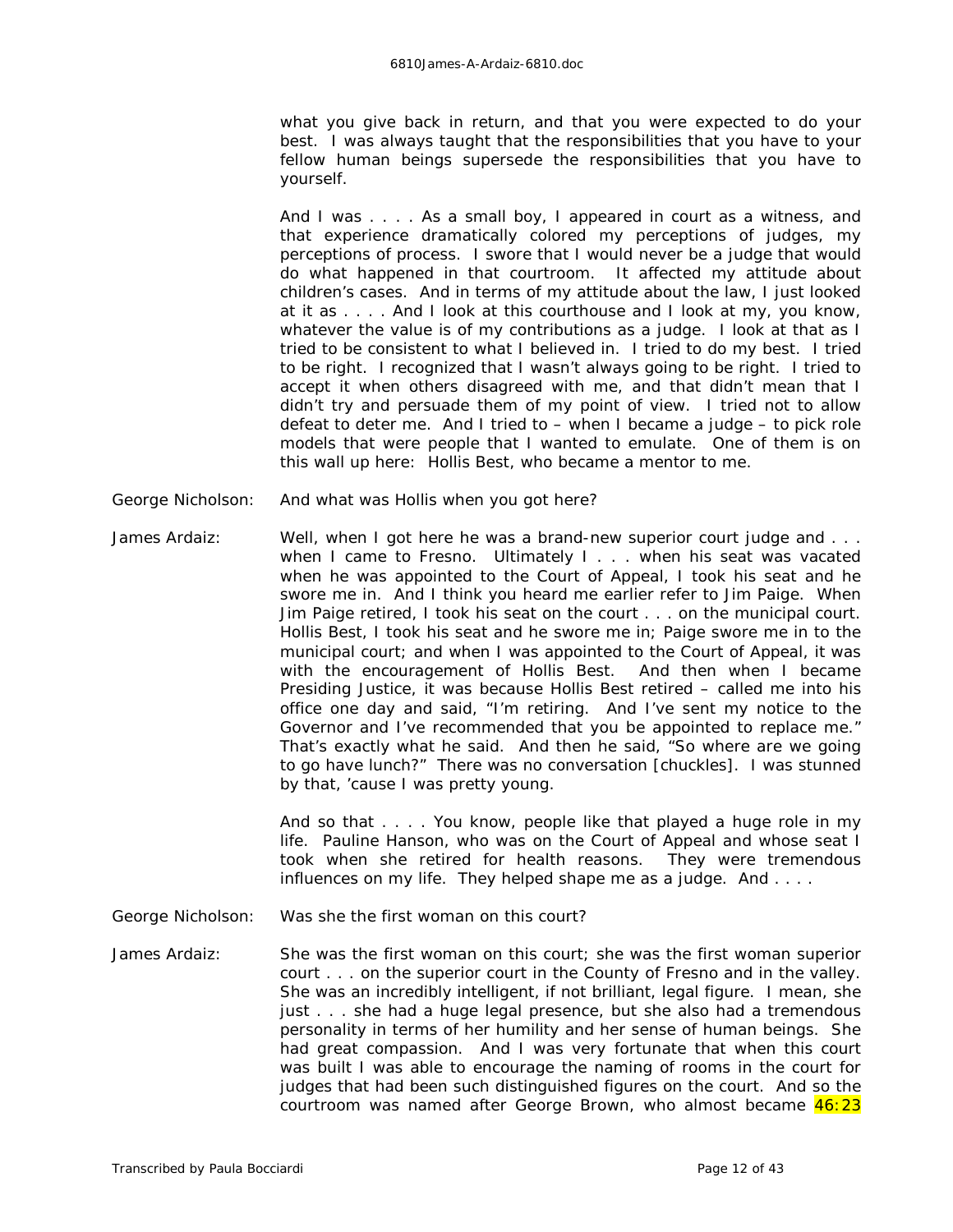Chief Justice of California. And the library was named after Pauline Hanson. We tried to pick rooms that we knew would be *their* favorite rooms and to kind of match their personality. And for Best, the judges' conference room is Judge Best, because that's where all the noise is and that's where all the action is; that's where he always wanted to be.

- George Nicholson: It sounds like you've been involved in another series of rolling potholes. But very briefly, describe Bob Puglia and your relationship to him. I'm going to relate this back to Pauline.
- James Ardaiz: Bob Puglia was, of course as you know, the Administrative Presiding Justice of the Third District and a figure of incredible force in the judiciary in California and a man of uncompromising principle and integrity. He was one of the smartest men I ever met, one of the most articulate men that I ever met. He was one of the few men that could use a word that I'd have to go look up. And when I became . . . when I got on the Court of Appeal, I didn't have much contact with him because he was a presiding justice in the Third District. But I came into contact with him because of things that I was asked to do. And he became a figure that I admired, I guess is how I would put it. He wasn't my friend at that time; he was just a person that I admired.

And then whenever I became a PJ, I was now shoulder-to-shoulder with Bob Puglia. And it's . . . in a very interesting story, Bob Puglia got very angry with me at a PJs meeting. And . . . *very* angry. And he made a lot of statements that were probably intemperate, to say the least, in front of the then–Chief Justice, Malcolm Lucas. And Malcolm said to me, "You need to solve this problem. And you need to . . . ." And so I went to Bob. I drove to Sacramento, I walked into his office, I sat down, and I said . . . . This involved redistribution of staff attorneys among the Courts of Appeal in California. And I had helped craft an agreement with Norm Epstein that essentially redistributed some of our openings so that we didn't increase costs. But courts that were more impacted . . . . And I had advocated trading one of the open slots on the Third District, as well as one of the open slots on the Fifth District, to the Second District. And Bob was very angry about it. And I sat down with him and I said, "You know, Bob, two things I have to say to you: One is you're the senior Administrative Presiding Justice in the Court of Appeal in California, and I have great admiration for you. I need your leadership on this. I need you to step up to the plate here. Can't do this without somebody like you. It *will* get done, but I need you with me because I *want* you with me. That's number one." And I said . . . . And he said, "All right. What's the second thing?" I said, "The second thing is that you spoke to me inappropriately, and you need to know something about me." I said, "And that is that where I grew up, if you talk to a man like that, you get punched in the nose. And you need to understand that as far as I'm concerned, I don't expect you to talk to me like that, because if you do, I'll react exactly the way you would expect me to react, which is the same way that *you* would react if I talked to you like that." I said, "I admire you and I need you on this." You know what? Bob Puglia and I went to lunch after that, and we became fast friends, and he became a mentor in my life and a good friend 'til the day he died and I miss him still. 51:05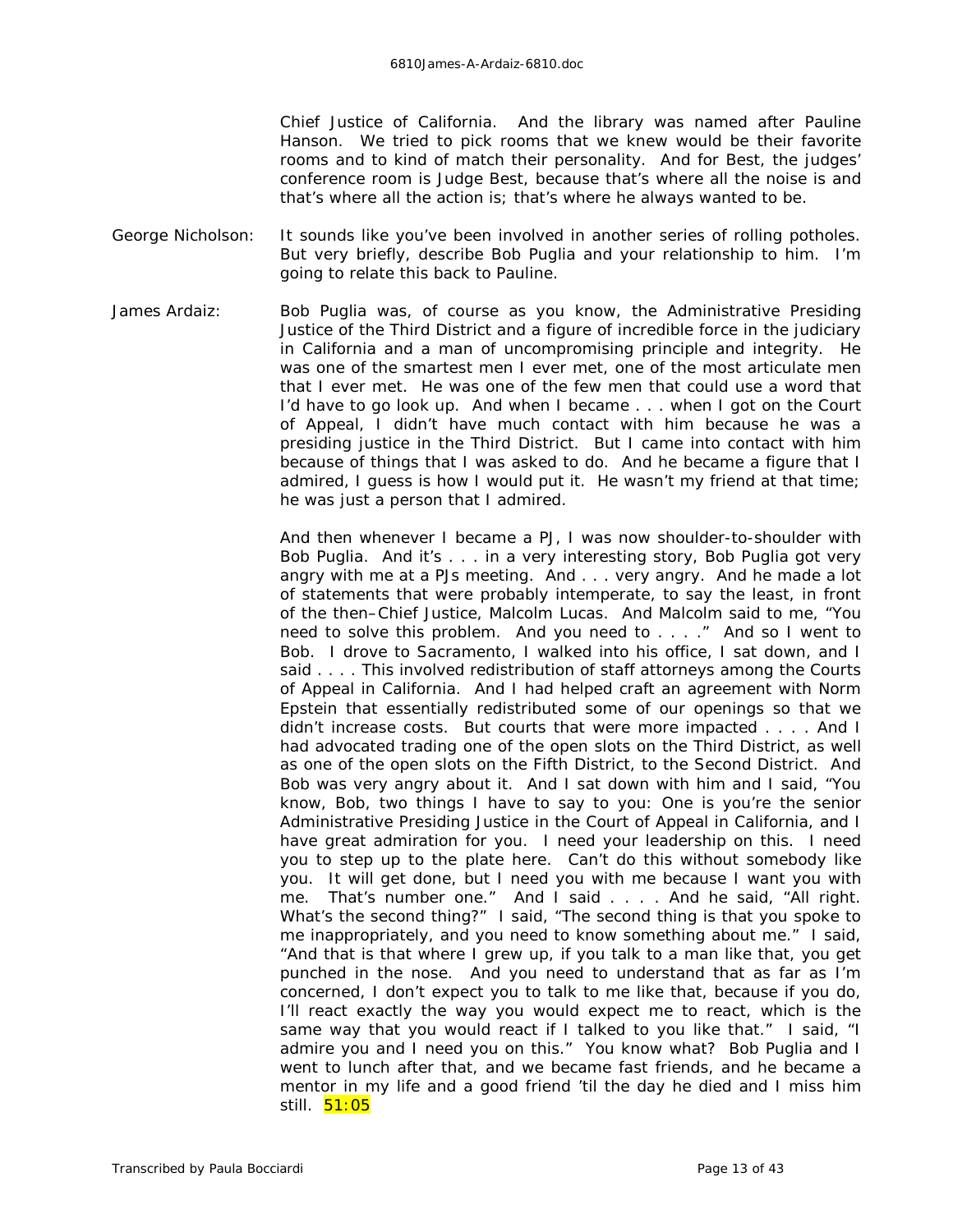George Nicholson: Bob Puglia is a remarkable person. The reason I brought him up and asked your experience and perspective: He was a remarkable towering figure, but he loved *you*. I don't know whether to say like a son or a brother. And he viewed you a soldier in arms in terms of working on appellate and judiciary governance because of the way that the six appellate districts were not often consulted. And so the incidence you've described, I think, is a reflection of the ongoing problem that he had with the Judicial Council and the Administrative Office of the Courts - of the ... . *their*, not yours, their general lack of regard for Administrative Presiding Justices in the six districts, which became more aggravated and less aggravated during the decades. But Bob loved and respected you, probably in a handful of a half a dozen or fewer colleagues and friends in the state. And he also, as to Pauline Hanson, told me personally he thought she was a remarkable woman and an outstanding judge. And I have never forgotten that. And I just wanted to put in context what you said.

> I'll digress to tell you one thing. Instead of paid interrogators, the process setting up this Appellate Legacy . . . Appellate Court Legacy Project wanted to have justices doing the interrogating because we know each other and we've got some context and knowledge, and it spills over from time to time.

> We need to go back. You've skipped over a lot, and you've made things a lot easier, but let's go back just for a moment. When you got out of law school, before or after, how soon did you find out you were going to be a prosecutor?

- James Ardaiz: Well, I... when I was a senior in my third year, I was a... I went to work for a very prominent personal injury firm in San Francisco. And I just didn't like it. It didn't suit my personality. I had worked during the summers as a . . . in the District Attorney's Office, and so I decided to come back to Fresno. My wife and I, we had our family here. So we came back to Fresno. Went to work in the D.A's Office. And that's where I, you know, tried my first case and loved . . . I loved being a trial lawyer and I loved being a prosecutor.
- George Nicholson: You say you tried your first case. You tried your first jury trial.

James Ardaiz: Yes.

- George Nicholson: Obviously court trials go hand in glove with all of that.
- James Ardaiz: Yeah, I tried my first court trial when I was a . . . I finished my second year in law school. I was a certified law student. And I always tell this story, and it's kind of funny. You know, lawyers go their entire lives without a . . . the Perry Mason moment, you know, where the witness or the defendant cracks on the stand. And it just doesn't happen, as you know. My first case: court trial, witness on the stand . . . .

George Nicholson: Law student. 54:47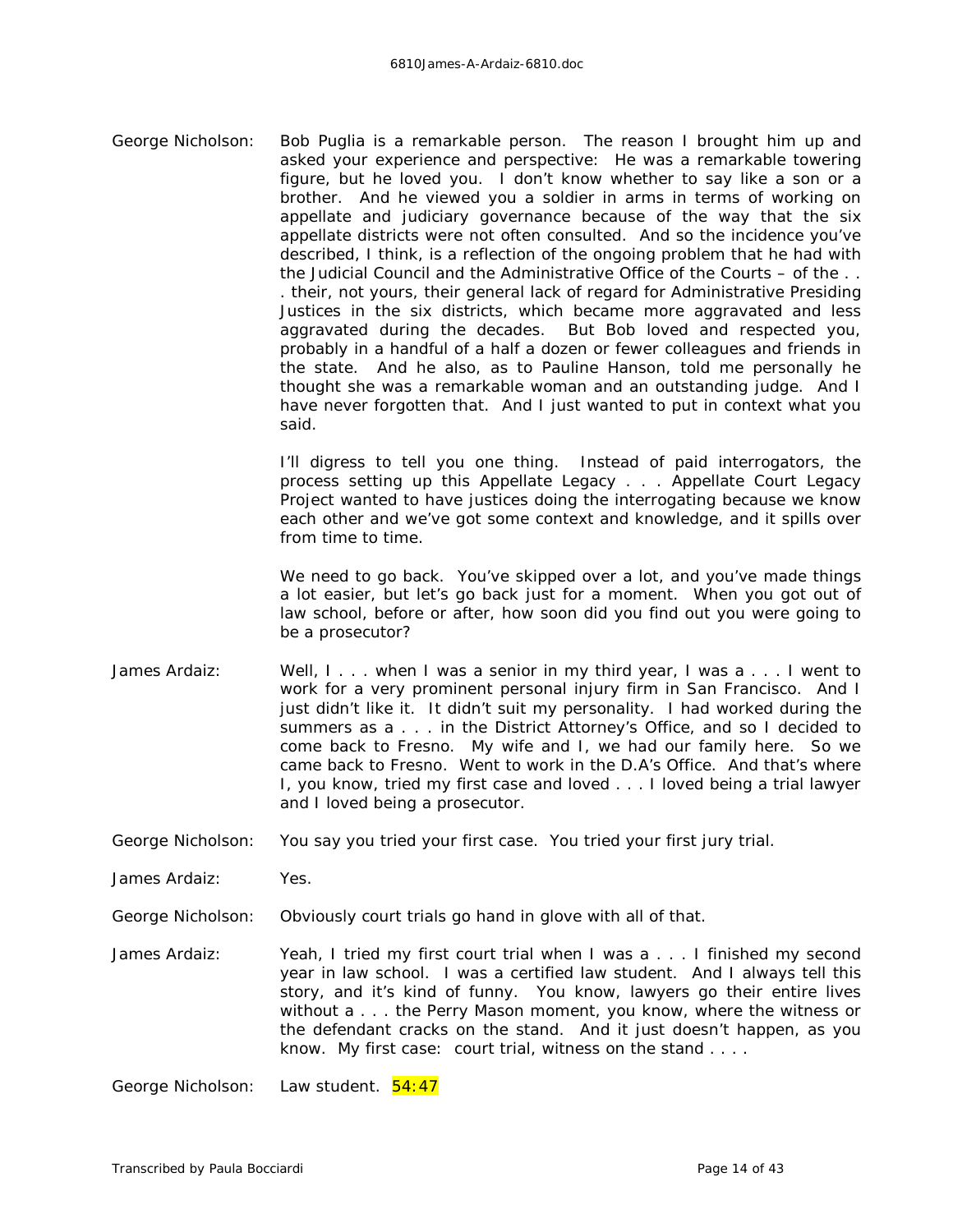- James Ardaiz: I was a law student. And I stumbled and bumbled around and said, "You're lying." And the defendant said, "Yes, I am." *[laughs]* And I was so startled that I said, "So you admit you lied." And the judge said, "He already said that." And it . . . I mean, it scared me so bad I didn't know what to say. But the prosecutor that was in the courtroom supervising me started laughing – went back up and told everybody that in my first case I was a born trial lawyer 'cause I cracked the defendant in my first case. But that's true; I actually, you know, had that happen. My first trial, my first defendant, and he admitted on the stand that he was lying and he was guilty. *[laughing]*
- George Nicholson: Well, it is like you said: We all go through life without that happening. And to put this in context for future scholars that may look at your transcript, the video, or your cases, they ought to go see some "Perry Mason" TV shows and find out that while it doesn't happen in life ever, if at all, it happens every week on "Perry Mason."
- James Ardaiz: It happens every week on "Perry Mason."

George Nicholson: So that's a . . . . You became Chief Deputy.

- James Ardaiz: Yes.
- George Nicholson: And when you became Chief Deputy, this was . . . you were thrust into the trial of homicide cases.
- James Ardaiz: Yes.
- George Nicholson: Did you try more than one?
- James Ardaiz: Oh, I.... You know, I tried to figure it out one time. I don't remember how many murder cases I tried. I know that on an individual basis, I either . . . I participated in over 150 homicides. I tried a significant percentage of those and personally went to over a hundred homicide scenes as a prosecutor. So that was my primary role, was handling homicide cases before I became a judge – capital cases. Of course, back then we didn't have as many capital cases as we do now.
- George Nicholson: The reason I made the comment I made earlier, asking you about Cardozo's quote and your judicial and architectural . . . your artistic perspectives, was that I knew you tried murder cases – a lot of murder cases. But you also dealt with rape and child abuse and . . .
- James Ardaiz: I did.
- George Nicholson: . . . all the other crimes. And to really know a man or a woman, probably better than most people know one another, is to watch a man or woman act as the prosecutor in a child abuse, child molestation, child murder, rape, rape-murder. Parents are . . . . Dealing with the parents of a murdered child, or the child or relatives of a murdered adult, knowing what I know about the practice of law – in particular, that particular group of experiences – when you made the comment, it is a comment that has to be rebutted and you're going to rebut it. It's true, any  $\frac{58:20}{20}$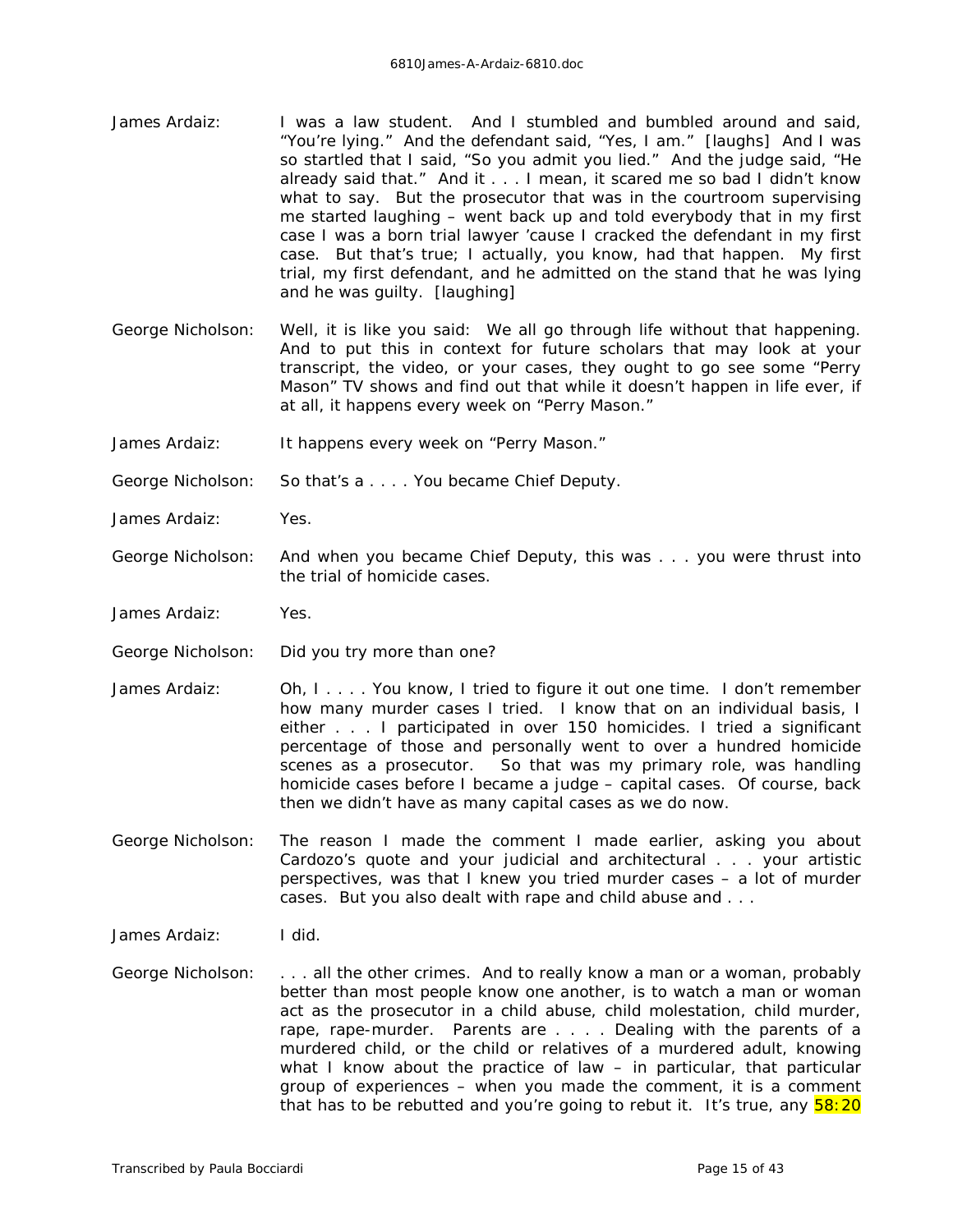public figure has people that perceive them as impatient or intolerant or lacking in wisdom and humility. I'll ask you point blank, and if you have a "yes" or a "no" to explain it. How could you handle the work that you handled and not have humility infused throughout your soul?

James Ardaiz: Well, in terms of humility, if you look at it . . . . I guess I look at things in terms of humility being respect for your human . . . fellow human beings and appreciation of the struggles that they go through and a respect for that. A respect for human *life*. A sense of helping people. I always viewed my role as one of helping people. I felt like I was an advocate for . . . . You know, if it was a woman that was raped, I was an *advocate* for her. If it was a child that had been molested, I was an *advocate* for that child. They became very real to me. And if it was a murder case, then I was an advocate for the murder victim. And I was an advocate for justice, and I was deeply enmeshed in that. And I think I probably was . . . . You know, I would become so emotionally steeped in it that I could be probably described as relentless in terms of my pursuit of a result that I thought was appropriate.

> I think, you know, people confuse humility with expectations about personalities, and I kind of look at it as I care a great deal about my community. And I think if you look at my career, I hope that if anything is said about me, it is that what I did reflects that I cared about my community. I tried very hard to use my skills to benefit my community, and that includes whether it was things like Three Strikes, whether it was the time that I put in as a prosecutor, whether it was educating judges. I felt that all of those things . . . . I did those things 'cause I cared. I can't speak for, you know, how I'm perceived by people. I can only say that I care a lot about people, and I care a lot about my community, and I care about the world I live in. And I want it to be a good world. And so I don't give up on it, I guess is how I would put it. And I don't give up on trying to shape it. Now, maybe that shows *lack* of humility because I want it to be shaped the way I think it ought to be shaped. But I walked away from my experience as Chief of Homicide with an incredibly deeply ingrained respect for life and for an understanding of human misery and human emotion. And I didn't want to see people have to go through those things. I guess that's kind of my answer.

George Nicholson: At some point during your experience – that experience you've just described – you either decided or someone decided to try to persuade you to become a judge . . .

James Ardaiz: Yes.

George Nicholson: . . . because you weren't appointed the first time. I think you *ran* for judge.

James Ardaiz: I was elected, yes – to an open seat.

- George Nicholson: What persuaded you to do that?
- James Ardaiz: Well, I was young, I was 32, I was doing a job I loved, I was Chief of Homicide. And Judge Paige told me that he was going to retire,  $1:02:43$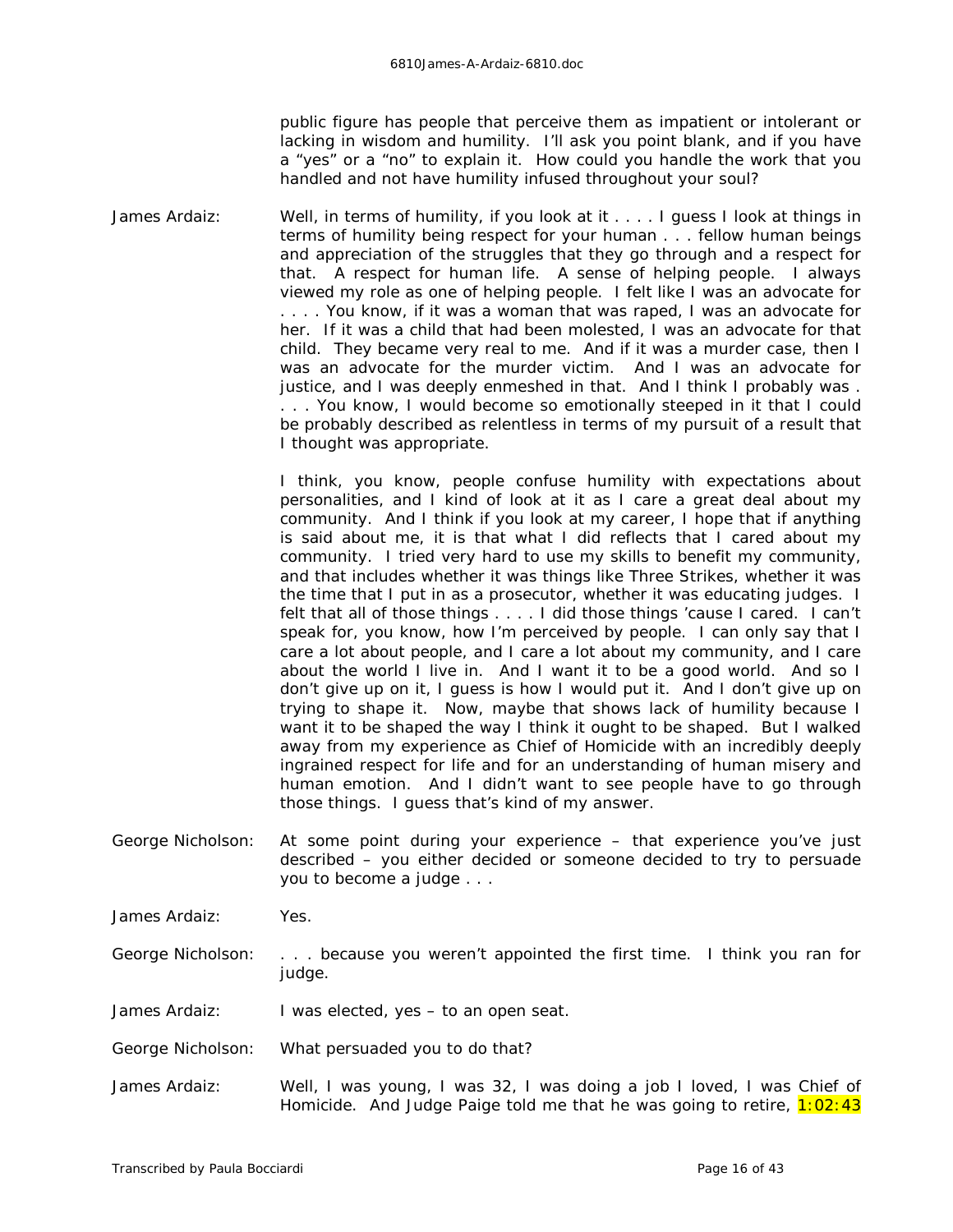and he encouraged me to run for his seat. Well, I hadn't really given a thought to being a judge at that stage of my life. I mean, judges were old guys. And Judge Best, who was a superior court judge, encouraged me to do it, and then some of the other judges came and said, "You know, we would like you to do this." So I thought about it and I talked about it to my wife, because I had really planned to become the District Attorney – that was my goal. She thought it was a good idea, and so we put together a campaign and she, you know, went door to door and she towed my . . . two of my kids around in a little red wagon. She was pregnant with our third child, and she would haul them around and knock on doors and . . . . Actually, I was too shy to knock on doors; I hate to admit that, but I was unable to face anybody face-to-face and say, "Would you vote for me?" So it was my supporters that did it; I didn't have the nerve.

- George Nicholson: Well, as we're going to find out, your electoral experience as a municipal court judge – your knowledge and understanding of the voters and the public and the matter . . . the contentious matter of judges in an electoral forum – would be carried forward and you would deal with this as the chair of a task force – I think the Chief Justice appointed you chair of the task force – on judicial elections.
- James Ardaiz: Yes.
- George Nicholson: And of course, as an appellate justice you were involved in appellate court elections as well. Rather than take this in order later, let me get to that just for a moment. What did you learn about judges and elections, judges as people, judges as judges or potential judges, and the people and the electoral process?
- James Ardaiz: Well, the first time that I was up for election in the Court of Appeal, as you know you're running in each individual county, and you're on the ballot. And I remember at the time Senator Poochigian . . . . I was at his election party and he is now, of course, a sitting justice on this court. But he came to me and he said, "Oh, you guys are doing fine. You're . . . ." He gave me the percentages in Fresno County, and I immediately recognized there was a problem. And so I went home and I started calling different counties to see what was happening. And that was in 1990, I believe it was. And I was losing in Kern County, I was losing in Tulare County, I was losing in Madera County. And I hadn't done any campaigning; I hadn't done anything. Everybody said, "You don't need to; it's not a problem." And as you recall, when a lot of justices woke up the next day, some of them barely survived. One justice on your court . . . .

George Nicholson: Went to bed positive he lost.

James Ardaiz: I went to bed thinking I was going to lose. And so I thought, "Okay, I better look into this. This doesn't make any sense to me. What did *I* do?" And as I looked into it, I realized that it was because of the names of the judges. Ethic names. And of course that was disillusioning to me, but I said, "Well, this doesn't . . . this, you know, this just doesn't make any sense." So I looked at everything in the state – started  $1:06:49$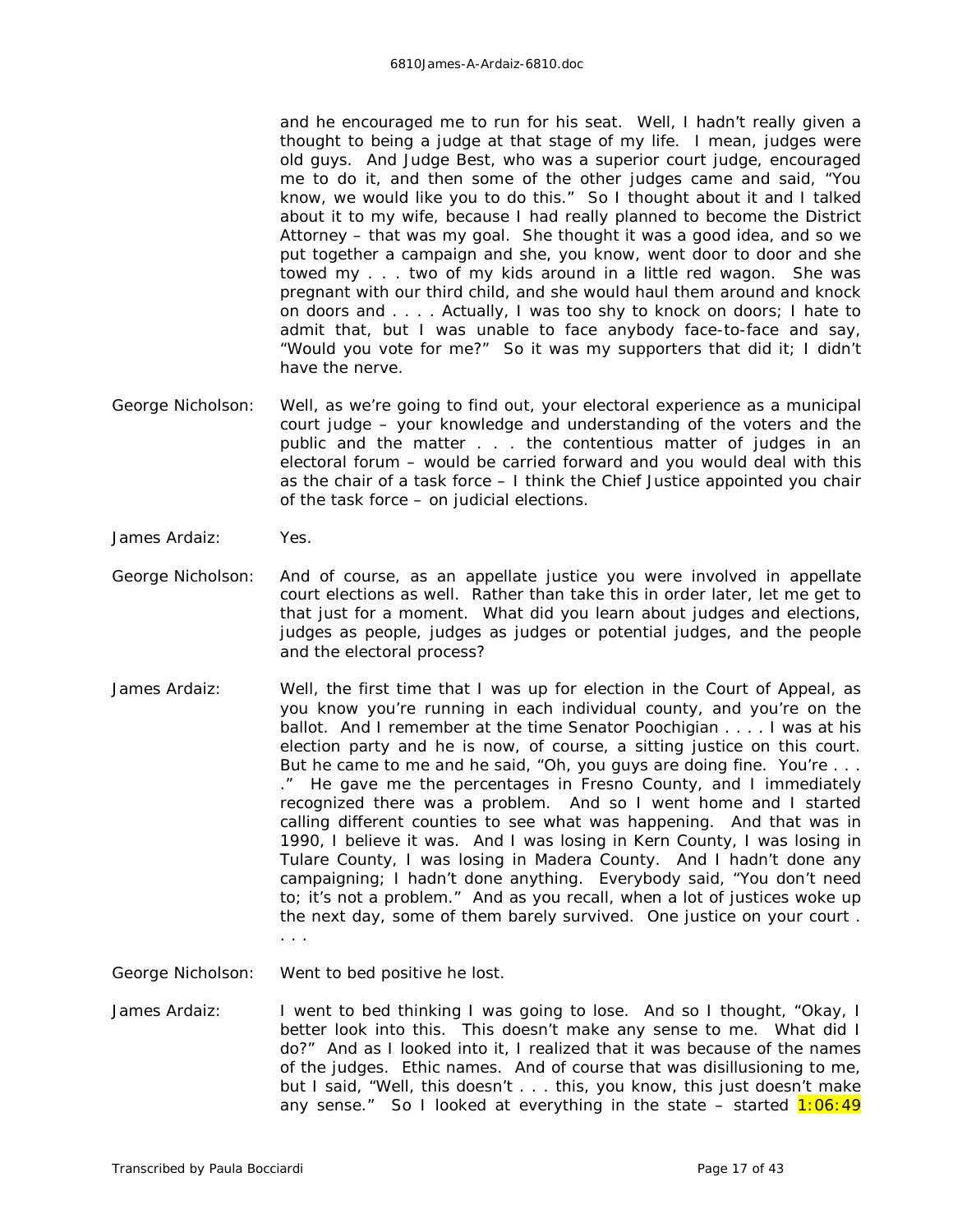looking at the voting patterns. The Chief Justice . . . . I told the Chief Justice about it.

George Nicholson: Which Chief Justice was that?

James Ardaiz: That was Ron George at the time. And Ron . . . Chief George had me . . . he appointed me to a committee to make recommendations. And I made recommendations. I went through and I showed the demographics of voting for judges, how it worked, why people voted. And the interesting thing was that many people didn't vote in judicial races, which meant that people that *don't* like judges, their vote became disproportionately more influential than others, and so it drove your percentage down. So I found out that in my race, as in many . . . as many other judges, you know, half the voters weren't even voting. They'd vote for the top of the ticket, then they didn't vote. So what I recommended is that we go out, we make an aggressive campaign with respect to the Secretary of State, that we go to the various papers, we get endorsements, you know, we conduct a dignified voter information campaign. We didn't go out and collect money. But as a result, those recommendations were adopted by many courts, and as a consequence, the next time we ran we completely reversed that. And we had endorsements from the newspapers, and our voter profile went up, and so our election percentages returned to what they . . . I thought they *should* have been, you know, which is in the high 60s and 70s instead of, as some of our colleagues found out, thinking that they had 50.1 percent, you know. Because people don't know much about appellate court judges, so voting against them is kind of . . . . They just . . . . You know, you would find they'd vote against you because you were a woman, because you were Hispanic, because they . . . you were African American, because . . . . You know, all kinds of reasons that have nothing to do with qualifications.

- George Nicholson: They didn't have any other reason. All they had was . . .
- James Ardaiz: No.
- George Nicholson: . . . superficiality.
- James Ardaiz: Superficiality.

George Nicholson: In terms of . . . .

James Ardaiz: It made a big change. I was happy to see that change take place.

George Nicholson: Well, you played a pivotal role, obviously, with your task force and the complicity of the Chief Justice. But let's clarify one thing. Appellate elections are simply confirmation: yes or no.

James Ardaiz: Correct.

George Nicholson: That's why you focused on percentages. So there's really – at least usually – no conflict, no candidate running against you. But if there are contentious things – for example, done by the Ninth Circuit – an awful lot of voters don't know the difference between the Ninth Circuit  $1:09:34$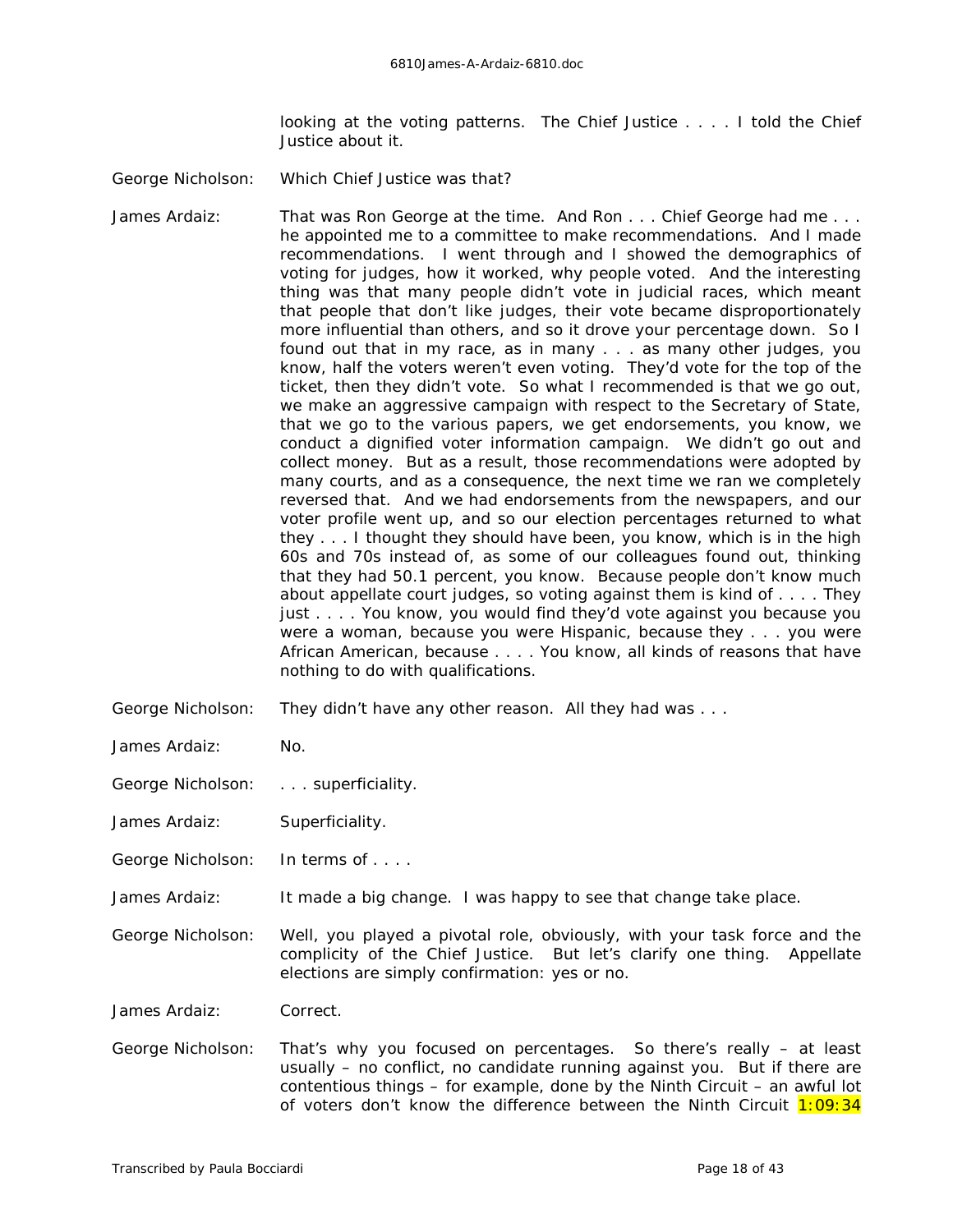and the Fifth District. So if they're mad at the Ninth Circuit for throwing out the Boy Scouts or the Pledge of Allegiance . . . .

James Ardaiz: They vote against the judges on the Fifth District. That's right.

George Nicholson: They've got . . . . You've got a target on your back. But what you did overcame that. Now, with the trial courts, they have contested elections, but only if someone actually files. So it's a little different because overwhelmingly very few of them are on the ballot. But you're an unusual person, because you've been a trial judge – having gotten there *by* election – you are an appellate justice who not only has endured the ordeal of an appellate retention election but almost losing it, and then, as you've done with everything else in your life, doing something about it. One man can make a difference. So I will submit a parallel track in your life that not only have you gone in and out of potholes – each of which, more or less, has been a gold mine – you've been a man who has proven that one person, one man, one woman, can make a difference.

> But what I would like to get at in a capsule, and then we'll move on, is there's an awful lot of perspective among judges: "I don't think I ought to be on the ballot. I mean, after all, I'm independent, and I can't be . . . I can't honor my conscience and be responsible to the electorate." What's your reaction to that kind of thinking?

James Ardaiz: Well, when people say that kind of thing to me, my answer is this: People who have the kind of power that judges have, the amount of influence on the lives of their fellow citizens, it is extremely important that our citizens have something to say about who those people are. And so as much as I disliked being on the ballot, I really believe that it is important that the public be able to vote for those people. I think that's important. We're not dictators; we're servants. Public servants. And I think the confirmation election for appellate judges is an appropriate thing. For trial judges, as much as I dislike the process of elections for trial judges, I honestly have to say that I still feel that it's important that the public choose who has that role. And so I disagree with those that think that judges should be appointed and never be subject to public acceptance, public vote. I disagree with that.

George Nicholson: Can we take another momentary break?

Beside your skill, discovered early on by your English teachers in high school – obviously oral presentation – I like to think of both written and extemporaneous being part of being a lawyer. I know you well, and you do, too. It's best that we argue, when we can, extemporaneously or apparently so. One of the things you have done throughout your career, as a law student briefing cases, as a prosecutor – whether in court trials or jury trials – as a municipal court judge, superior court judge, and appellate justice, and I assume that you've been on the Supreme Court from time to time as a pro tem?

James Ardaiz: Yes.

George Nicholson: Throughout all of those, oral argument . . . . 1:13:20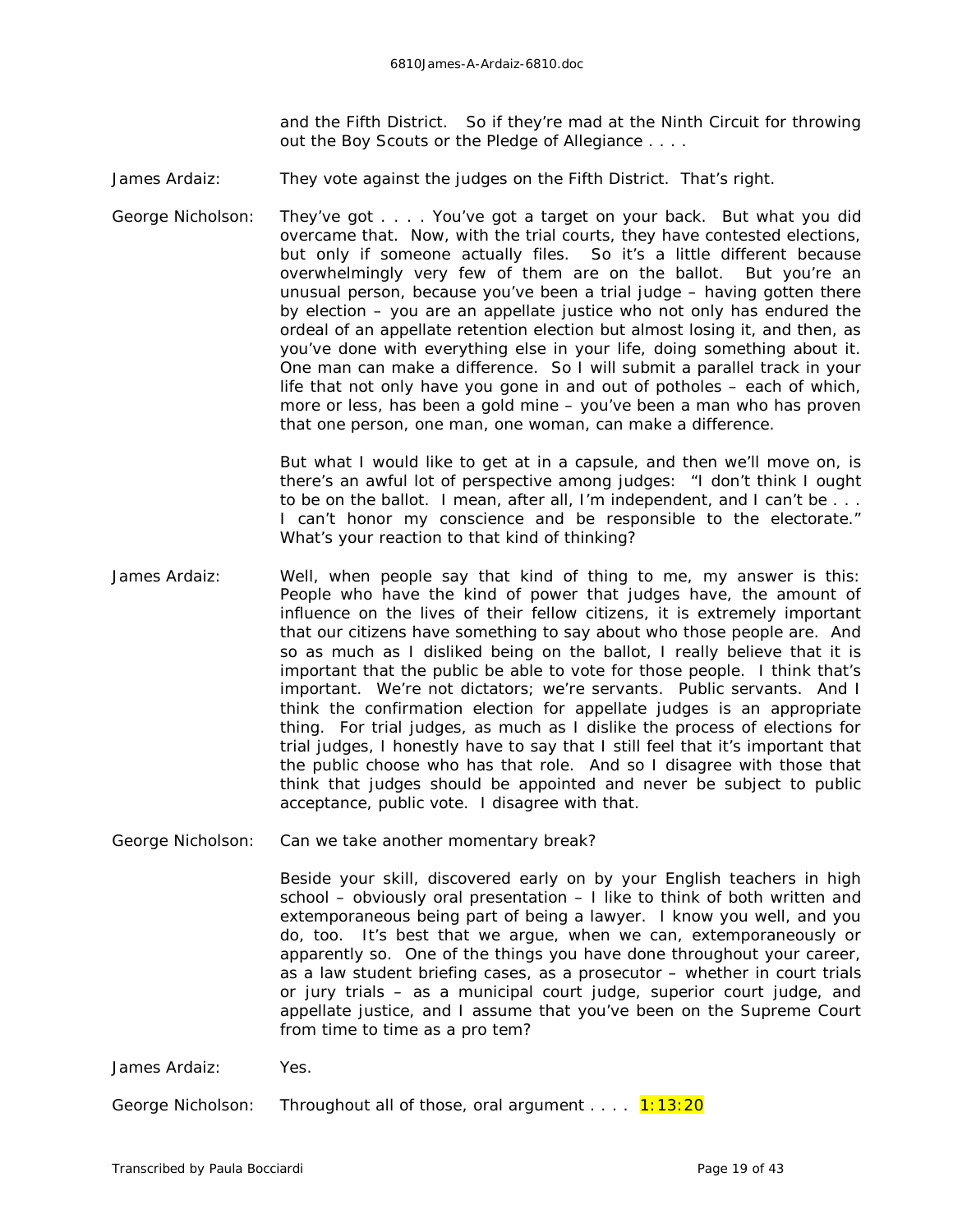- James Ardaiz: Wrote one of the first dissents of a pro tem on the Supreme Court! *[laughing]*
- George Nicholson: Let's get to that one. One of the commonalities is, oral argument becomes a way of life for you – either you doing it, or having it done to you. When you're doing it, I suspect you think you're doing a good job and you're going to turn that judge around if he appears to be on the wrong track. But when you're the judge, whether trial or appellate, sometimes you have a different perspective. What's your perspective of oral argument as a trial judge and an appellate judge?
- James Ardaiz: Well, I think by the time you get to an end of a case, whether you're a trial judge or an appellate court judge, you have already started to form a reaction to the case. So this idea that at the time oral argument takes place you have a completely open mind, if you have a . . . I just think that judges aren't turnips. I mean, they've started to evaluate the way they think the case should turn out at that point, because that's what we're always thinking about when you're sitting on the bench. You're reacting to whether you believe things, don't believe things. You're reacting to legal arguments. You're forming opinions. And all of that is kind of merging together into an ultimate conclusion. So by the time lawyers argue the case, I always looked at it as really talking me out of my tentative reactions. And I would say that I tried to ensure that I was receptive to a different point of view. And the same on the Court of Appeal. I mean, we walk in now, we front-end-load opinions, we've got drafts that are written before the lawyers argue. Those drafts clearly demonstrate a certain mindset. So I try to walk in to provide them the opportunity to convince me that at least my tentative reaction to it was incorrect. That's kind of how I approach it. Does it have value? Yeah, it has value. I mean, I frequently found that attorneys would convince me that maybe something that I thought was incorrect. Sometimes they would actually get me to change my mind in a way that was *not* beneficial to them, because after listening to their argument I decided they didn't deserve to win, and I had tentatively looked it at that way, 'cause I began to see the holes in it. So I think there's a value to it. I think people that say there's no value to it are wrong. I just think that the idea that you're going to come in and overwhelm a judge with the brilliance of your rhetoric, I just . . . it's just not going to happen, OK? I've never seen it happen. I've seen lawyers carry the day, but generally it's because they managed to focus – and particularly in the Court of Appeal, where the judges have been around. And they've been trial judges, most of them, they've been trial lawyers, they're going to cut through the rhetoric, the snow job, the emotion, and pinpoint the exact issue they have to decide. You want to be an effective lawyer? Hit the point that those judges have to decide. And those are the times that I've seen lawyers really shift the court, when they hit the bull's-eye on the point and they are perceptive enough to understand how they have to shift the court.
- George Nicholson: You're making a distinction, I think, between a blunderbuss oral argument and a focused oral argument. Don't you have the same problem, often, in the briefing, where instead of focusing on the  $1:17:20$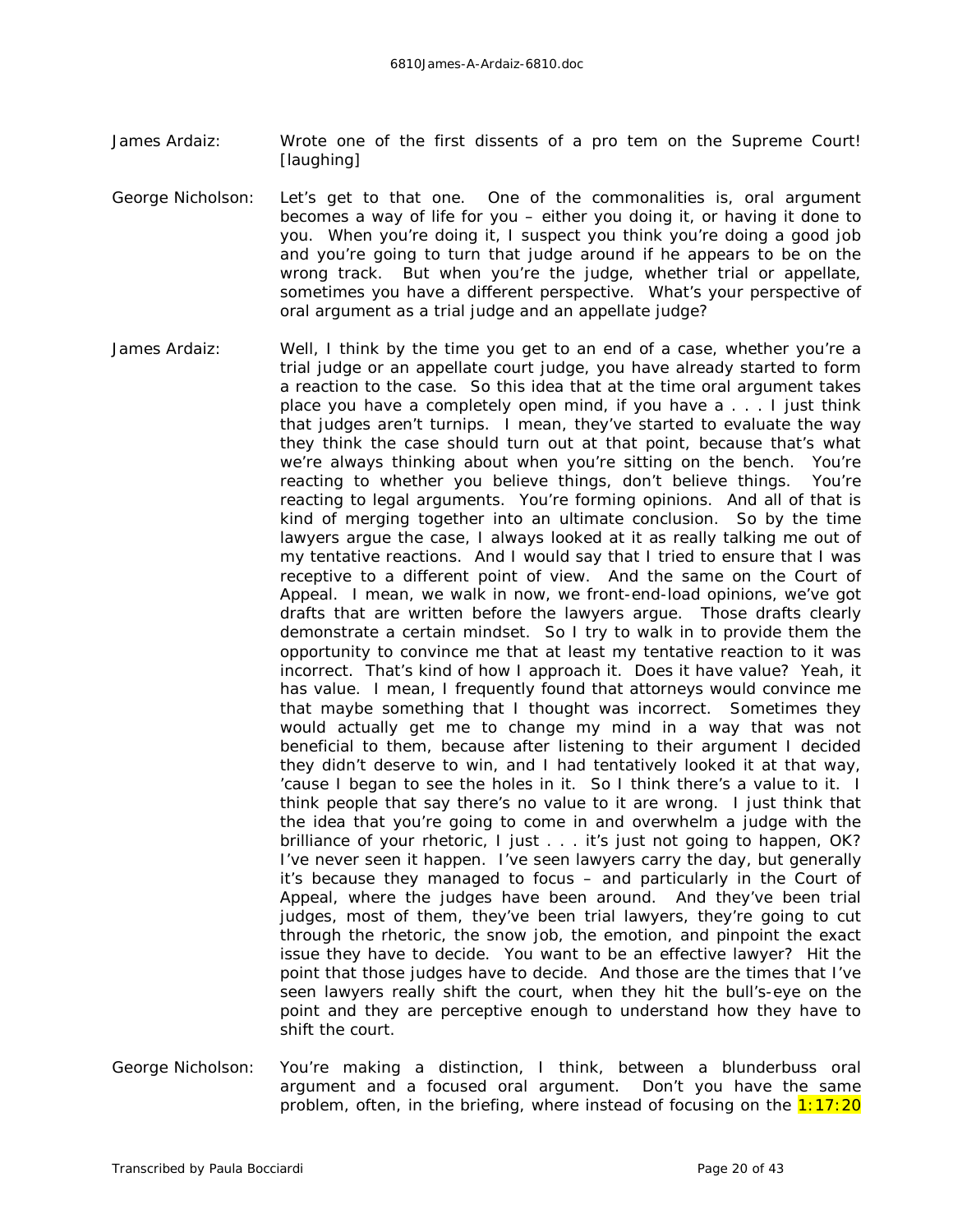potentially pivotal issue, the lawyer will put in 12 or 14 issues. Buried within those, perhaps, is that single issue about which you and your colleagues might, in a given case, have a problem. And you have to hunt for it, almost.

- James Ardaiz: Well, that's true. I mean, you read these briefs now. . . . It's interesting, now that I'm away from the court and I look at things from the standpoint of a lawyer, my perspective is significantly different, understanding what those judges are thinking, than the average lawyer would have. I just don't look at cases the same way.
- George Nicholson: There are six appellate districts in the state, and there are some subdivisions of that. But within those six districts there are divisioned Courts of . . .
- James Ardaiz: Right.
- George Nicholson: . . . appellate districts and undivisioned. What is your court? Is it divisioned or undivisioned?
- James Ardaiz: It's a unified court. So the unified courts are the Third District, the Fifth District, and the Sixth District. All the rest of the courts have divisions. And so in the unified courts, the Presiding Justice – there's only one – becomes automatically the Administrative Presiding Justice, or chief judge. In the courts with divisions, each division has its own PJ and the Chief selects the chief judge – the Administrative Presiding Justice.
- George Nicholson: Which of those unified or ununified do you prefer, and why?
- James Ardaiz: Well, I prefer the unified courts without divisions. I think it allows the judges to work with one another. You don't end up with stratified panels. You're . . . . In the course of a year, the Fifth, for example – and I know the same is true at the Third – the judges rotate, so each month's panel is going to be something different. So you don't end up with the situation like you would end up in a court with a division where you end up with two judges who have one political philosophy – or one judicial philosophy, I should say – and another judge who is constantly writing dissents, and the disagreement and the acrimony. I just think it produces a healthier court. That's just my view of it.
- George Nicholson: Is there a potential in your view of that structure, a unified structure promoting collegiality in general, because everybody gets to know one another, perhaps better than in an environment where they're pushed together and have to work together?
- James Ardaiz: You know, definitely. I just think that it's . . . . You work with other people, you gain respect for other people. If you gain respect for the intellectual power of another individual and their character, you value their opinion more. It forces you to consider your own position. I mean, there is a certain amount of humility that one has to have to be an effective appellate court judge, which is to realize that, you know, there are other people in the room and they're just as smart as you and maybe ... probably a lot smarter! And you need to think about what  $1:20:46$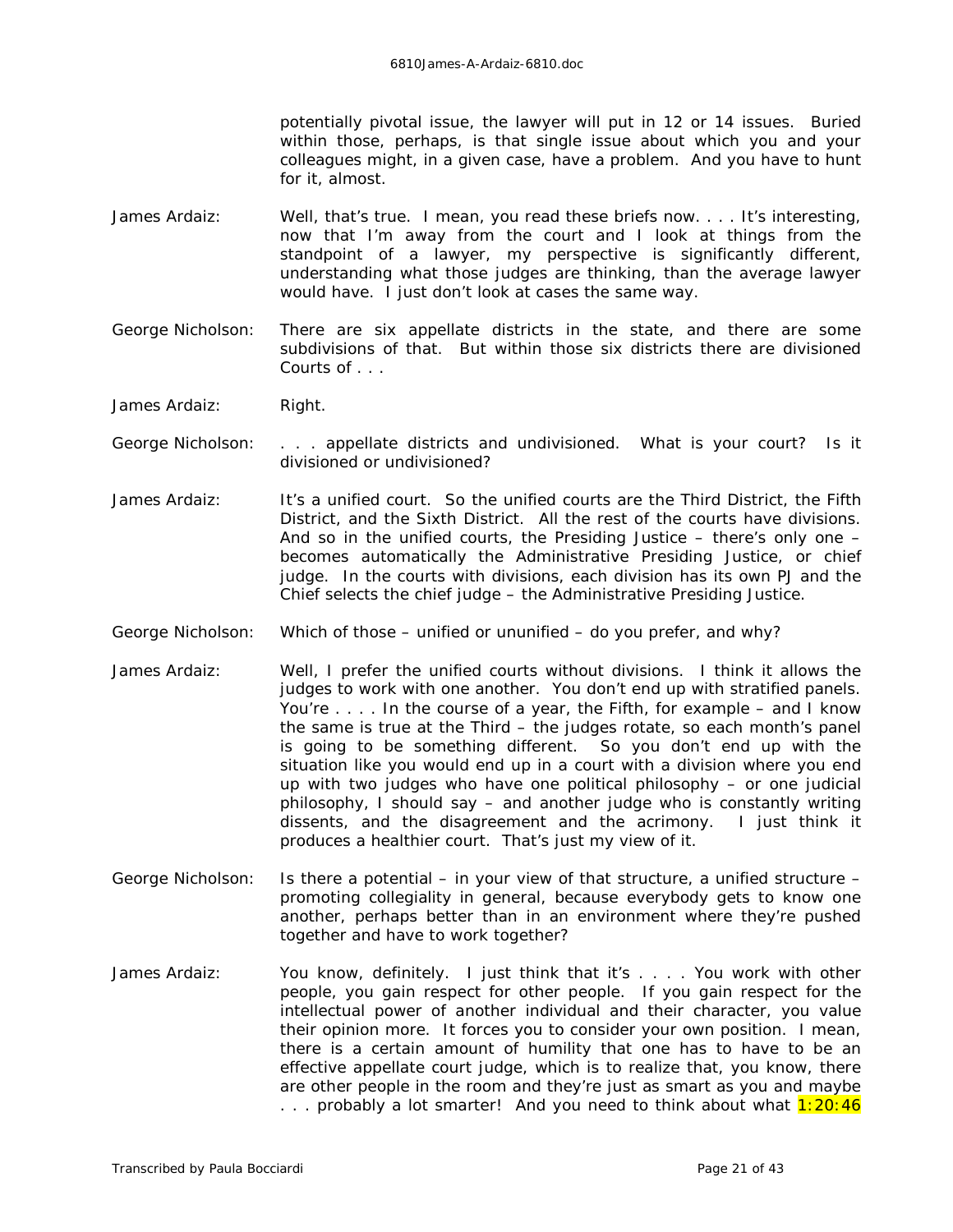they're saying. So you come from an atmosphere of being a trial judge, which is, "What part of it . . . . What part of what I said do you not understand?" to becoming an appellate court judge, which is more, "Okay, how do I have to influence the points of view here to reach an objective?" So it's necessarily collegial, necessarily embracing. And I think unified courts promote that.

- George Nicholson: When you began your work here, contrast it to the . . . . And I don't mean politically active, I'm talking about an energetic and active life. There's a difference between the life of a prosecutor and a trial judge, or the life of a civil lawyer who's a litigator – trial litigator – and an appellate justice or a Supreme Court justice. Some accuse appellate and Supreme Court justices of living in an ivory tower. You were always active, energetic, enthusiastic, outreaching, entertaining, funny, gracious. But when you get into this environment – this inner sanctum, so to speak, of the law – what was it like for you as the transition to what some call the ivory tower, the inner sanctum, the . . . away from the hustle-bustle of the trial court, whether on the bench or off?
- James Ardaiz: Well, okay, first of all, I went from handling capital murder cases to becoming a municipal court judge and listening to disputes about one weekend vs. two weekends in jail, which was a very difficult adjustment for me. I went from the municipal court, where I drifted into administration, becoming a presiding judge . . . . But I was fairly close to the human element and you have to remember, most judges at that time were considerably older than I was. So in terms of my colleagues, the role was not exactly one of peer as much as it was young man and older man. When I went on the superior court, I was still pretty young; I was, I think, 35 at that time. At that time, that was very young. And I started moving into handling cases because I was used to handling complex cases. So I started doing complex criminal trials and civil trials.

And as a transition, however, when I went to the Court of Appeal, it was . . . . There's a dramatic transition that takes place between being a lawyer and being a judge. And there's just a natural distance that begins to evolve between you and the bar. And then, when I went from being a trial judge to being an appellate judge, the change was just as dramatic as it was from becoming a lawyer to a judge. It was a huge change. Everybody was considerably older than I was. They had incredibly long careers behind them, which I didn't have. Most of them were – in our legal community – kind of towering legal figures, revered individuals. And, you know, I was like the young family that moved in down the block, you know. The . . . . So it was a difficult transition for me to come to the Court of Appeal.

But I had been a PJ in the trial courts, and at that time Presiding Justice Franson was the PJ of this court, and he was PJ for a year before Hollis Best became the PJ. And Best was not a guy that liked to do a lot of administration; it just wasn't his thing. He was a nuts-and-bolts guy. He liked being in court. He liked handling cases. So he handed, to me, a lot of the administration of the court because I was an administration person. So, you know, I ended up doing budgets and I ended up doing policy and I started seeing things. And so I would come in and  $1\frac{1:25:35}{1:25:35}$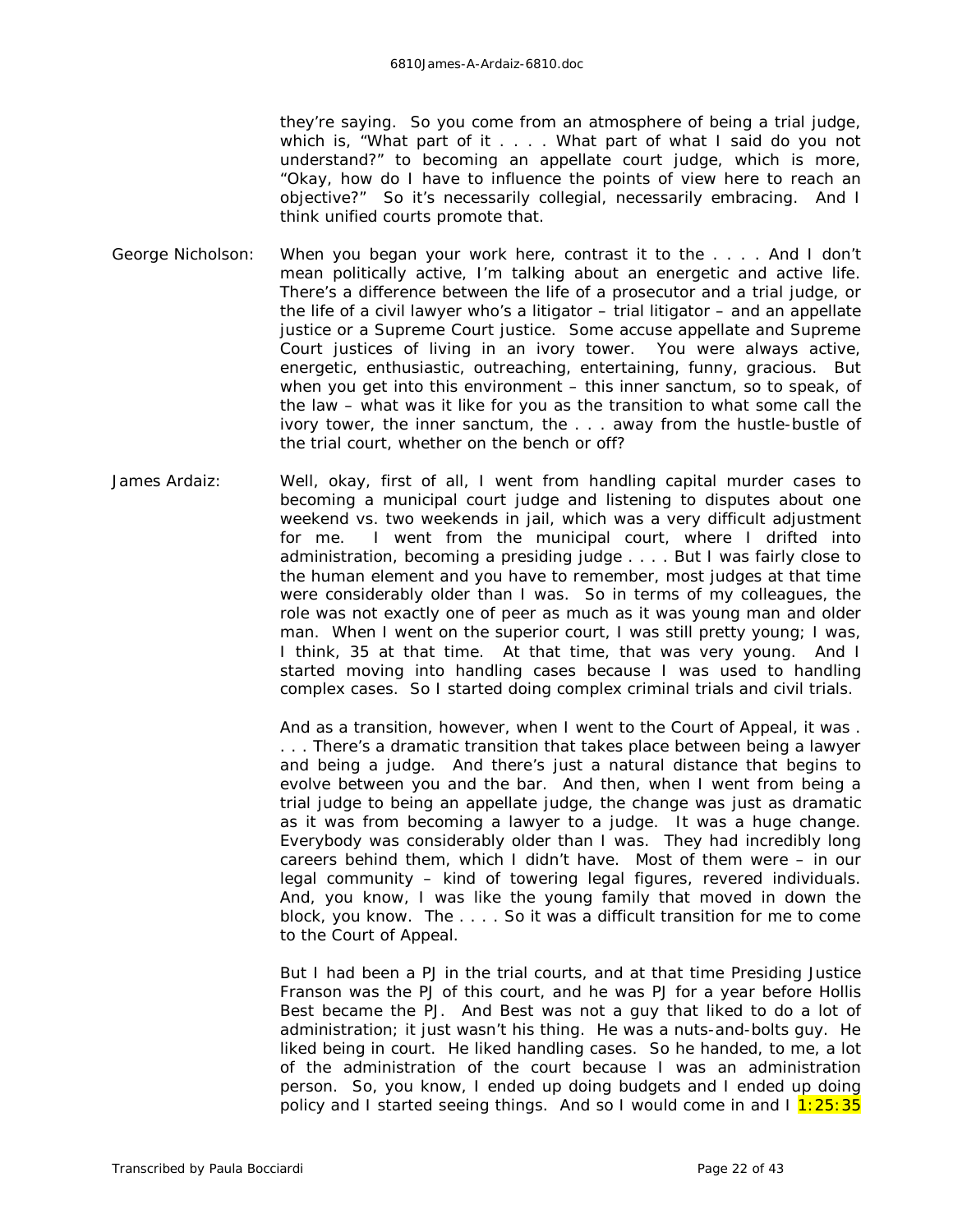would say, "You know what's wrong here is the way we do this." And he would say, "Well, you know, go fix it." And he would encourage me. And then I would come back, and he would say . . . . I'd have my proposal and he'd say, "Well, you know, you got this, this, and this." "Okay," you know. And then I'd come back and adjust it. But he was very receptive to that. And that's when I began to fall into a role where my colleagues began to look at me more as a presiding judge. And then when I evolved into that role, the transition was easier.

But at that time I started doing things on a statewide basis. I mean, we had . . . . I . . . . The Chief Justice, Malcolm Lucas, had assigned me to a committee to evaluate the hourly fees for the various appellate projects. And I started looking at them, and I said, "I don't understand this!" I said, "This doesn't make any sense to me. It's just a bunch of numbers. I don't know, what does this mean?" And nobody seemed to be concerned about it except me. And I went in and I asked what all the numbers meant, and I found out that lawyers were billing for reading advance sheets, and lawyers were billing for all kinds of things. And I said, "Well, this is ridiculous!" So I wrote a memorandum, and they sent me off . . . Hollis Best sent me off to work with Bob Puglia. He says, "You have to convince Judge Puglia." So that's where I really first met Judge Puglia. And Judge Puglia said, "I'm going to assign Judge Davis to this." Rod Davis. And Rod Davis and I had gone to law school together. So here are these two young guys, not . . . . Well, I have to say this. Davis actually . . . . I was going to say "two young guys who really didn't realize what they were taking on." But Davis actually did. He told me, he says, "You're . . . . You know, you're crazy." I can remember he and I having lunch and he said, "You know, this is never going to happen." And I said, "No, no, no. We need to fix this. This system is wrong." So we went and appeared in front of the assembled administrative presiding justices and the Chief Justice of California. We're brand new; I mean, I'd only been an appellate court judge for about a year and a half, two years. So I walked in there, sitting down at the end of the table, and Davis is basically leaning over and saying, "You really got me into a fine mess." I mean, he was looking for . . . he was there for me, but he . . . there was space in between us. And Malcolm Lucas had that deep, rumbling voice – I mean, looked like a Chief Justice straight out of Central Casting. Asked me questions, and I started talking to him about statistics and what was being done. And I remember Presiding Justice Anderson of the First District said, "Are you kidding me? This is what we pay for?" And they started looking at it, and as a result of that, AIDOAC was created and . . . to regulate the costs of the appellate projects. And that's why today we have regulated appellate projects, and we saved millions and millions of dollars by redoing the way that we pay the projects and how they function. That was as a result of that.

George Nicholson: Another pothole.

| James Ardaiz: | Yeah, another pothole. I mean |  |
|---------------|-------------------------------|--|
|               |                               |  |

George Nicholson: What is AIDOAC? Tell us what that stands for.

James Ardaiz: *[laughs]* 1:29:12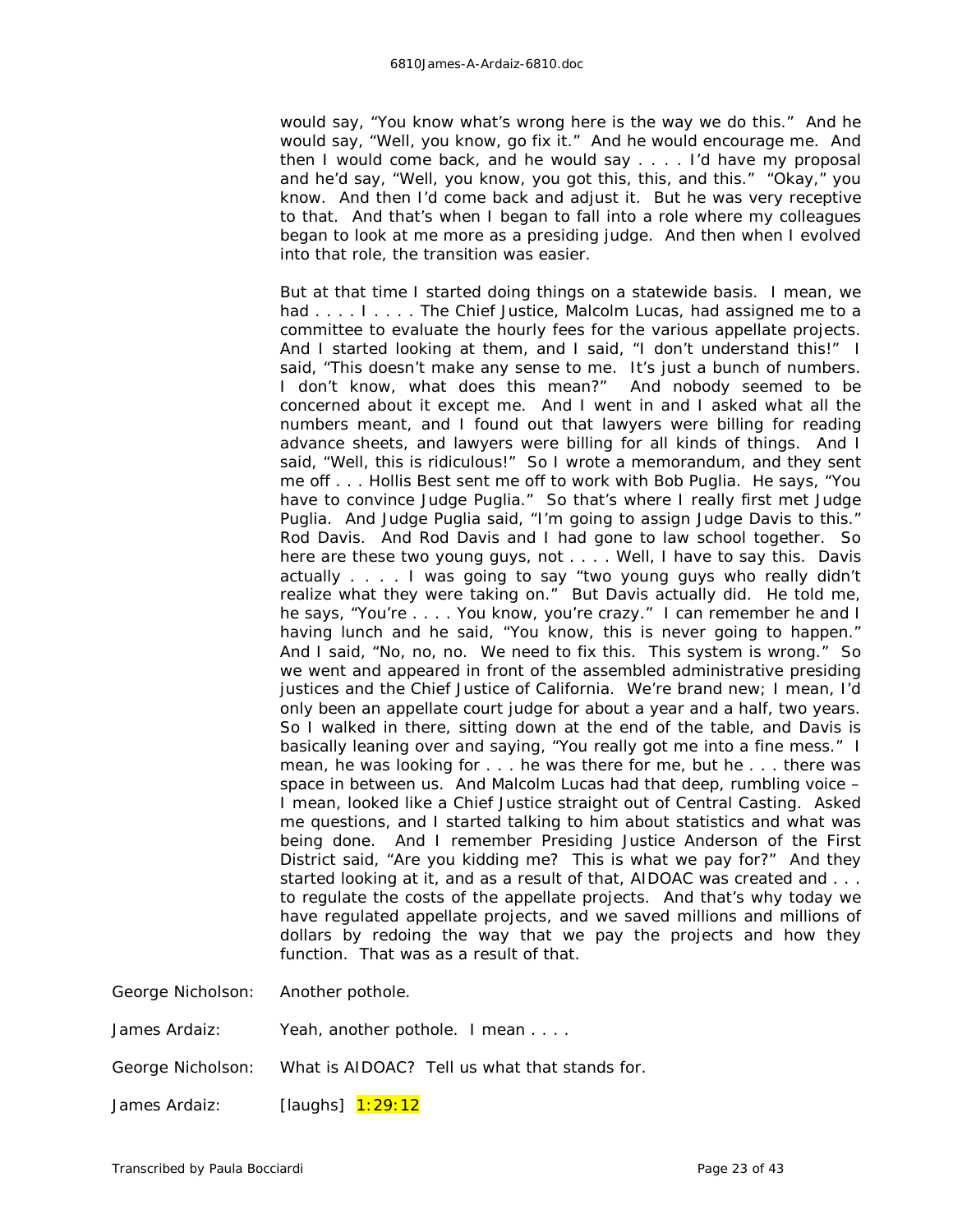George Nicholson: If you can. I've never . . . .

James Ardaiz: Well, it is . . . . You know what, I never did quite understand what AIDOAC stands for. It is essentially the appellate projects oversight committee.

George Nicholson: It's a screening committee for the fees.

James Ardaiz: Yes, and . . . .

George Nicholson: And it consisted of . . . . It did then consist of judges, largely. But it's a little larger now, isn't it?

- James Ardaiz: It's judges and some members of the projects and some private lawyers. And what it does is it brings under control the costs of appeals. And so AIDOAC now has become an ingrained part of what we do. But that's how AIDOAC came into being. And you know, from AIDOAC, then I... the Elections Committee, and from the Elections Committee ultimately to some of the bigger things that I was asked to do.
- George Nicholson: Two sidelights: One, reminding you one man can make a difference. And secondly, Rod is now retired as are you, and he is an Episcopalian priest.
- James Ardaiz: He is. I'm very proud of him. We went to school together, and ... remarkable man. And I . . . nobody could be happier than I was for the day of his ordination. I just . . . . To see somebody achieve that, at that stage of life, was a remarkable thing.
- George Nicholson: Tom Hollenhorst, another of our elder colleagues he's on the Fourth District, Division Two –
- James Ardaiz: Yes.
- George Nicholson: . . . has written and published a master's thesis about, and promoted, issuance of tentative appellate opinions prior to argument. I'll tell you going in, Puglia not only didn't agree, but would have never – as long as he lived and worked – allowed this to happen in the Third Appellate District. What was your reaction to Tom's master's thesis?
- James Ardaiz: Well, I didn't agree with it. First of all, I think the problem is it's one thing for me to acknowledge that when you walk into court you have a tentative reaction to things. It's quite another thing to put it in writing. It's very hard to convince people that are arguing a case that the . . . . It's like the judge walking out and saying, "Okay, before we begin, I'd like to tell you that I think that you lose and you win and this is why." And then you're looking up and you're at the losing end of this and you're thinking, "Now I've got to talk these three judges out of this opinion that they've already agreed to?" I think that it's demoralizing. I think that it, to a certain extent, trivializes the process in the sense that it causes people to think that we really don't have open or receptive minds. It's very difficult to believe that judges have receptive minds that  $1:32:22$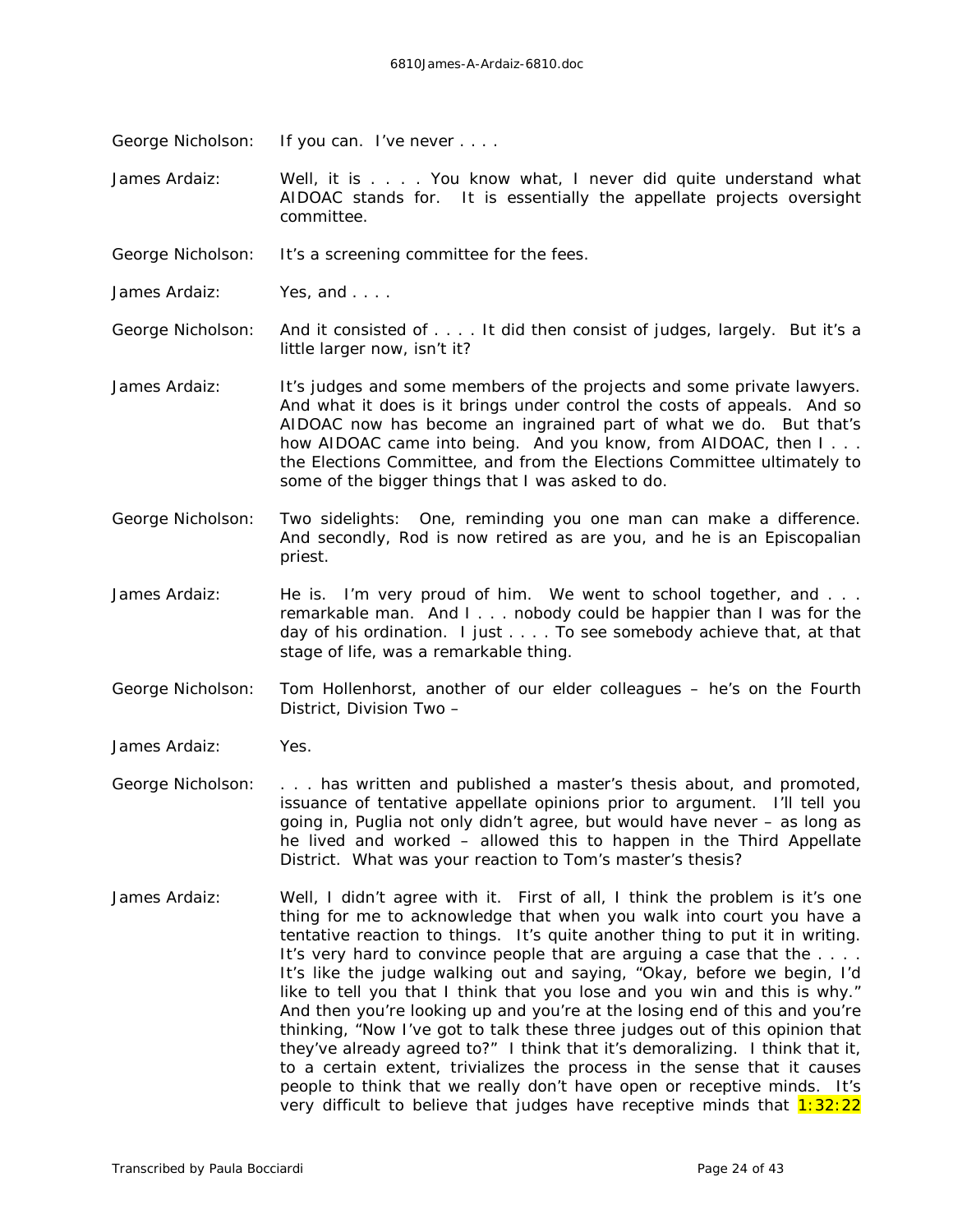have for all intents and purposes already signed their names to the bottom of an opinion. So I know that Justice Hollenhorst's view is that it causes people to focus on it, and, you know, he really believes that they're receptive, and I think they *are* receptive. I don't think it's about whether the judges are receptive. I think it's about the *image* that it creates to the people that are in *front* of the bench. And in that sense, I disagree with it and I share Judge Puglia's point of view.

- George Nicholson: It's . . . . Empirically, nobody's agreed with him but his own district and division, as far as I know. But to clarify one thing: I'm not sure that you said this, but it is a submission to the lawyers before oral argument . . .
- James Ardaiz: Correct.
- George Nicholson: . . . an actual draft. So it's not just you giving a verbal heads-up like you just said – "Id like you to know that you're going to win and you're going to lose and this is the reason, but I'm only doing this tentatively" – it's actually in writing and mailed out to them ahead of time.
- James Ardaiz: I think it has a . . . You know, it can't help but have an impact in terms of your perception of whether the judges are really receptive to your point of view or have an open mind. And I think that's very important, for people to believe that judges have open minds, 'cause I think they do. And I think, as I said, I got to the end of a case, sure, I'd begin to formulate an opinion. But I was receptive to another point of view. And I think it takes away from that perception of receptiveness.
- George Nicholson: I want to have one actually two procedural inner workings of the Fifth District, if we could, in a way that you can talk about. What is the difference between a hot bench and a cold bench at the appellate level?
- James Ardaiz: Well, generally a hot bench is one where there's a lot of questions that are asked of the lawyers. It's very active, vigorous, with respect to the process. I think a cold bench is one where the judges usually don't say very much; they're watching. To me, asking questions of lawyers is only useful to make a point. And you're trying to make a point two ways. You're either trying to make your point to your colleague over on the other side of the bench that he/she is . . . . "See, this is what's wrong with your opinion, and this is why my opinion is right." Or you're trying to steer a lawyer towards a point of view and expose the weaknesses – and/or the strengths – in their position. You know, most of the time we've actually thought about what you're talking about, and so in asking about it, I mean there are times when you want to refine it to determine whether or not it actually plays, or "writes," as you and I would say. But, you know, I think it just depends on the individuals. I mean, you know, the Supreme Court judges get up there, some of them talk the whole time on the United States Supreme Court, and some of them . . . one of them never says a word! He's not . . . I think Justice Thomas is not recorded to have ever asked a question! *[laughs]* I think if he did the lawyers would faint. I . . . . You know, I think it's very disruptive of lawyers. I like to give them the opportunity to make their point, okay, and not just hear me talk. So that's  $\dots$  1:36:20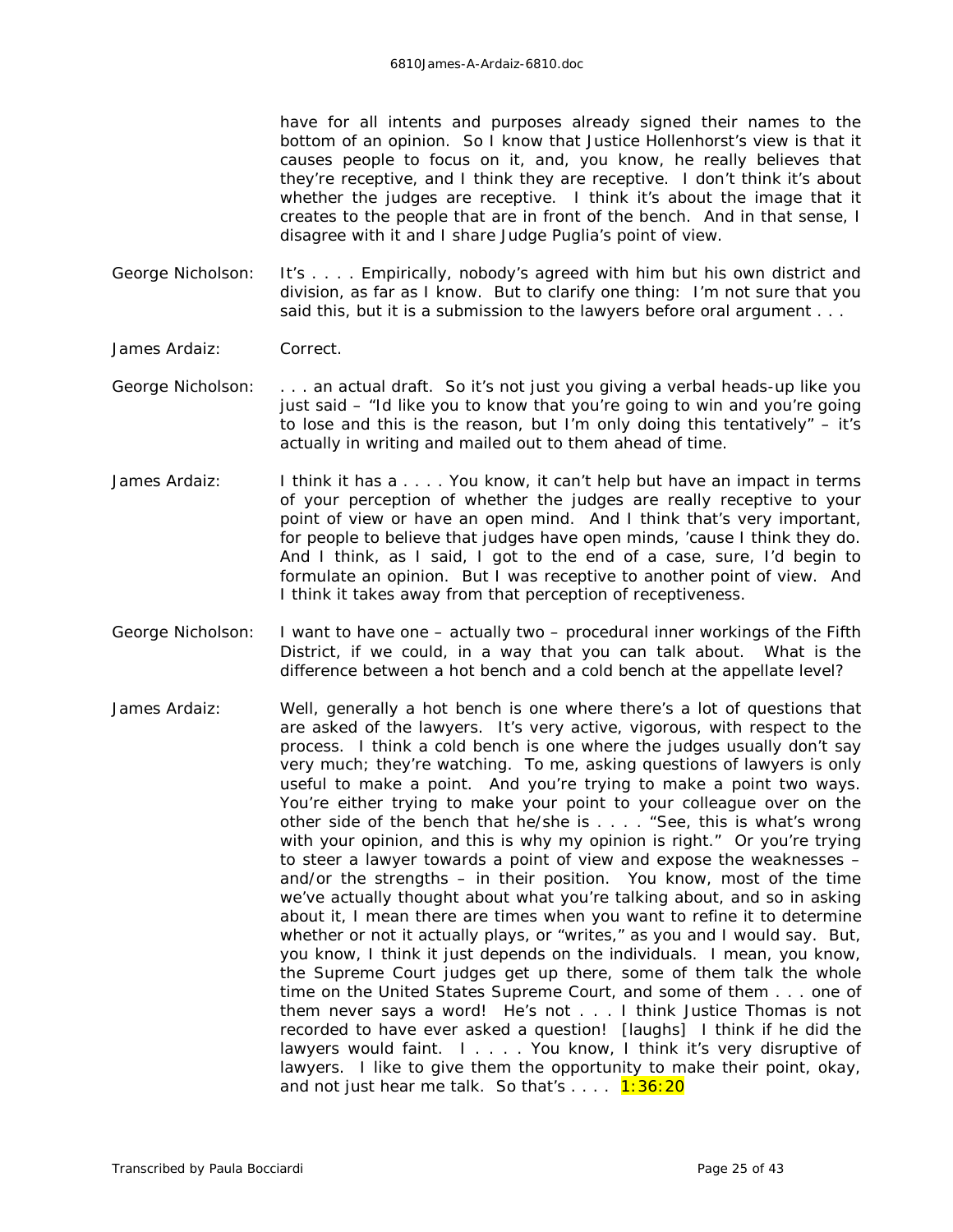- George Nicholson: Well, would you . . . . From the way you've talked so far, I would suspect that the Fifth is neither hot nor cold, it's . . . . You're more akin to the U.S. Supreme Court, and some of your colleagues will ask more or less questions, and some will ask more?
- James Ardaiz: I think most of the .... I think honestly all of the judges here at the Fifth District are pretty measured in their approach. Generally speaking, they're very respectful. They all recognize the amount of power and intimidation their position has. And while they may ask an incisive question that may, you know, cut a lawyer in . . . a lawyer's argument in two, I think they recognize what they're doing and they . . . there's no effort to bully or intimidate or overwhelm lawyers. I can only speak for the court . . . my court, Fifth District. But that's my perception: that all of my colleagues are pretty respectful and don't . . . . If they ask a lot of questions, it's because they have a lot of questions.

George Nicholson: They have a need.

- James Ardaiz: Yeah.
- George Nicholson: And the last question on that is . . . . I know your court, so I'm not asking you a loaded question. Your colleagues and you – speaking of the humility and the love you have for the law and your colleagues do – the preparation that you bring to oral argument is such, whether there are a lot of questions or not, the lawyers know now that you're prepared. You know the case. And it's kind of arrogant to say it, but lawyers in our court have said – and I'm sure they've said it in yours – "You obviously know more about this case than I do." And that's a fair observation in many cases, if not all of them.
- James Ardaiz: I think you see the case a lot differently than a lawyer does. That's been my experience, certainly. Now, on the outside looking in, when I see a case and how I look at it, I look at it as a lawyer, I look at it as a trial judge, I look at it as an appellate court judge. So I see a case kind of globally. I think what happens as appellate court judges . . . . And it was something that I always admired out of Hollis Best. I could never understand how that man could look at an issue – and I *knew* he didn't know anything about the law in that issue – and he could generally come up with an answer that was probably pretty close to correct. And I thought to myself, "How does he do this?" And what I've concluded is that he understood the logic of the law. And most lawyers don't understand the logic of the law. Most judges don't understand the logic of the law. And I think if you can acquire that sense, the law does have a logic and a consistency, in principle and in consequence, that is discernible. And I think when we see somebody and we say he or she has an incredible legal mind, I think what we're saying is they understand the logic of the law. And it sets lawyers and judges apart. He had that. And I think . . . . And I've seen judges that I think understood the logic of the law. I mean, I used to read some of Bob Puglia's opinions. And I'm not going to tell you that I agreed with everything that he said, but I will tell you that there were things that he wrote when I thought, "My God. You know, not only is that true, but how come I never saw that?" And so I.... You know, I think over the years that you absorb some of 1:40:48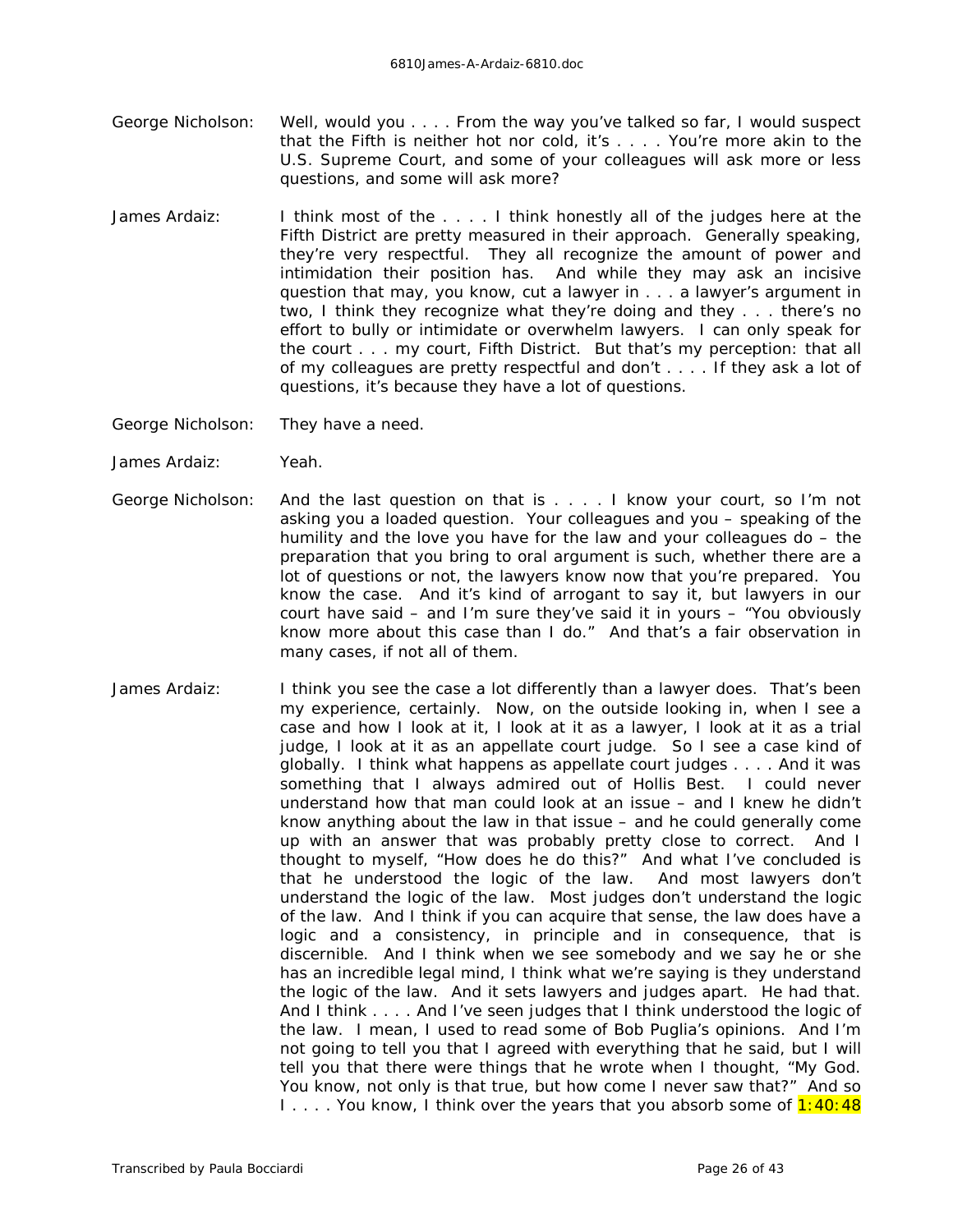these things, and your ability evolves. And I'd like to think now that at least I have the beginnings of understanding of the logic of the law. But, you know, that's kind of how I look at it.

- George Nicholson: Your relationship with Puglia was significant, long, intimate, and he would be another one of those potholes, much like Witkin or your . . .
- James Ardaiz: Yeah, he would be.

George Nicholson: . . . law professors in law school or your English teachers and so on. I can say that with confidence because I knew him for 40 years and . . . from his days in combat in Korea as a sergeant in foxholes till the day he died. He had a grace and a humility about him that *you* have. And one of the notable things about Puglia that we're all going to have to face – and I think, knowing you as I do, you're going to face it the same as him – when it comes time for the end, I was with Bob and I was expressing outrage and grief and all of that, and he said, "Nick, I've led a good life, I've done my best, and it's my time. Your time's gonna come, too, Nick." And I'm leading up to something by saying that. I personally think it's one of the unfortunate things in the law that when it comes time to consider people for the U.S. Supreme Court, the likes of Bob Puglia and Jim Ardaiz and other people that have learned the logic of the law from the ground up, and truly come from what some would say – and I include myself with you, so I'm not throwing rocks at you – who come from the other side of the tracks, really have a place on that high court. And there is a logic of appointment and elevation to that court that's antithetical, I think, in many instances to the logic of the law you're talking about.

- James Ardaiz: Well, I made a comment to Bob Puglia one time, when he was talking, and he was complaining – as he frequently did – about opinions from the California Supreme Court. And I said, "You know, Bob, you *would* have been on the California Supreme Court if you'd ever been able to keep your mouth shut." And the problem with Bob was he left no opinion unshared. And his opinions could be overwhelming and intimidating because there was tremendous logic to it and he could say things with such incisiveness that it could intimidate. And, you know, I think one of the advantages that you have . . . . We always talk about people that are appointed to the U.S. Supreme Court, and it always seems that they say things like, "Well, you know, no, I have no fixed opinion about that." And you think, "Really? You're telling me that you've never thought about these issues? You've never thought about abortion, you've never thought about the death penalty, you have a completely open mind? I'm supposed to believe that?" Well, most of the time you couldn't . . . you didn't have a track record to look at to know what they really believed. And with Bob you always had a track record. *[laughing]* So . . . .
- George Nicholson: Well, there's one additional factor about Bob, and I don't know how you'll react about this with you, but I've always felt this about you. *[coughs]* Excuse me. As they say, everyone's entitled to their own opinions, but no one's entitled to their own facts. And when it comes to the law, and you're actually citing book and page, a statute or regulation, a paragraph from an opinion, the problem we all had in dealing with Puglia in argument and in discussions of the cases upon which we worked  $1:44:46$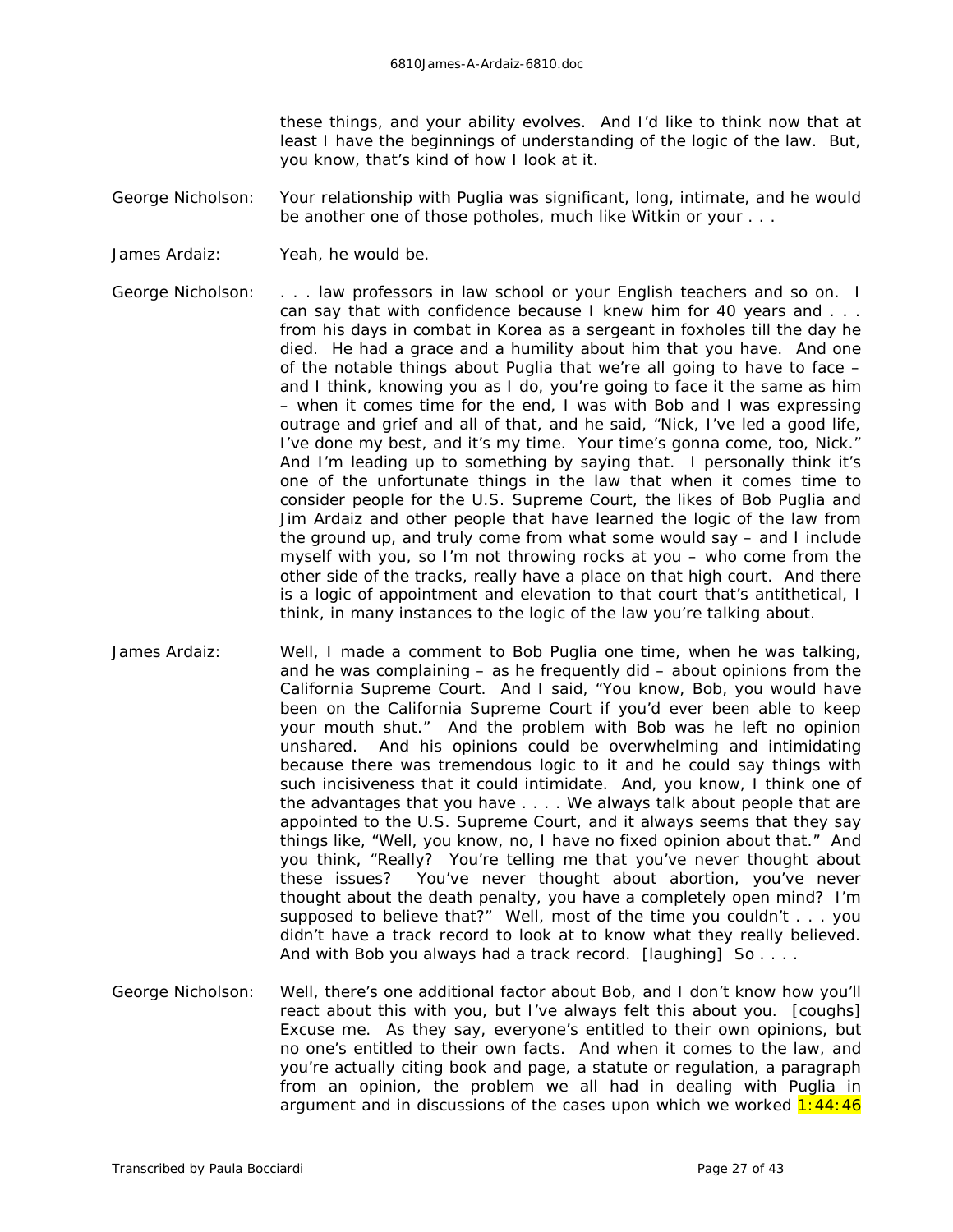with him, he had a photographic memory. And not all of us do. And so when you said he could be intimidating, one of the reasons he was intimidating – and I've noticed this about you, whether you'll admit it or not – is both of you are smarter than the rest of us and remember things the rest of us forget. So I don't know if you have a photographic memory, but if you don't, you've presented a reasonable facsimile of one to me and your colleagues and other friends.

- James Ardaiz: Well, I don't know about that, but I . . . .
- David Knight: I'm sorry, but I'm going to stop you. Stand by, and any time.
- George Nicholson: You mentioned earlier that you had served at least once my guess is from time to time, as anyone who serves 20 years on the Court of Appeal does; it's done by alphabet as you know, and it's otherwise random, besides the alphabet – you've sat more than once on the Supreme Court as a pro tem?
- James Ardaiz: Yes.
- George Nicholson: When you have sat, was there anything particularly different about sitting with seven people, sitting in the highest court, than sitting on the Court of Appeal with quote unquote "a mere three," and . . . which is described by many as an intermediate appellate court?
- James Ardaiz: Not really, just more judges. The process was a little different, and of course who you were sitting with. I mean, I was sitting across from Stanley Mosk, whose opinions I had studied when I was in law school. So . . . . But other than that, no, it was just more judges. I think the process is much more detached than it is in the Court of Appeal. The judges in the Court of Appeal are much closer to the record, much closer to the issues. I think the higher you get – and I think it's . . . I don't think our court is any different than any . . . our high court is any different than any other high court  $-1$  think as cases go up, the issues become more esoteric and less personal, I think. So . . . .
- George Nicholson: Was there anything about your experience on the Supreme Court that in one or more of the cases led you to distinguish yourself in some way?
- James Ardaiz: *[laughs]* Well, I think it's . . . you're probably referring to my writing a lengthy dissent in a case called *Caltrans v. Professional Engineers*. And it's a . . . it's kind of unusual because at the time I wrote that dissent, the . . . I did not realize, because I was a pro tem, that the court was getting ready to address the issues in *American Pediatrics*, involving parental consent. And my position in that dissent directly contradicted some of the positions that the court needed to take. So, to a certain extent, *Professional Engineers* was a building block to *American Pediatrics*. And of course I had no knowledge of that. So in writing my dissent, which essentially said that deference should be made to legislative findings, and trial judges and courts should not be interfering with legislative findings except where, on their face, they were clearly incorrect. The result was, of course, that in *American Pediatrics* they needed to address legislative findings. So in that  $\ldots$  1:48:45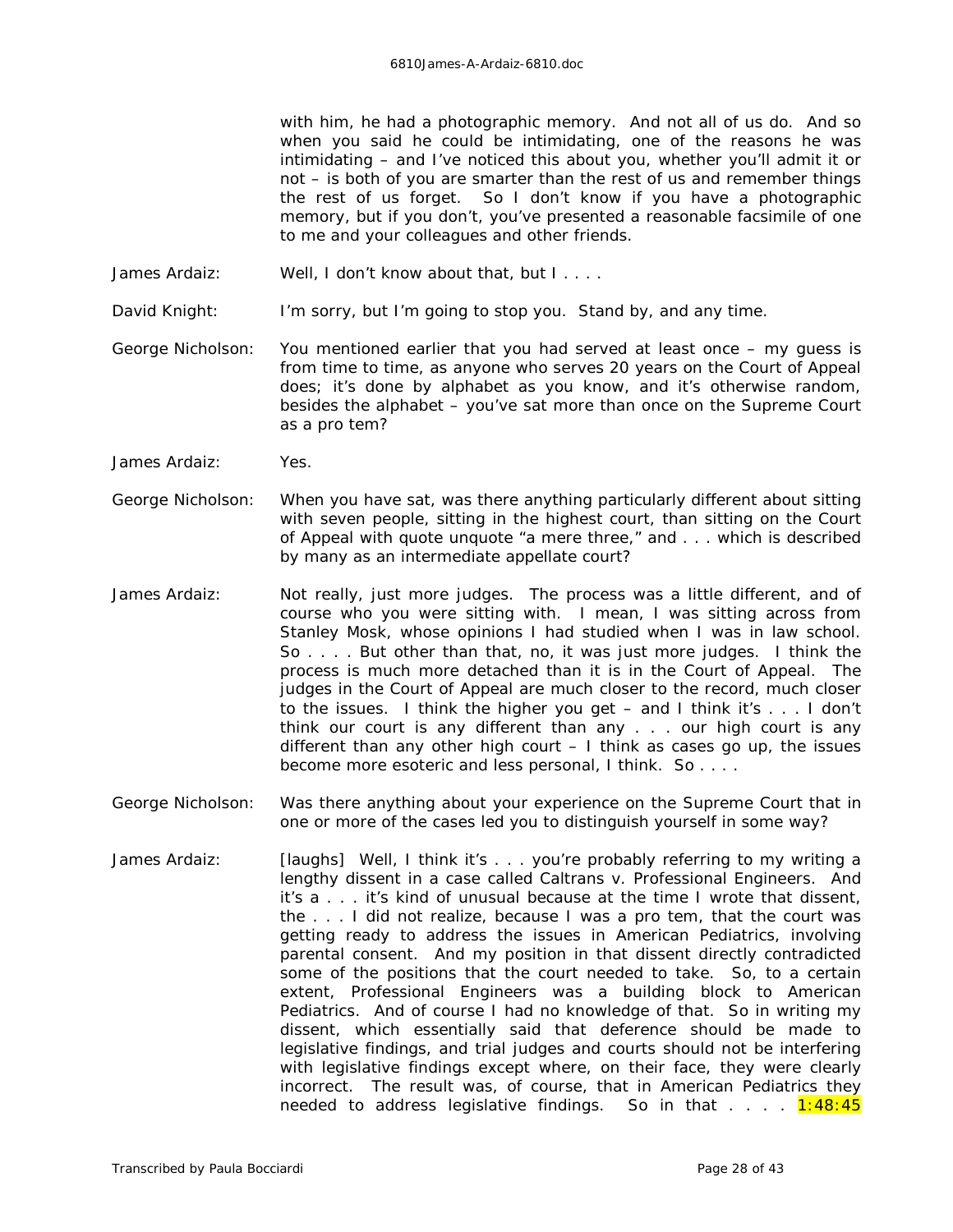Subsequently my dissent was noted by Janice Rogers Brown, who was sitting on the California Supreme Court, addressing the issues that I had raised. And so I did not realize that one of the reasons that I didn't get anywhere with my dissent is because it was inconsistent with the majority view in the upcoming *American Pediatrics* opinion. But also there is a certain amount of presumptuousness in a pro tem appellate court judge writing a 25-page dissent to the members of the California Supreme Court. I didn't think about it at the time, but Chief Justice George reminded me of it on numerous occasions. *[laughs]* So . . . .

George Nicholson: In addition to your judicial . . . .

James Ardaiz: He always smiled when he did it, by the way. But he reminded me.

- George Nicholson: I have when listening to the story. In addition . . . . Having been there and done that several times, and I have yet to write a dissent. In addition to your judicial career, you're an author – a prolific author. You have written or write laws, initiatives, appellate opinions, articles, books, and – now that you're in private practice – memoranda, motions, and briefs, in all likelihood. Let's start with your appellate work. I don't think you've seen these statistics; I don't remember if we pulled them out for your retirement dinner or not. But it may surprise you to know you participated in 5,116 opinions that were filed, and as we know, not all of them are published – a very small fraction are published. But you also, on your own, had published 151 opinions. You had 240 concurrences and dissents published, and that's 391 in all. And of all the cases you worked on, apparently – I don't know, this sounds awfully small; it's certainly small for me – but apparently only 6 were granted review in the California Supreme Court.
- James Ardaiz: I think that's probably about right.
- George Nicholson: Think so?
- James Ardaiz: But . . . .

George Nicholson: That's a remarkable figure.

- James Ardaiz: Well, I don't know. Like Bob Puglia used to say and I keep mentioning Bob's name – but I remember when he retired he said that some of his best work the Supreme Court had taken.
- George Nicholson: There was a corollary to that.

James Ardaiz: It changed . . . .

- George Nicholson: And I'll ask it of you. Some of his best work is still in the *California Reporter*. And kind of an *[inaudible]* question: Did you have some of those garnered during the era the Supreme Court was depublishing opinions?
- James Ardaiz: Well, I did have one that . . . . I can't remember the name of the case. It's a  $\dots$  It turned into, at the time, a fairly well-known case.  $1:51:47$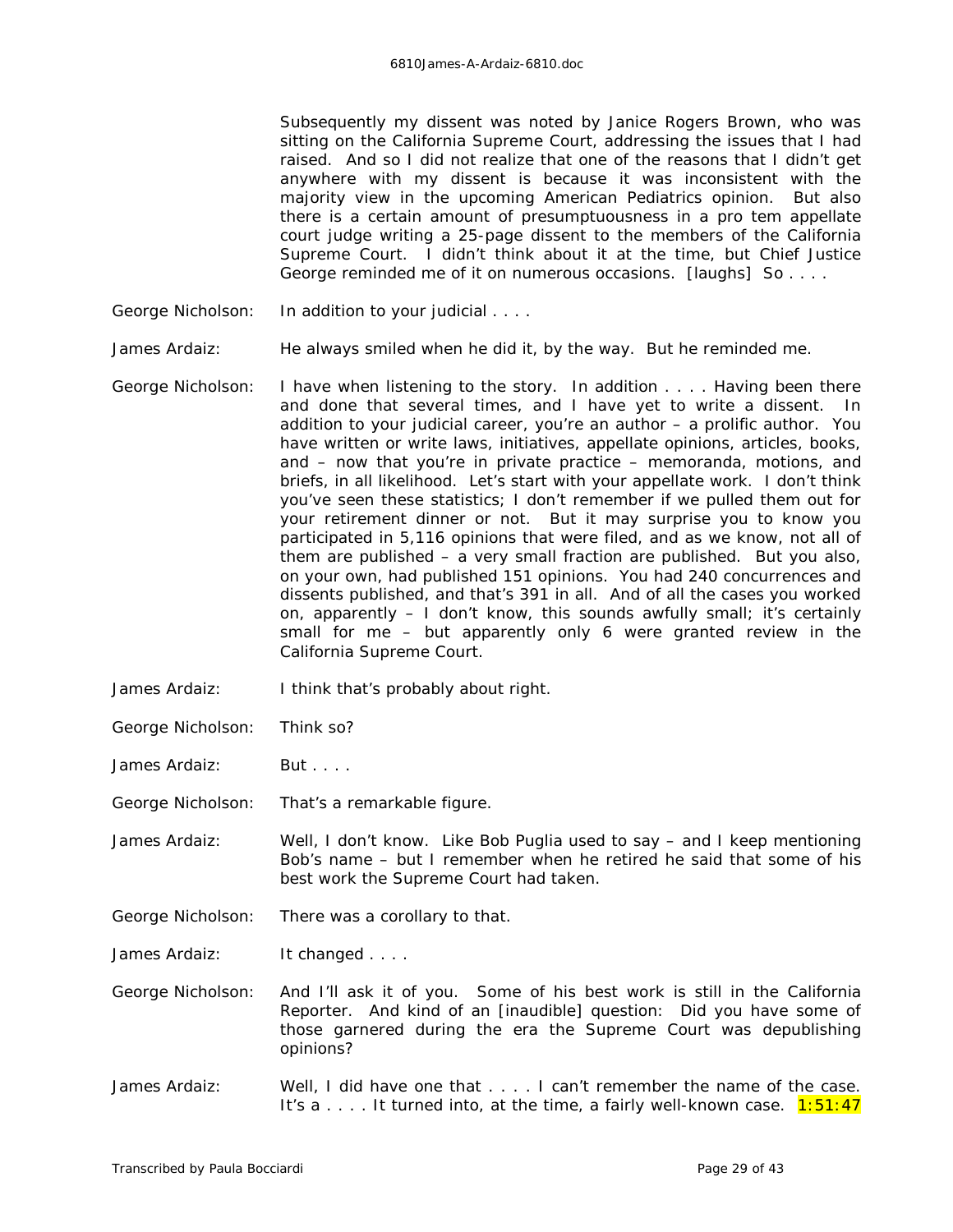And it had to do with the standard of proof with respect to voluntariness of confessions. Well, I had a case that . . . it went up on a grant of review and it was not the lead case on it at the time. The court was taking another case. Didn't know that, of course, when I wrote the opinion and published it. But as you know, the practice when they do a grant and review is the case is automatically depublished. So when the Supreme Court came out with its opinion, my staff attorney came in to see it and said, "Have you seen the Supreme Court's opinion?" And she said . . . . And I said, "Yes." I said, "You know," I said, "I thought it was a really good opinion." And she said, "Well, it ought to be," she said, "You wrote it." And I realized when I went back through and I compared the two opinions, the Supreme Court had basically taken my opinion and everywhere I had said, "Our Supreme Court has said," they substituted "We have said." And it literally was chapter and verse what I had written, and they had substituted that into the lead case and then . . . . And that was fine, but to add insult to injury, they then directed that in my case, which came back on remand because of the depublishing – of the automatic depublishing – that I cite their case! *[laughs]* So I thought, "Well, it's fine if you take my case, but not, you know, don't take my case and make me cite myself.

But, you know, it's like anything else. At first an appellate court judge, I think – new appellate court judges – become very intimidated by the Supreme Court. And to be honest with you, any appellate court judge worth his or her salt can write an opinion that will not get reviewed by the California Supreme Court. If your just . . . whole purpose is to avoid getting reviewed by the California Supreme Court, it's not that hard to do once you learn the process. I never looked at my job as like that. I looked at my job as being one of those people that expressed a point of view for consideration. Maybe everybody didn't *agree* with my point of view, but it would influence . . . I made you think about it, and it might influence the way you react to something. And it didn't bother me that, you know, four justices on the Supreme Court disagreed with me, because my colleagues agreed with me, and as far as I was concerned, they were just as smart. It  $\ldots$ . I viewed it as my job was to help stimulate the thinking of the Supreme Court and to put something out there. And I did. And I had various cases that I was very, you know, proud of. You know the evolution of the process. I mean, I had one case that was depublished, and the following year the Supreme Court took exactly the same point of view that was expressed in my opinion! They just weren't ready to handle it. And I learned that, you know, they do their job, I do my job, and it's not personal. So I didn't take it personally.

- George Nicholson: That's another commonality with you and Puglia, and that's patience.
- James Ardaiz: Well, patience has never been one of my virtues according to my wife, my mother, and most people that know me. It's more like acceptance. I accept the role.
- George Nicholson: Well, either acceptance or patience, both you and Puglia had it when it came to the issues you just discussed. The other categories of your writing besides your appellate work – which is beyond belief,  $1\overline{1:55:41}$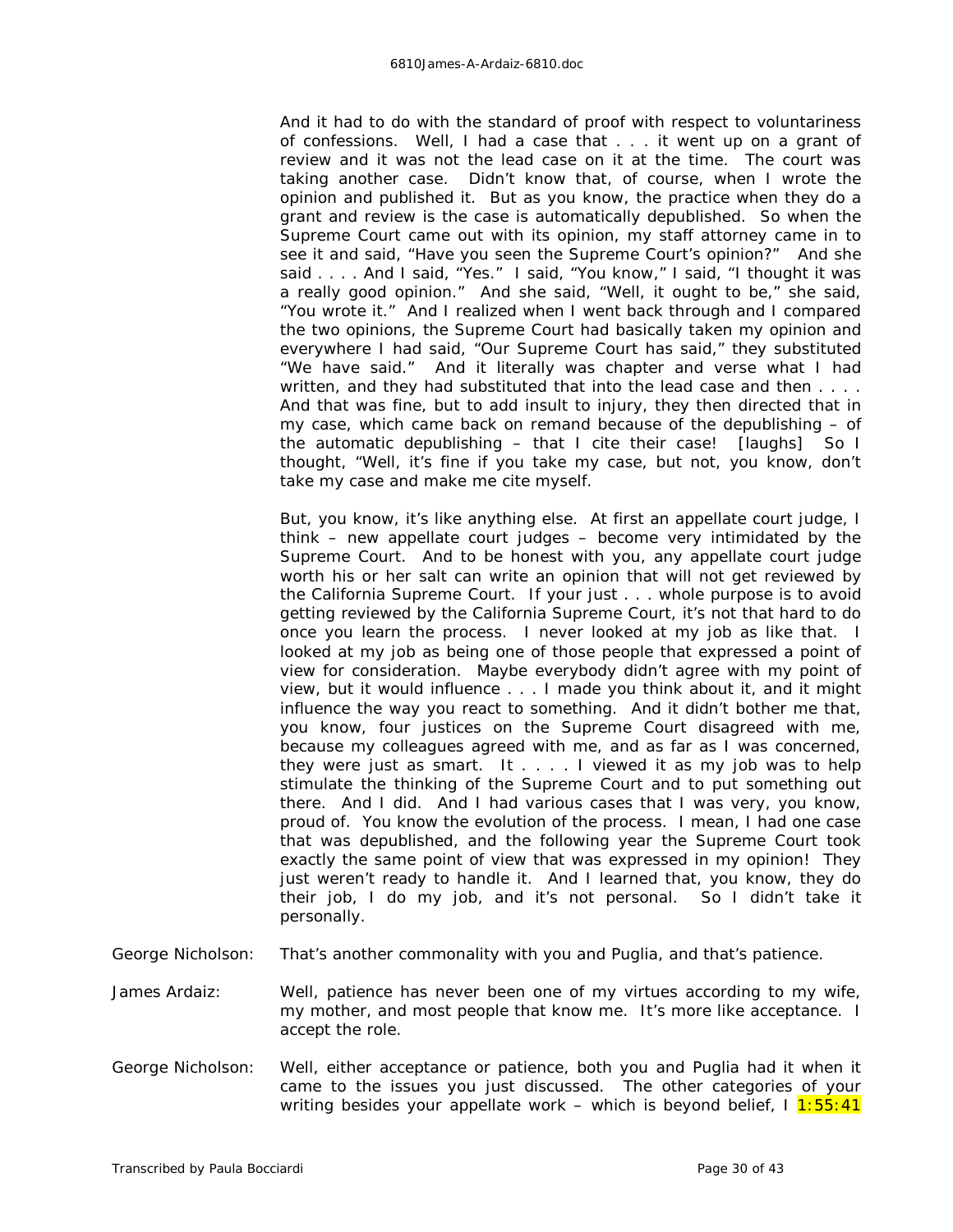think, for most people . . . . The experience that you've just described where the Supreme Court literally book-and-paged your text from that opinion about the standard of proof as to voluntariness, was it, of a confession . . . ? I know you didn't do it, but it would be interesting to have taken that experience back before your two high school English teachers to allow them to see the promise that they had found in you when you were just a little guy, really. It's too bad we can't do things like that for teachers from time to time.

You also wrote the three-strikes law, which to some extent brought you some grief and criticism. But you worked with a man named Mike Reynolds. Who was Mike Reynolds?

James Ardaiz: Mike Reynolds is a resident of this community; he's a photographer. His daughter was brutally murdered. And he was friends with my mother, and my mother asked me to go and talk to Mike. He wanted to talk to me about things. And so ultimately, honestly to accommodate my mom, I went and talked to him. And I found a man who really wanted to see something positive come out of the process. He's a remarkably optimistic and positive individual. And so one thing led to another and he asked me, "If you could write a law that reduced crime – that would actually reduce crime – what would you do?" And so I had actually been thinking about it, and I provided the structure of what was . . . would become the three-strikes law. And, you know, it was an evolution of my thinking about incapacitation of a target group of people, and using sentencing as a weapon to effectively target those who were career criminals who represented the greatest danger to the community. I put that structure together; the Attorney General, Dan Lungren, became involved; the law was written. When people say I wrote the three-strikes . . . what I did was, I wrote the structure of the three-strikes law, that's what I did. And, you know, then I kind of drew back into the background. I mean, I wasn't interested in becoming the face of the three-strikes law. I was a judge. I wasn't concerned about, you know, the ethics of it. I was . . . . You know, judges participate in legislation all the time. But what happened was the three-strikes law just emerged into this *explosive* issue in California. And then the . . . . You know, people said, "Well, this law wasn't written by a wedding photographer." But it was Mike's energy and it was his commitment that got that law passed. And so ultimately it was disclosed that I was one of the principals behind it. And it did cause a great deal of problem for my career because, of course, there were *huge* divisions with respect to the three-strikes law. I mean, conceptually it was different than anything that had been done. And it completely revamped the way judges sentenced; it completely revamped the way we would approach incarceration. It was direct; it was written in such a way as to essentially force certain results. And so it was very controversial. And ultimately . . . . There was controversy even within the judiciary. And ultimately I was heavily criticized by certain factions for it, I was praised by other factions.

George Nicholson: *[coughing]*

David Knight: *[inaudible]* 2:00:21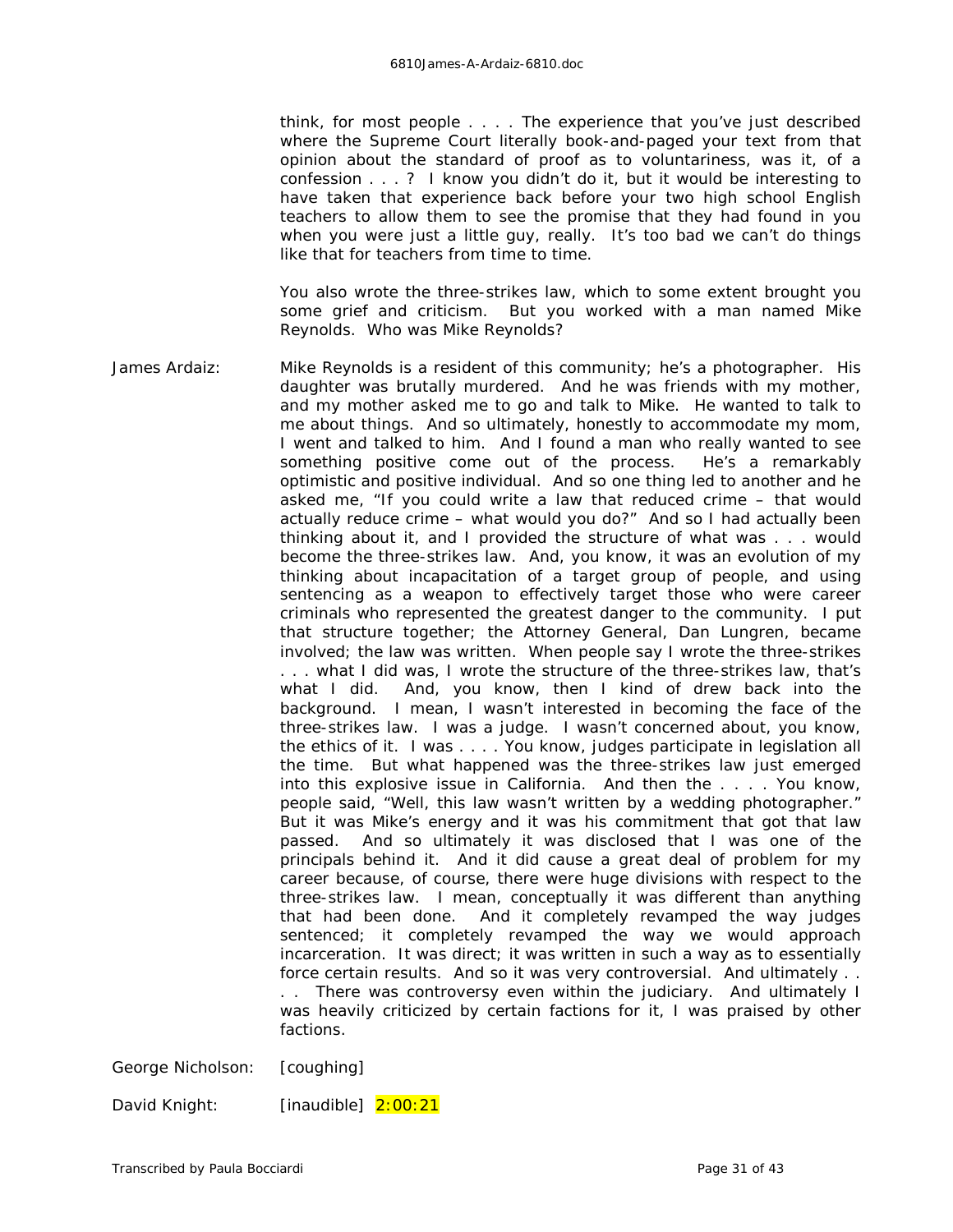- James Ardaiz: So I was, as I said, heavily criticized by some factions, praised by other factions. Pretty much retreated behind the walls of the court and didn't say anything. I mean, other than I said, "Yes, I did what I did. I'm not sorry. And I believe in what I did, and I think time will show that it will have the effect that I predict."
- George Nicholson: *[coughing]* Go ahead.
- James Ardaiz: So . . . . And I think time has shown that that's true. But the . . . at the time, I think it made me a very controversial figure in the judiciary, and for judges controversy is not something that you want to seek. And it was a difficult time for me. For my family, for me.
- George Nicholson: When you said judges can be involved in legislation, initiatives despite the fact they go to the voter rather than elected legislators – it's part of the legislative process. And so when you made that comment, it is traditionally part of it. And despite this controversy and criticism you're talking about, there really was no way – I suspect and believe myself, from experience with legislation – that there was anything other than personal grief that could be inflicted on you for it. And obviously nothing was, because you finished out your career and retired.
- James Ardaiz: I did, but, you know, I was at one point considered for the Ninth Circuit, I was considered for other judicial positions, and every single time it would come up . . . . I never was sorry. I really feel that three-strikes has saved a huge number of lives, a huge number of women from being raped, and children from being molested. And I'm confident of that. If all I ever accomplished in my career was saving people from being murdered or from being raped, well, you know what, then it was a good day. That's kind of how I look at it. So I don't regret it. It's a point of pride with me. I don't talk about it that much, but it's a point of pride with me, and I'm disappointed at what I see now as the . . . I consider them disingenuous and dishonest attacks to attempt to revise the threestrikes law. I think it will cause crime to go up, and I think it will hurt people. And I honestly am at a loss to understand why you would want to do that.
- George Nicholson: You have . . . . You've had a long relationship, apparently . . . . And I'm saying that as a surmise on my part, premised on two things that I know: One is, you've gotten an award – a Distinguished American Award from the Japanese-American Citizens League – for your service to that community in helping them obtain a memorial for a World War II detention site. And you have written, as I recall, a historical novel about the internment.

James Ardaiz: Yes. Mm hmm.

George Nicholson: Am I right so far?

James Ardaiz: Yes. Uh huh. 2:04:06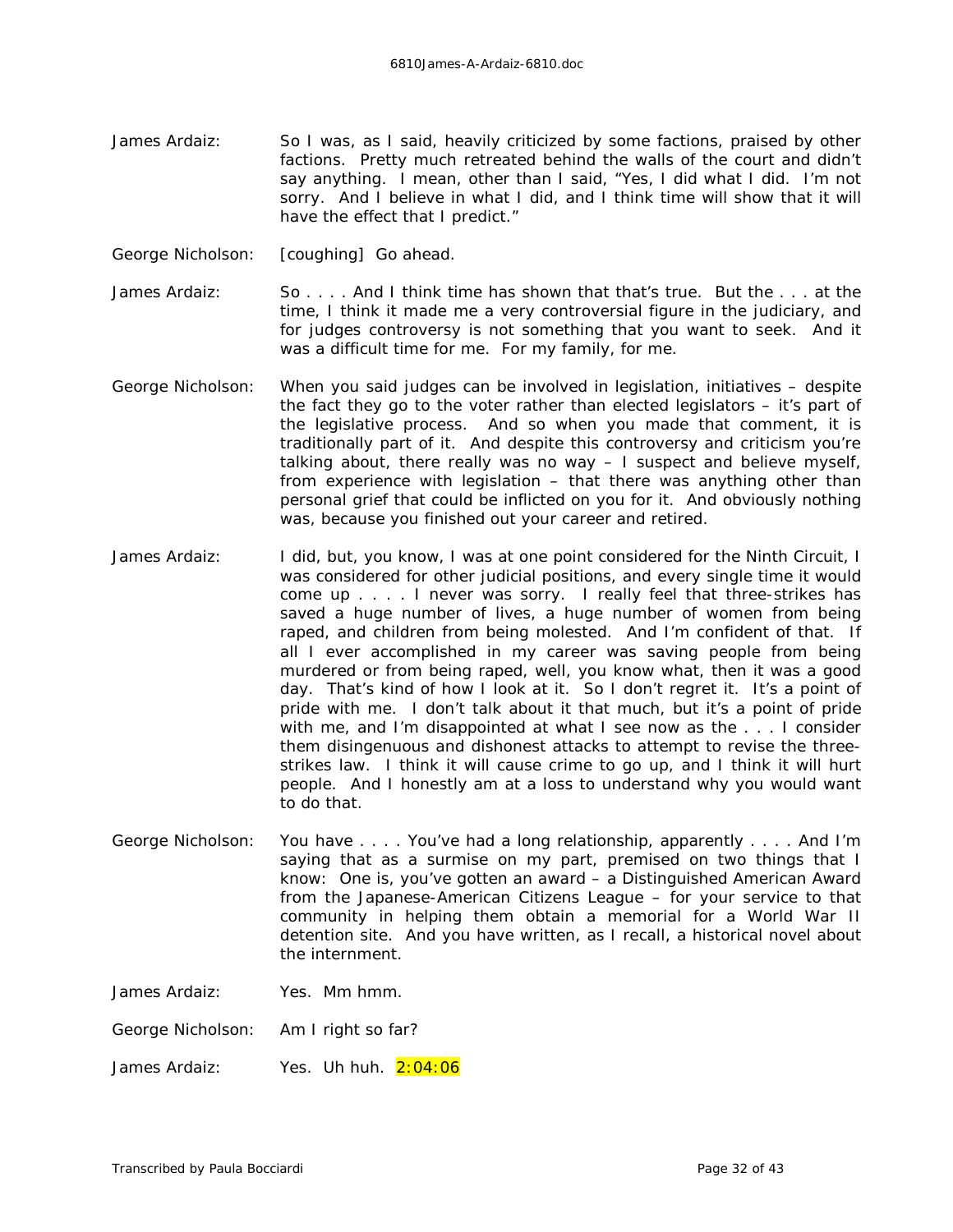- George Nicholson: In a nutshell, how did this . . . how did your relationship with that community bud and evolve?
- James Ardaiz: It evolved from me writing a speech about the judiciary and the failures of the judiciary. And, you know, it's easy to be a judge when the . . . when you don't have to make a hard decision. It's when you have to make a hard decision, one that you're going to be facing down the community and the popular opinion and popular emotion, and that's when it's hard to be a judge. When you know there's going to be editorials written, and you know you're going to walk in to a restaurant and people are going to see you and they're going to point your finger at you. Just like it was with three-strikes, and I walked into a room and my little boy at that time – now a grown man – he turned, he says, "Daddy," he says, "Everybody's looking at us." And I said, "No, son, everybody's looking at me."

And the . . . I looked at the . . . I wrote about the *Korematsu* decision, which in my opinion was one of the . . . coupled with the *Dred Scott* decision were probably the two greatest acts of injustice by the American judiciary. And I talked about, you know, the *Korematsu* decision and why it happened and what the failings were, and the opinions of Justices Murphy and Jackson, who were, you know, really great men. And I became very interested in how it happened – the internment of Japanese in World War II. And I started reading, thinking about it, and eventually started writing about it. And studied it to a point where I probably would be . . . you know, people considered me to be an expert in that area. And then spoke to the Japanese-American community and then became very involved in efforts to remind people of what happened – and part of that was the memorial at the detention center at Pinedale here in this community – and to speak about those men and women. And, you know, I think it's really important that, you know, we remember our successes as a nation, but I think it's equally important that we remember our failures. And it allows us to recognize what we shouldn't do and what we shouldn't let go of. Every country has done bad things. Every country has made mistakes, no matter how well intentioned. But when we interned the Japanese, and the reasons that we used and the process that we engaged in, we did something that shamed our country. And that's what I wanted to write about. Why. And I wanted to write about the people. So . . . .

George Nicholson: You have one other . . . .

James Ardaiz: And in case you haven't noticed, I'm not Japanese. So . . . .

George Nicholson: It's obvious.

James Ardaiz: *[chuckles]*

George Nicholson: I have one other thing I want to talk to you about, but I want to try to save it for last and take up most of the remaining time – which will be 15 minutes. It's the Charles Ray Allen case.

James Ardaiz: Clarence Ray Allen. 2:08:04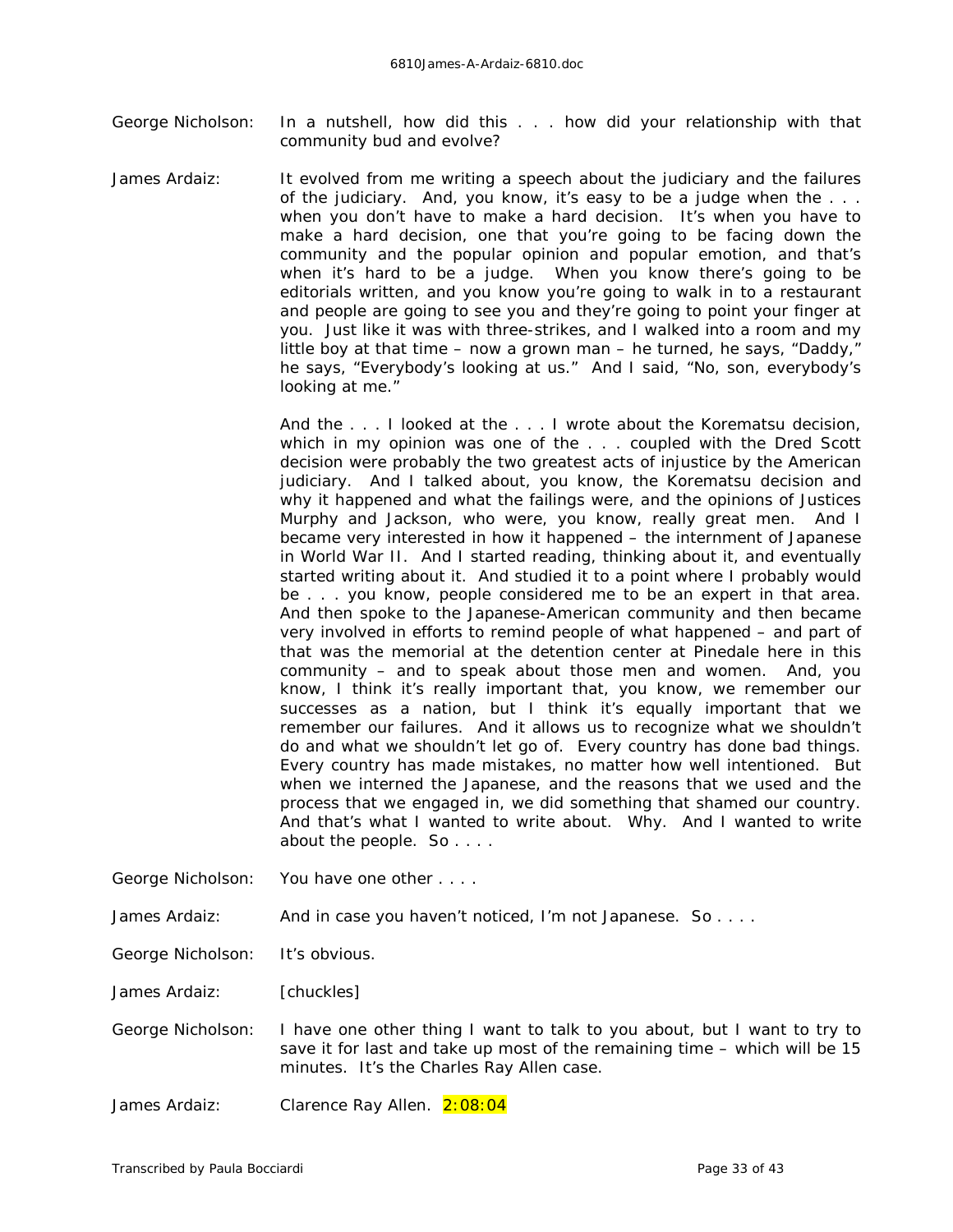George Nicholson: Clarence Ray Allen.

James Ardaiz: Mm hmm.

George Nicholson: And the article you wrote in the *California Lawyer,* and the book you've written that'll be published in December.

James Ardaiz: Yeah.

George Nicholson: But before I do, and in the most brief fashion, one of the descriptors I would use in encapsulating your career would be "troubleshooter for the Chief Justice." You did one related, obviously, to elections – judicial elections. You did another related to – putting it in lay terms – an institutional . . . by whatever techniques and skipping whether it's the lawyers, the system, or what. A bill came to the taxpayers by having the taxpayers fund lawyers for sitting around doing their homework by simply reading the advance sheets, which are law books. Both of these resulted in substantial improvements to the system. You've had others. When the judiciary went through a merging process, taking the trial courts from the county governance process and folding them into the state, the Chief Justice called on you again in two instances. One was to deal with the Task Force on Trial Court Employees, and the other was the Task Force for Making a Record. Can you just in a . . . . Is it possible to cover either of those in a capsule, or . . . .

- James Ardaiz: Sure.
- George Nicholson: Okay.
- James Ardaiz: The Task Force on Trial Court Employees grew from the consolidation of the courts and trial court funding. The Legislature required that the judiciary address three aspects. One had to do with the process of the exchange of buildings, courthouses, that type of thing. One had to do with the funding process. And one had to do with the personnel system. And in order to secure trial court funding for the courts, the most critical aspect was to secure the agreement of all of the employee groups in the courts in California because they had, of course, tremendous influence with the Legislature. *My* job was to gain agreement from the 58 counties, the court administrators, approximately 120 unions, the state, and the trial courts to create a new personnel system for the trial court employees in California in order to secure trial court funding. That was my job. As I said at the time, when the Chief asked me to do it, I said, "I finally realized you don't like me very much, do you?" *[laughs]* You know, that was the toughest job I ever had. It required almost two years, ultimately, of negotiation, but in the end I got a unanimous agreement from the unions, from the counties, from the courts, from the state – without any increase in state costs. And I'm incredibly proud of that. Crafted the legislation – the largest legislative package passed in California. The President Pro Tem of the Senate, John Burton, personally carried it, and it passed through unanimously through the Legislature. And as a result, we were able to get trial court funding stabilized in our court system in California. So from an administrative 2:11:55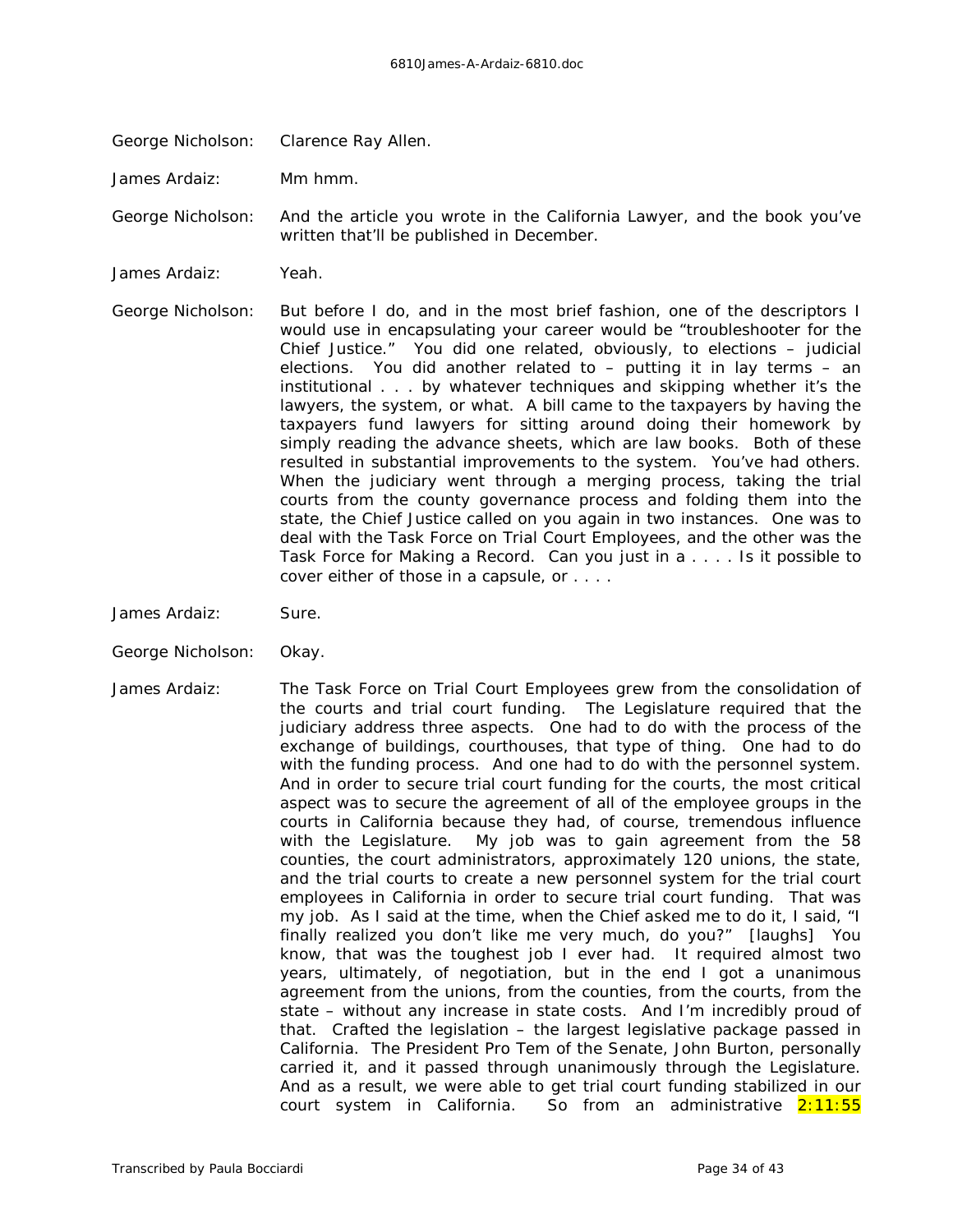standpoint, I consider that to probably be the most important thing that I ever did in terms of the system of justice and administration in California. And I was grateful for the opportunity, and I was extremely grateful that we were able to successfully do it.

- George Nicholson: You also served on the Judicial Council itself, and I believe at one point was chair of the Executive Committee?
- James Ardaiz: Yes.
- George Nicholson: Which is the governing committee for . . .
- James Ardaiz: Yes.
- George Nicholson: . . . . effectively for the state of California . . .
- James Ardaiz: Yes.
- George Nicholson: . . . judiciary. As a result of many things, in 1999, I think it was, the Judicial Council – the state judiciary – named you Jurist of the Year. There's one Jurist of the Year, and that's for leadership and administrative distinction. And I would add to it, despite your reticence and your discomfort, patience and wisdom, prudence, hard work, and a degree of knowledge that exceeds most, if not all, the rest of us. And so, what the judiciary did that year was to recognize you were, I believe, the single most influential and important judge in the state, insofar as the judiciary was concerned. What was your reaction when you learned you won that award?
- James Ardaiz: Well, I think that's a very humbling experience. I had never thought about that. When I found out that I had . . . . Honestly, I did not even know I'd been nominated. I just found out that I had been named. I think, if anything, what we strive for is the respect of our peers. For me, that's what that award meant. It's still, in terms of *awards* that I've received, it's still the most important and meaningful award that I've ever received. It's . . . . You know, I think it . . . for me, it means that what I did meant something. So I guess that's the answer. I was glad that the people that were important to me in my life got to see it.
- George Nicholson: *Judicature* has editorialized that judges must accept primary responsibility for reaching out to the public, and they must recognize they are effective communicators and educators. The California judiciary has adopted a Standard of Judicial Administration, 10.5, in which it has become a judicial function to engage in court-community outreach, education, and so on. You've been an educator, in and out of the law, all your life. The Fresno County Young Lawyers named you the mentor . . . the leading mentor . . . the Blaine Petitt Mentor, and gave you that award. Hastings, your school – your law school – found you to be the Alumnus of the Year at one point. And I think you have been a mentor to people around you all your life, even beginning with the English teachers. To some extent, you were a mentor in inspiring them to be better teachers. What did it mean to you when you won those  $2:15:51$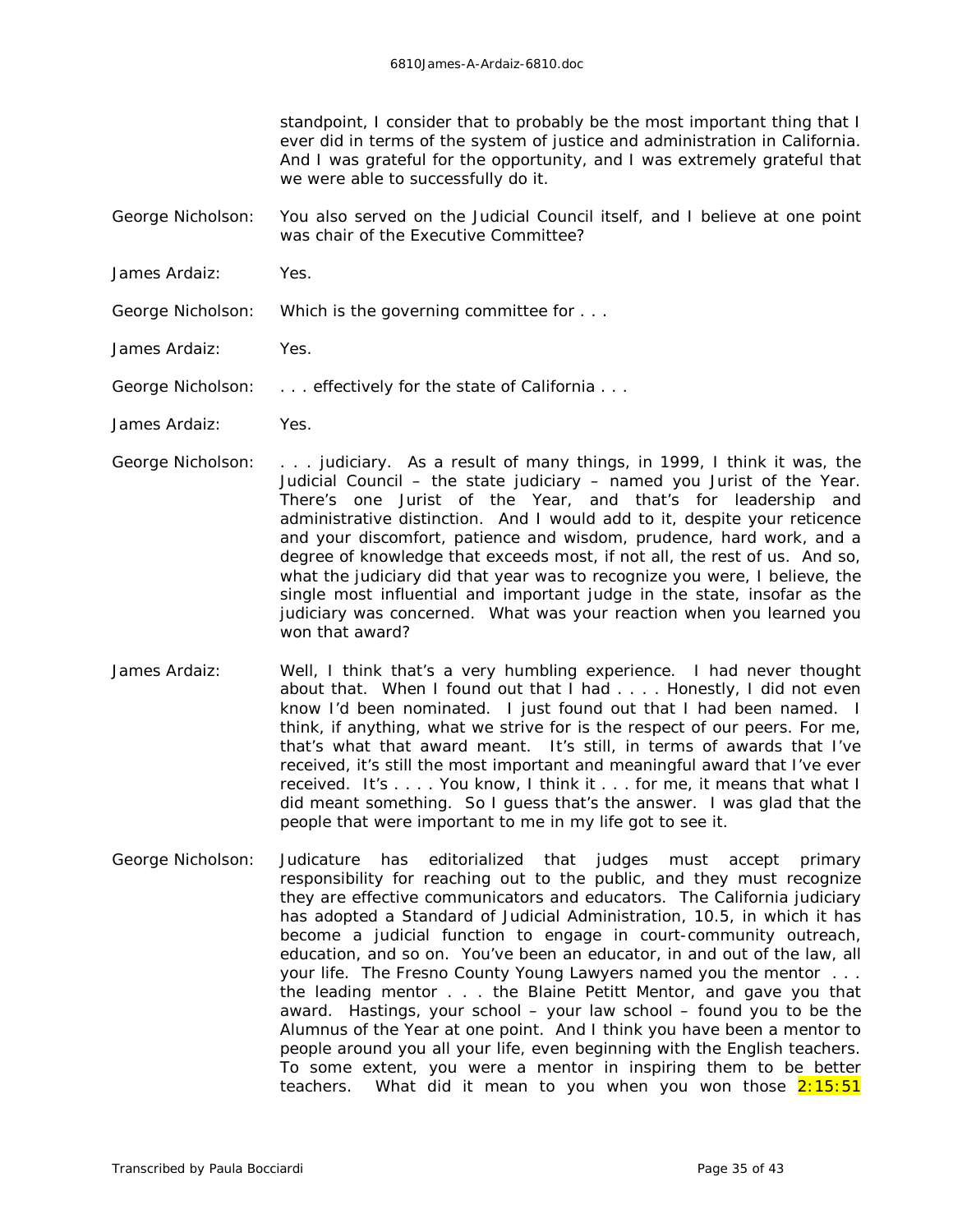particular awards, establishing – in a different way than the Jurist of the Year – that people looked to you for guidance, leadership?

- James Ardaiz: Well, I think the simple answer is that it was a humbling experience. I honestly never . . . . I can say, in all sincerity, that I've never done anything in my life for the purpose of getting some kind of award. I've always done things because I thought they needed to be done. Some of that resulted from bringing the California Supreme Court to what has now become accepted practice of bringing the court around the state. Well, I was able to implement that program and get the California Supreme Court to come to the Court of Appeal. And as you know . . . . As a matter of fact, I forgot – you sat on that . . . on a case with the California Supreme Court, which was their first appearance in terms of televised appearance. We got a statewide televised appearance, and you helped with that with the California Channel, exposing the California Supreme Court to the public at large – people getting to see it. And they . . . now this has become kind of a recognized and accepted thing. So as a result of that, you know, some of these awards came. To me, what was valuable about it was that we did it. And that we . . . that kids got to see it. And, you know, when I told the Supreme Court, "Okay, I have this idea, I want you to be televised," you would have thought I asked them to appear naked in Union Square! And . . . . No disrespect intended. And then when I said I was going to allow high school students to ask them questions, this was a huge point of controversy. I mean, to have people . . . . "You mean, kids ask us questions?" Now it's become something that they look forward to. I'm very proud of that. When I see that, I think, "Oh, we did a good thing." That means a lot more to me. I mean, I appreciate the recognition, but the existence of those programs means a lot to me.
- George Nicholson: Because I'd been there with you, I know that your humility is obscured a little bit additional, and that is *[coughs]* – excuse me – you have a PBS station, and you arranged with that PBS station, I believe, to televise it . . .
- James Ardaiz: Yes.
- George Nicholson: . . . and then you worked with the bar in your various counties your nine counties. In a nutshell, what was that aspect of that first Supreme Court appearance? What happened at those high schools?
- James Ardaiz: Well, my whole objective was education and public outreach. And I thought if we could have the California Supreme Court depicted for people to see on television, and we will create synopses of the cases for the learning experience of high school government classes so that they can debate these issues, then they can watch the Supreme Court listening to the case and some of their own peer group can stand up and actually ask a question of the California Supreme Court, this'll be a tremendous educational experience! And it turned out to be a valuable educational experience. I mean, it was rewarding for me just to see these kids. It was rewarding for the judges. It was worth every bit of the work setting up the program, and the program that we set up *is* the standard program now that's used by the various courts.  $2:19:35$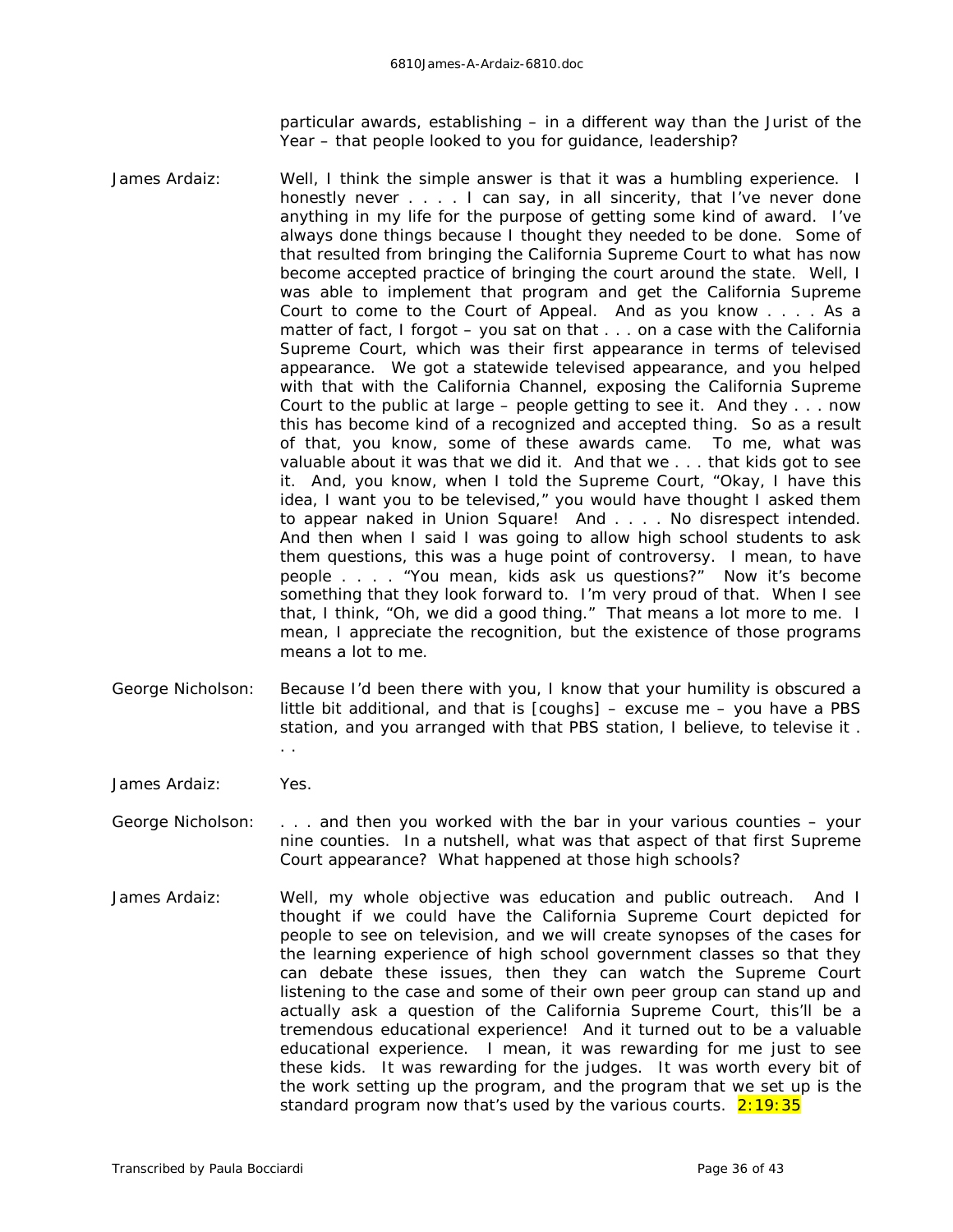George Nicholson: It's the prototype.

James Ardaiz: It's the prototype.

George Nicholson: But there . . . . Tweaking it a little, I believe – if I recall this correct, and I'm just trying to remind *you* – you had a lawyer and a judge, I think, in auditoriums – high school auditoriums up and down the state.

James Ardaiz: Oh, I did, yes.

George Nicholson: And these . . . .

James Ardaiz: *We* did, excuse me.

George Nicholson: This PBS broadcast was beamed into those high schools.

James Ardaiz: Correct.

- George Nicholson: So while you had a class or two or three in the courtroom who got to ask the questions during the breaks between the three cases, and they rotated numbers of students and classes in and out *[coughs],* excuse me, there were hundreds if not thousands of students and these lawyers and judges up and down the Ninth . . . .
- James Ardaiz: There were *thousands* of students around the state who were able to watch the live feed, look at the cases. The curriculum was structured. So from . . . . You know, I got a lot of letters from teachers and students about how valuable it was. I got members of the community that said they stayed home and watched; they'd never *seen* the California Supreme Court. And actually, you know, they said it gave them a lot of pride when they actually heard the members of the court. These became real people who actually cared about them. And I think that was a valuable thing.
- George Nicholson: But there is a tiny missing link, and that's Tuolumne County. Your PBS station, as I recall, didn't reach Tuolumne County?
- James Ardaiz: That's true.
- George Nicholson: So let's just leave it at my description. You called Sacramento, and you wanted to get the PBS station up there – which reached Tuolumne County – to somehow hook up to this. And through that process the California Channel became involved. And so not only did you pick up little tiny Tuolumne County – not your largest county – but every county in the state through the California Channel. And every high school in the state had notice, through the state Department of Education, that this broadcast was there. And while I don't think you or I or anyone else can say how many high schools throughout the state outside the Fifth Appellate District did exactly what you did in those high school gymnasiums where the teacher and a lawyer . . . a judge and a lawyer, working with hundreds and thousands of students. It's like the glass entrance to your door, Jim, opening onto and showing the  $2:21:56$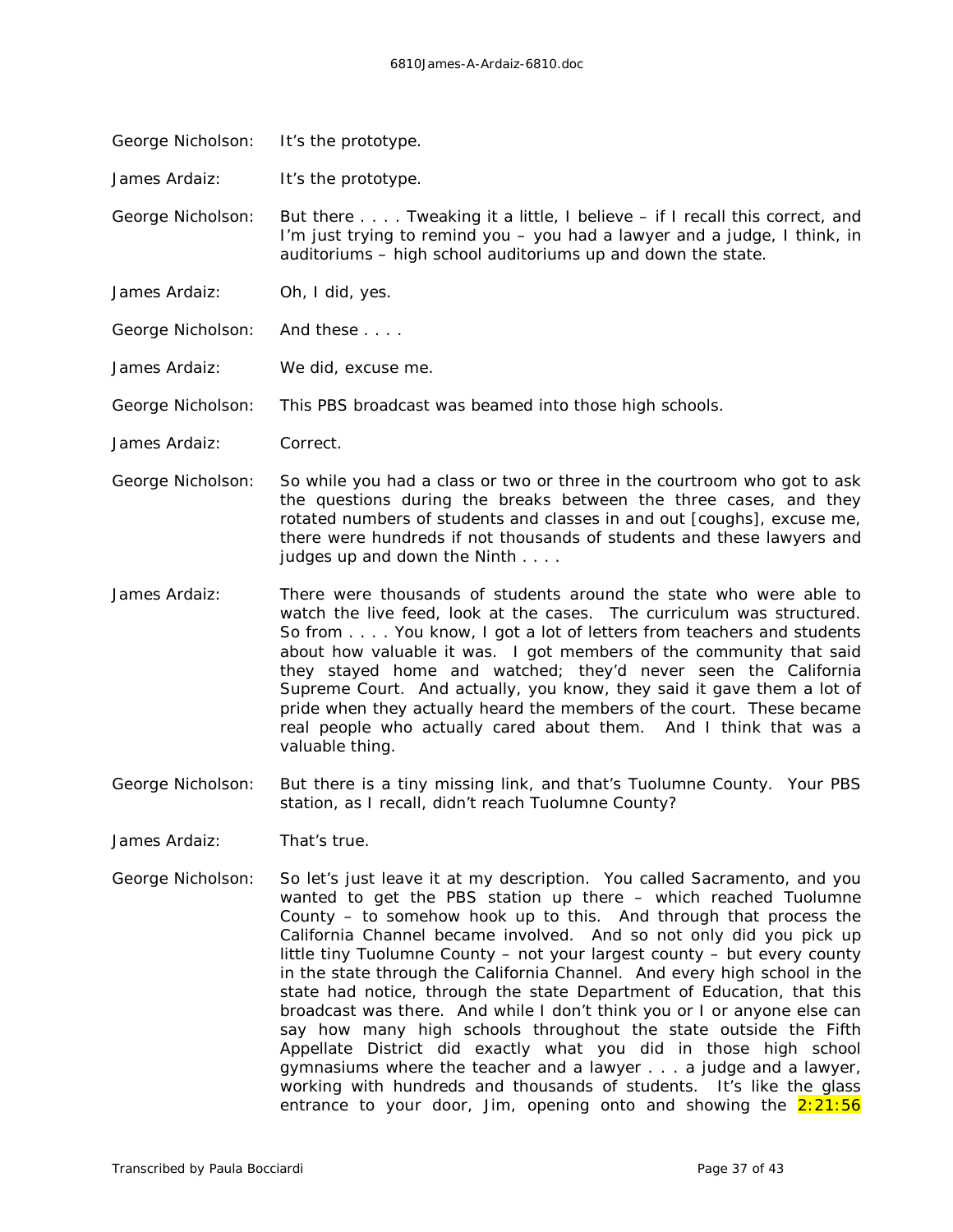central chair behind the granite façade behind the bench. You actually opened, for the first time in the history of California, the entire Supreme Court process to every high school, whether they used it or not. And I've never heard you ever speak of that since until I brought it up today. And when you mentioned "it's not the awards, it's the doing," one of the things you said in one of the profiles that's done every 8 or 10 years on judges by the *Daily Journal* . . .

- James Ardaiz: Mm hmmm.
- George Nicholson: . . . is that you never really took your self-definition from the awards you got, or the titles you held, but from the things you did. And as you reflect back on these things and I provoke them out of you thinking about it, speak of the concept and not me lauding you – and I'm not patronizing you – what is your view of the idea that one man, or one woman, *can* make the difference as a way of looking at life?
- James Ardaiz: I think that any person who does the best they can with the gifts they have can make a difference in the lives of other people and in their community. I think that if you see something that needs to be done, and you have an idea of how to do it, then you shouldn't be sitting around complaining if it doesn't get done. And I think, to me, if I see something that I think needs to be done and I have an idea, then I push that idea. And, you know, not every idea is successful, but I do believe that we've been able to make a difference in a lot of areas. And, you know, one talent that I do have is  $I - y$ ou know, I'm full of ideas; some people will say I'm full of a lot of things, but I'm full of ideas – is I can . . . I have friends and colleagues that I can marshal, that believe enough in those ideas that they're willing to put in the effort to help me. So not a single thing that you talked about today is the result of my efforts. It's the result of a lot of people who believed in the idea and came together, and we were able to put it together. And I always recognize that. I take ... . I mean, that's a matter of pride with me, those people. And I value that. I'm very fortunate, and I've had incredibly good people who have joined me in these things, and that's how they've happened.
- George Nicholson: Do you think . . . . You've described yourself as a person of ideas; that's the way I know you. Do you think it's safe to say you win some and lose some, but when it's all said and done that at least three of every ten of your ideas gets done in a positive and productive way?
- James Ardaiz: I think that I am very fortunate that a number of the things that I came up with in terms of ideas have ultimately been evolved into – with the help of many people – into programs today that we take for granted. And for me, I can look back at that and say that's a good thing. And I miss the opportunities of the judiciary because of the impact that you can have. I miss being with my colleagues – the smartest and most committed group of people I've ever been around, my fellow judges. The . . . . You know, in that role you just have a larger voice. And I . . . . You know, I'm a fortunate man, I really am. I mean, I look around, I look at the building, I look at the personnel systems, I look at matters of administration that nobody ever thinks about how they happened, and I see  $\dots$ . And I encourage new judges to go out there and, you  $2:26:44$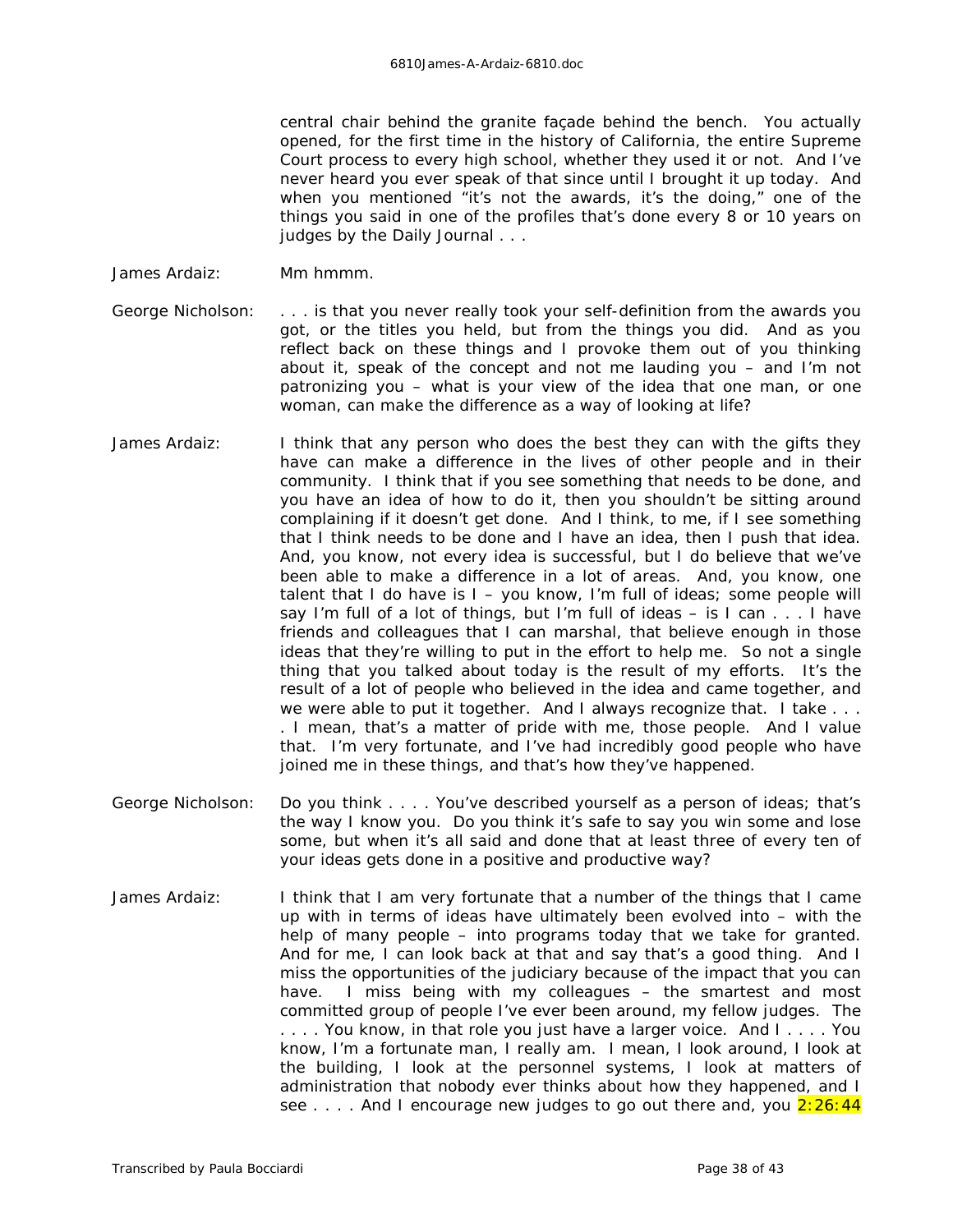know, if it's broken, fix it. If it's not broken, make it better. And that's a good thing. And don't think your job is confined to just sitting in your office. You're part of the system of justice, and it's part of your job to make it better. And that's, you know, that's the trust that you've been given. And that's just how I view it. And honestly I don't think about it a lot. Never have.

- George Nicholson: The reason I used the count "three in ten" is if you bat .300, you get three hits in every ten at-bats and you play major league baseball twenty years, you almost invariably wind up in the Hall of Fame.
- James Ardaiz: *[laughs heartily]*
- George Nicholson: The judiciary doesn't have a Hall of Fame, but knowing you for all the decades I've known you, and knowing of your work, I personally guarantee you hit at least .300 with your ideas, and if we had a Hall of Fame you would be in it.

We're down to the final end here, and I've got . . . I've got to touch a couple of things because you're so different and you're such a complete person. Tell us – in a moment, if you can – you're an artist. You're an artist in two respects to me, as a non-artist. One, you have the ability to paint. You also know art and collect art. Describe yourself, very briefly, as an artist and as a collector.

- James Ardaiz: Well, as an artist, I think generally speaking people describe me as a realist. As a collector, people would say that I like Impressionism. So I guess I'm a realist who doesn't see things in a way that allows me to produce an impressionistic painting, and I'm a realist who doesn't exist in an impressionistic world. I view the world in a very real sense, but I appreciate those that see the world in an impressionistic sense as an artist. If that makes any sense. Maybe it only makes sense to another artist, I don't know.
- George Nicholson: I think it's a very surprising answer to me, because you have answered it in the same way you've answered much here today, and that is, you've described it from your mind and heart rather than from the point of view of an engineer or a mathematician.

And the second thing is architecture. I had wanted to spend more time on this, but we got in the spirit of this place. And in terms of wedding architecture and art, this is an extraordinary courthouse. It's not like any courthouse I've ever seen. And it's that way because of the way you designed it – the materials you used, the design you've already described, and so on. But this building is how many floors, Jim? Four?

- James Ardaiz: This building is three floors, ...
- George Nicholson: Three floors.

James Ardaiz:  $\qquad \ldots$  and  $\ldots$ .

George Nicholson: And you have filled it with what? 2:30:06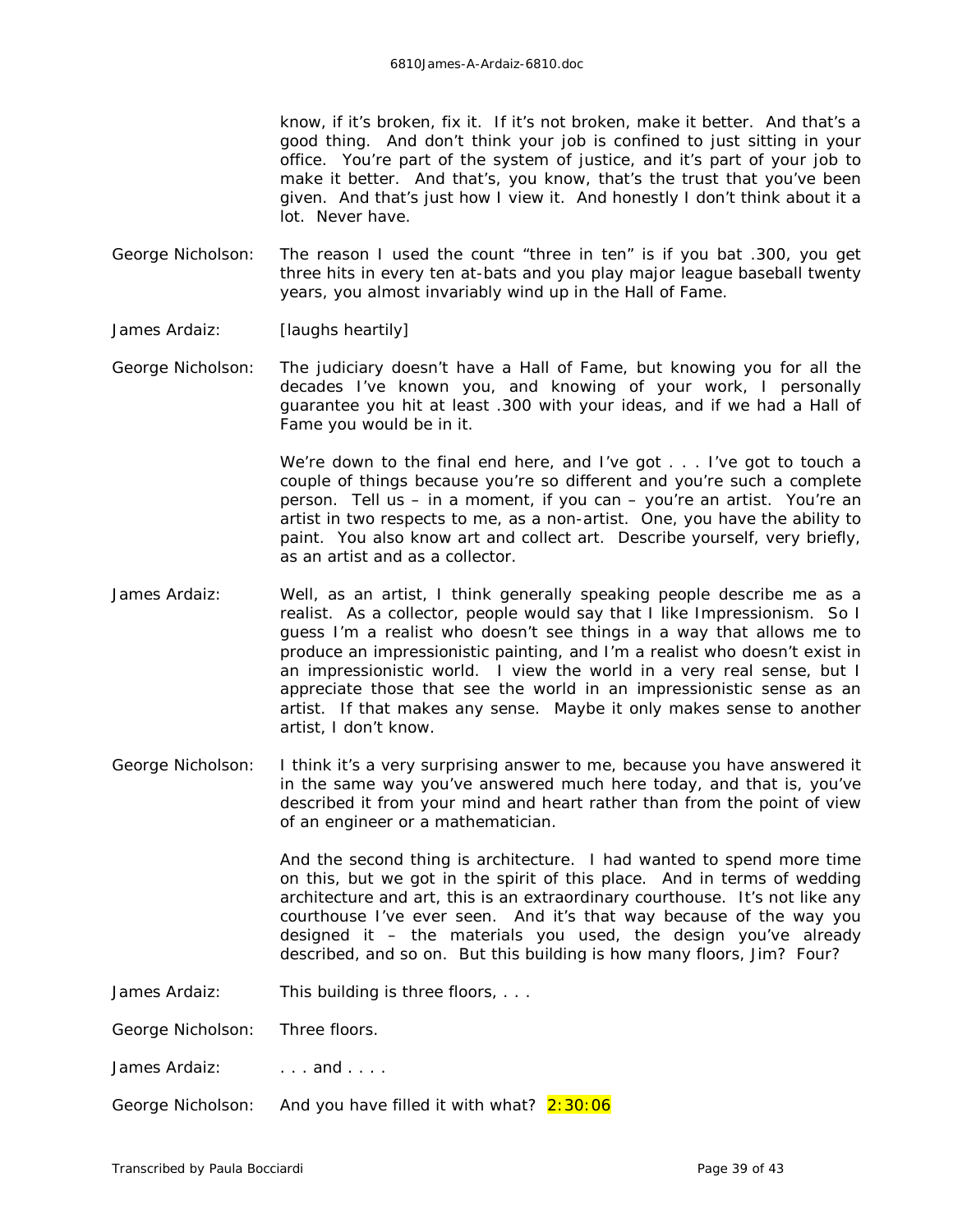- James Ardaiz: Well, we filled it with texture, with things that evoke the natural history of our community, we filled it with photographic art, we filled it with sculpture. But I like to think of the building as an art piece. And it was designed as an art piece. Art evokes emotion., It should tell a story. Effective art tells a story. When you look at something and you wonder why you like it, it's because you're looking into it and you're seeing a story. When you look at this building, I want it to tell the story of the justice system and of the community in which this building resides – the greatest geographic landscape in the world. It's been my good fortune to be part of that. And I mean, you know, we have the . . . Yosemite, we have the trees of Sequoia, we have the, you know, we have Kings Canyon, we have Mineral King, we have the greatest agricultural region in the world. And we have this incredible justice system. And I wanted people to look at this and sense that. So that's . . . to me this building is an art piece. And that's what I . . . . The only bad thing is people don't go behind the walls of the courtroom and see everything else that's here. So, I know, I know, it's a point of pride with me, this building. But I love the fact that when people walk here, the staff will say, "You know, I'm glad every day I walk in here and I feel good." Well, that's what a building should do.
- George Nicholson: Last two things: Your law firm the place where you work now –
- James Ardaiz: Yes.
- George Nicholson: You've known this law firm for a long time.
- James Ardaiz: Yes.
- George Nicholson: What's unique about that firm? What sets it apart makes it unique and special, made it something worthy for you to join?
- James Ardaiz: Worthy for me to join. Well, there's really a very simple answer to that, and it's this: You know, when I came home to this community – I'm of Spanish/Basque descent – when I came home to this community, I couldn't get a job in any firm in this community. The firm that I went to was the first firm to hire a woman – was actually one of my classmates from law school. The first firm to hire an Hispanic. The first firm to actually take an aggressive and . . . role with respect to the larger community. And I always admired that and respected that. And so my attitude was, you know, that's where I want to go. That's no reflection on anybody else; it just has to do with why I wanted to go there.
- George Nicholson: It's you.

We're going to have to play a little baseball now, because I want you to do something. This is the windup of this interview. I've got in my hands a book. It's called *Hands Through Stone*: *How Clarence Ray Allen Masterminded Murder From Behind Folsom's Prison Walls*. I'm going to throw it over to you, and I would like you to read the first paragraph of the Epilogue . . . of the Prologue, the first paragraph of Chapter One, and the last paragraph of your Epilogue. We're just going to listen to  $2:34:15$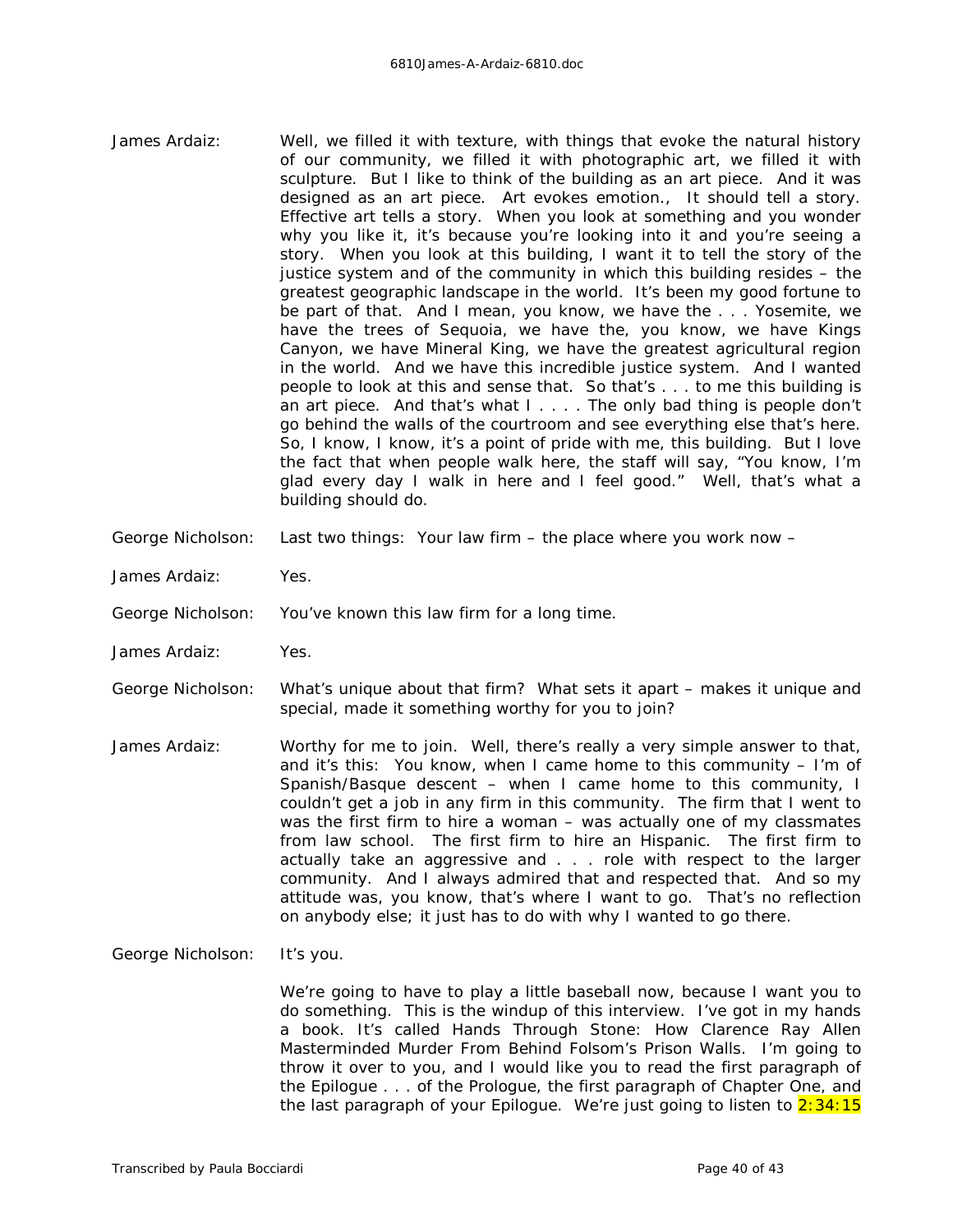you read them a minute, and then stop and I'd like to ask you a closing question.

The first paragraph of the Prologue.

- James Ardaiz: "July, 1974. Fresno County, California. The great San Joaquin Valley of California spreads itself out into foothills that rise against its edge. In the heat of summer, they glow golden by day, and by night they shine silver on spring grass dried by the sun. The yellowed blades sway in summer breeze, their swishing music lost by day to the sounds of birds, rustling leaves, and man's traffic. It is by night that the symphony of the grass plays out to those who listen as the air moves gently. But on some nights the air lies still. On those nights, there is only silence. On those nights, the only sound is made by the hunters of the darkness."
- George Nicholson: The first paragraph, Chapter One. You've probably never seen this book before. It's going to be published in December.
- James Ardaiz: "Six Years Later. 7:30 p.m., Friday, September 5, 1980. It was almost closing time for the small country store. The last customers had left or were leaving with what they needed for another day without taking the 20-minute drive into Fresno, the urban city whose lights were beginning to glow in the distance. That is what Fran's Market was, a convenience store for people who wanted life's necessities and were willing to do without twelve choices for the same product, accompanied by background music. For that, they needed to go to Fresno."
- George Nicholson: Last paragraph of the Epilogue, beginning at the marked point.
- James Ardaiz: The last paragraph?
- George Nicholson: Yeah.
- James Ardaiz: "I walked through a small room in Fran's Market awash in blood. And now, twenty-six years later, in another small room inside stone walls, I saw it through to the end. Now it was finally over."
- George Nicholson: I want to make a comment about that book, and then ask you the general question. All the years . . . . This book is coming out in December. Wrapped up in this book, in the language of this book, is the heart and soul and experience of a writer – somebody who, in high school, was told by their English teachers that he had a gift. That first paragraph of that Epilogue – which reads on from there, with the same kind of evocative, thought-provoking prose – that first paragraph of Chapter One leads you into a context of immensity that average people never endure, thankfully. And then finally, the idea of entering and exiting 26 years later the picture that you portray in this book is something that even those of us that have lived this profession as you have and been prosecutors as you have . . . . I don't know anyone else that effectively handled multiple murder in the same case from A to Z, from investigation through the actual execution. You saw it all. How would you wrap up – try to inform the viewer on this video – try  $2:38:09$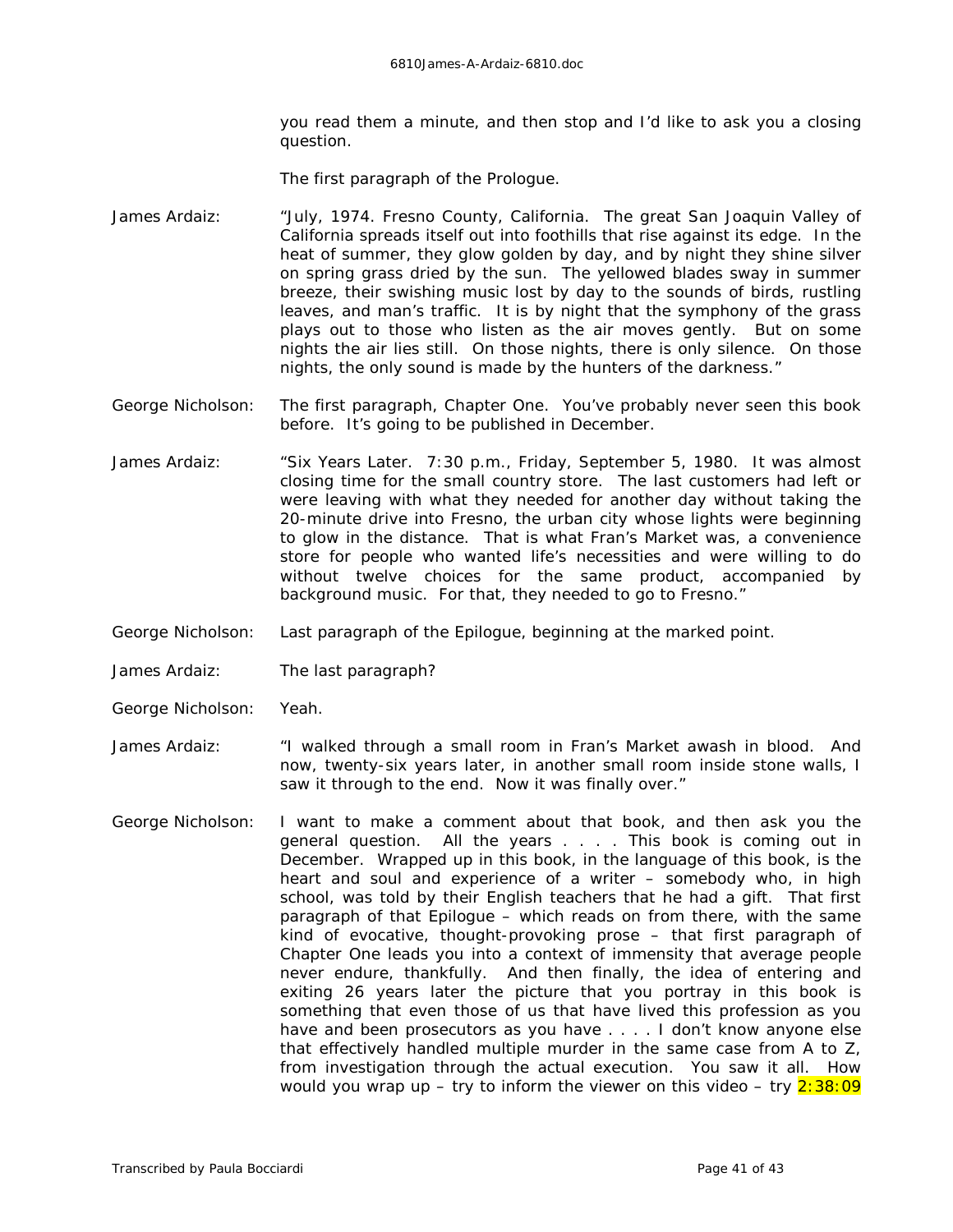to wrap up what the case was, how it affected you, and how you think it turned out.

James Ardaiz: As a prosecutor, you promise people that nothing will ever happen to them if they cooperate with the system. You depend upon that. Witnesses are integral to the system; you need witnesses. The assault upon our system of justice that took such . . . wreaked such vengeance on people who simply did what they were supposed to do as witnesses – the fact that I had promised that nothing would happen, the fact that people paid with their lives – the system of justice simply was assaulted in this case in a way that is almost hard to . . . . It's something I can't encapsulate. That's why it's in a book. But in the end, you know, I've devoted my entire *life* to the justice system – my entire professional life, 30 years as a judge. I believe I'm the only judge in California ever to have witnessed an execution. I've prosecuted murder cases, I've asked for the death penalty, I've imposed the death penalty as a judge, I've watched it as it was . . . a man was executed. What I wanted to write was a book that allowed a person to see that whole panorama.

> It's not . . . I'm not proselytizing. I don't take a position for or against the death penalty. I just want people to understand the complexity of it and the impact on the lives of the people involved in it. And I wanted people to understand how hard people inside the justice system work to secure justice and how long some of them have to work. And I wanted people to understand that . . . the suffering that people go through – as a *result* of the system, in some respects. You know, this book . . . . I've had some people put this book down after they've . . . and they've called me because what you've held up is what is called the "advance." It goes to critics. And they say they cried at the end. And I think, you know, well, I mean, that's not a bad thing. I mean, I'm not trying to make people cry; I'm trying to make people understand. I think if you read this book, I think people will have a very real sense of what it takes to prosecute a murder, to investigate a murder, and to do what has to be done to see that justice is carried out, even if that's an execution. And for me, it was keeping a promise that I had made to people. And I can't honestly say that there's any joy in me with respect to this book, from the beginning to the end. It's just that I think it allows people to see a perspective – and a detached perspective. And I hope people . . . you know, if, you know, people read it, I hope that they walk away saying, "I didn't understand that that's really the way it is." And I hope I've managed to convey that. That's really . . . . You know, that's about all I can say.

George Nicholson: Well, Jim, I began this conversation with you earlier in the day, and I made a wisecrack to you and to the Clerk of this court that I've done several of these interviews, and I talk to everybody that does them because I'm on the committee. You're a very difficult interview because you're larger than life. You're an immensely decent, loving, and able human being. But I feel . . . . I regret that I'm not up to the task of interviewing you – that you've been up to all the task in your life – because there's so much more to you than I was able to allow you to portray in this videotape. But my hope in having done this with you is that the scholars of the future who choose to look at the  $2:43:37$